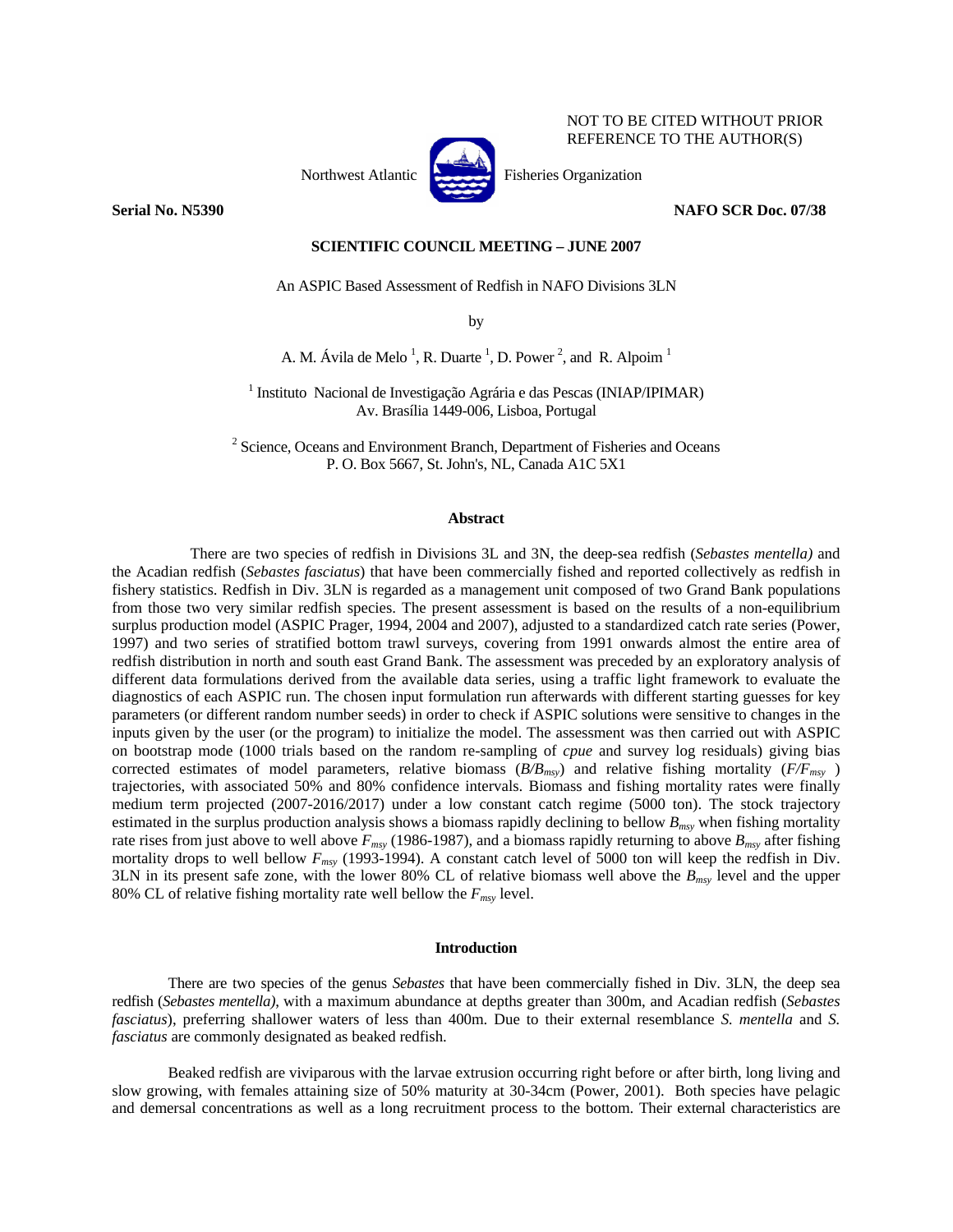very similar, making them difficult to distinguish, and as a consequence they are reported collectively as "redfish" in the commercial fishery statistics. For the same reason *S. mentella* and *S. fasciatus* are treated as a single species in the Grand Bank surveys carried out by Canada, Russia and more recently by EU-Spain.

This redfish assessment regards the beaked redfish in Div. 3LN as a management unit composed of two Grand Bank fish populations of two very similar species. Nevertheless, it is accepted that in this management unit *S. mentella* is the dominant population, representing almost 100% of the commercial catch and the major proportion of the exploitable redfish biomass in Divisions 3L and 3N.

# Nominal catches and TAC's

 Reported catches from Div. 3LN declined from 45 000 to 10 000 ton on the first years of catch records (1959- 1964) and oscillated over 21 years afterwards (1965-1985) around 21 000 tons average level. Catches increased sharply to a 79,000 tons high in 1987 and fall steadily afterwards to 450 tons in 1996. From 1986 till 1993 reported catches exceeded TAC's, but in the rest of the years prior to the close of the fishery catches fell well bellow annual TAC's. The NAFO Fisheries Commission implemented a moratorium on directed fishing for this stock since in 1998.

Catch increased to 900 tons in 1998, the first year under a moratorium on directed fishing, with a further increase to 3 100 tons in 2000. Catches declined again in 2001-2003 and were stable in 2004-2005 at 650 tons level. From NAFO Circular Letters catch recorded an historic low of 207 tons in 2006 (Table 1, Fig. 1).

# Description of the fishery

In the early 1980's the former USSR, Cuba and Canada were the primary fleets directing for redfish in Div. 3LN. The rapid expansion of the fishery was due to the entry of EU-Portugal in 1986 and South Korea in 1987, along with various re-flagged fleets. In the early 1990's Russia and the Baltic mid-water trawlers, together with South Korea and Portuguese bottom trawlers, were still responsible for the bulk of fishing effort, concentrated by that time on the "Beothuk Knoll" (Div. 3LMN border, southwest of the Flemish Cap).

South Korea left the area by the end of 1993 and from 1994 onwards the other fleets reduced effort substantially on Div. 3LN. The quick decline of redfish catch rates was the main reason for this reduction of redfish fishing effort, and justified its partial shift southeast to Div. 3O. Since 1994 most of the redfish catches in NAFO Divisions 3L and 3N were taken as by-catch of the Greenland halibut fishery pursued from the northern slopes of the Sackville Spur in Div. 3L through Flemish Pass till the canyons of southern Grand Bank in Div. 3N. The EU-Spain and EU-Portugal bottom trawl fleets became the main fleets responsible for the 3LN redfish by-catch during the moratorium years.

# **Commercial Fishery Data**

#### Catch and Effort

On the 1997 assessment (Power, 1997) catch/effort data for Div. 3L and Div. 3N from 1959 to 1995 were analyzed with a multiplicative model (Gavaris, 1980) in order to derive a catch rate series for each division standardized for country-gear-tonnage class, NAFO division, month, and amount of by-catch associated with each observation. Both CPUE series shows much within year variability over time, with no statistically difference between the catch rates for most of the years. The assessment considered that catch rate indices for Div. 3L and Div. 3N were not reflective of year to year changes in population abundance but they may be indicative of trends over longer periods of time.

The present assessment recovers the predicted effort series in fishing hours for Div. 3L and Div. 3N from the 1997 multivariate analysis, in order to derive a single annual catch rate for Div. 3LN: for each year of the 1959-1994 interval this standardized catch rate is given by the ratio between the sum of Div. 3L and Div. 3N STATLANT catch (thousand tons) and the sum of Div. 3L and Div. 3N predicted effort (fishing hours) (Table 2). In order to reduce the inter annual noise and get clearer picture of short/medium term trends within the time series catch rates were transformed to 3 year moving averages (Table 2). Both original and moving average catch rates for Div. 3LN were finally standardized to their respective mean and presented on Fig. 2. Catch rate for Div. 3LN increased on the first years of the time series,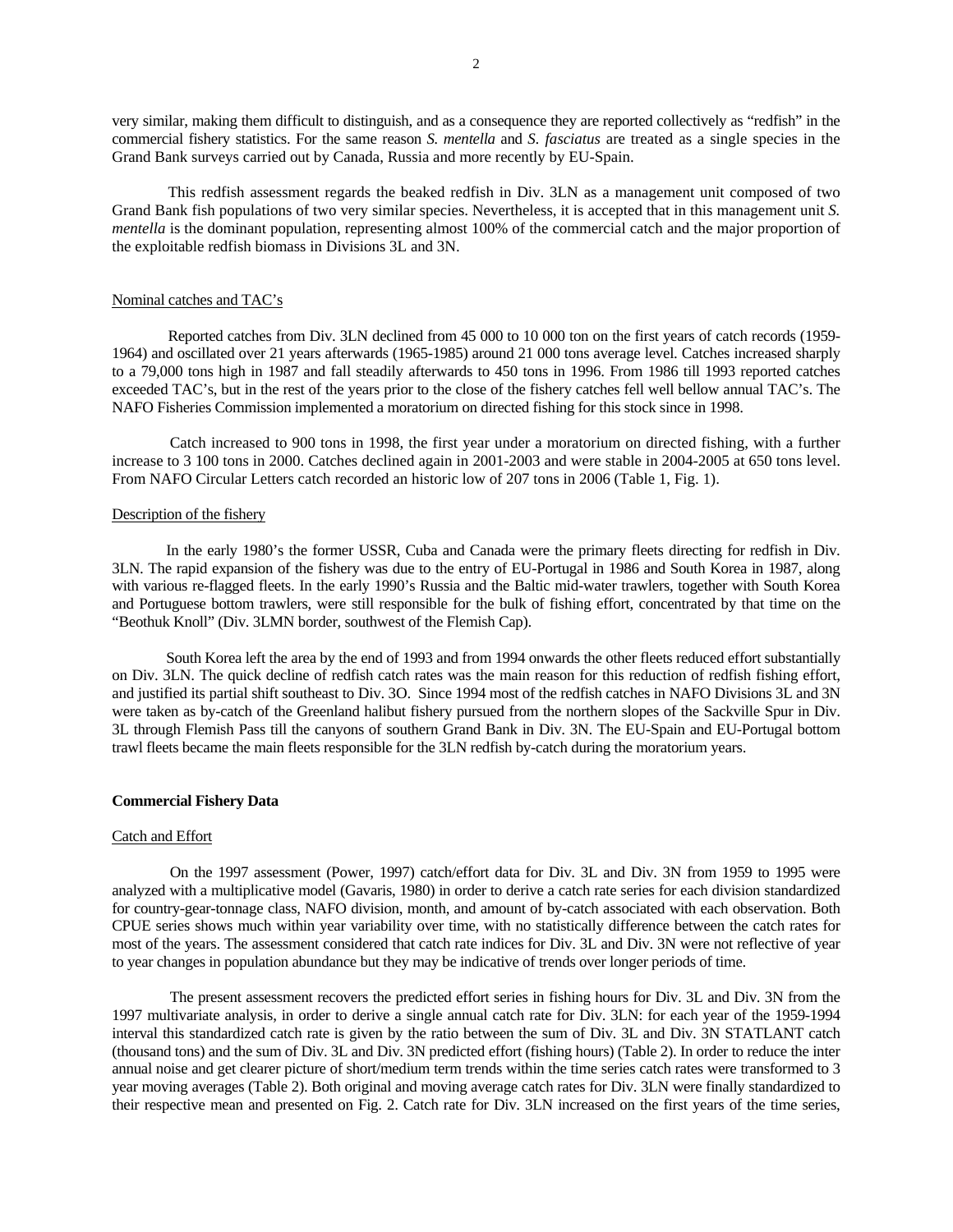1959 till 1965-1966, oscillate around the average on the intermediate years and start declining from 1986 onwards. On the final years, 1991-1994 catch rates stabilize at a minimum level.

# Commercial fishery sampling

Most of the commercial length sampling data available for the 3LN beaked redfish stocks came, since 1990, from the Portuguese fisheries and has been annually included in the Portuguese research reports on the NAFO SCS Document series (Vargas *et al.*, 2007). Taking into account that the majority of the length sampling was from depths greater than 400m, these data should represent *S. mentella* catches. Length sampling data from Spain and Russia were used to estimate the length composition of the commercial catches for those fleets in 2003-2005 and 2003-2006 respectively (González *et al*., 2006; Vaskov *et al*., 2007). The 1990-2006 per mille length composition of the Portuguese trawl catch was applied to the rest of the commercial catches (Table 3a). In all cases the 3LN beaked redfish length weight relationships used to compute each absolute length frequency vector of the 3LN redfish commercial catch (Table 3b) were derived from individual length /weight observations collected annually through the sampling on board of the Portuguese by-catches from both Divisions 3L and 3N (Alpoim and Vargas, 2004; Vargas *et al.*, 2007). The 1998 length weight relationship was applied to the previous years, back to 1990.

The annual mean length of the catch was calculated as a weighted mean of catch numbers at length for each year (Table 3a). The overall mean length of the 1990-2006 catch (arithmetic mean of the annual mean lengths of the commercial catch) was used to derive the anomalies in the mean length on the 3LN beaked redfish commercial catch over this period (Table 3a, Fig. 3). The proportion of small redfish (less than 20cm) in the catch is presented as well, in Table 3a. The purpose of the first exercise (length anomalies) was to detect eventual shifts in the length structure of the commercial catch or by-catch that could reflect changes in the exploitable stock structure. As for the second exercise (proportion of small redfish), a sudden and important increase on the proportion of small redfish in the catch could be regarded as signal of the income of a good recruitment.

Stability in the length structure of the catch/by-catch is observed through the 1990-2006 interval, with no clear pattern on length anomalies detected over time (Fig. 3). Higher negative anomalies are coupled with higher proportions of small redfish in 1991, 1992, 2003 and 2006 suggesting the income in those years of above average recruitments to the exploitable stock, from year classes 4-5 years back in time.

# **Research Surveys**

 From 1978 till 1990 several stratified-random bottom trawl surveys have been conducted by Canada in various years and seasons in Div. 3L, in which strata up to a maximum of 732 m (400 fathoms) were sampled. However only since 1991 two Canadian series of annual stratified-random surveys covered both Div. 3L and Div. 3N on a regular annual basis: a spring survey (May-Jun.) and an autumn survey (Sep.-Oct. 3N/Nov.-Dec. 3L for most years). No survey was carried out in spring 2006 on Div. 3N. The design of the Canadian surveys was based on a stratification scheme down to 732 m for Div. 3LN. From 1996 onwards the stratification scheme has been updated to include depths down to 1 464 m (800 fathoms) but only the autumn surveys have swept strata bellow 732 m depth, most on Div. 3L.

 Up until the autumn of 1995 the Canadians surveys were conducted with an Engels 145 high lift otter trawl with a small mesh liner (29 mm) in the codend and tows planned for 30 minute duration. Starting with the autumn 1995 survey in Div. 3LN, a Campelen 1800 survey gear was adopted with a 12 mm liner in the codend and 15 minute tows utilizing SCANMAR. A comparison of the generated data with the original Engel data suggested overall trends in abundance were the same except that the relative measure of abundance estimated for the Campelen trawl conversions were higher (Power and Parsons, 1998). The survey indices time series from the two Canadians surveys have Engel data converted into Campelen equivalents from 1991 till 1994 (autumn) or 1995 (spring survey) coupled with original Campelen data since then.

In 1995 EU-Spain started a new stratified-random bottom trawl spring (May-June) survey on NAFO Regulatory Area of Div. 3NO. Despite changes on the depth contour of the survey, all strata in the NRA till 732m were covered every year following the standard stratification. From 1998 onwards the Spanish survey was extended to 1464 m (with the exception of 2001, with 1116m depth limit) and in 2004 expanded to the Regulatory Area of Div. 3L. From 1995 till 2000 the survey was carried out by the Spanish stern trawler *C/V Playa de Menduiña* using a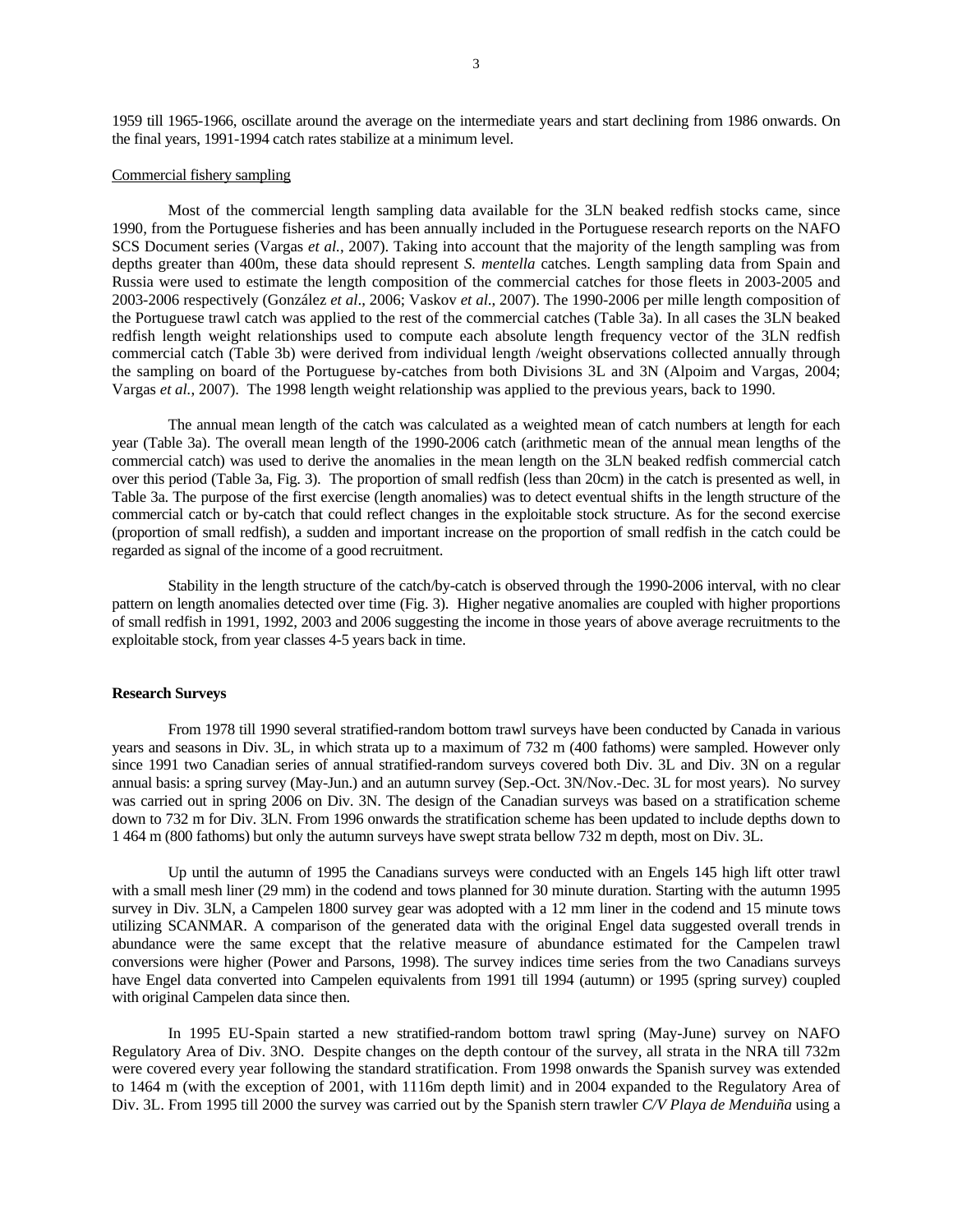*Pedreira* bottom trawl net. In 2001 the *R/V Vizconde de Eza* , trawling with a *Campelen* net, replaced the commercial stern trawler. In order to maintain the data series obtained since 1995, comparative fishing trials were conducted in spring 2001 to develop conversion factors between the two fishing vessel and gear combinations. Former American plaice and Greenland halibut survey indices from C/V *Playa de Menduíña* were transformed to R/V *Vizconde de Eza* units (*González et al.*, 2004), but so far this exercise has not been carried out for beaked redfish. That is the main reason why the Spanish survey data are not yet included in the 3LN redfish assessment.

Russia also conducted a spring bottom trawl survey in Div. 3L (1984-1994) and Div. 3N (1984-1993). Comparison of the winter/spring Canadian and spring Russian bottom trawl surveys in Div. 3L indicate a similar trend of decline in density estimates from 1984 to 1990 and stability at a low level till 1994. The situation is unclear for Div. 3N with both 1991-1993 summer/autumn Canadian and spring Russian surveys showing dramatic year to year changes of their indices but of opposite sign (Power, 2003). Russian survey series on Div. 3L and Div. 3N ended more than a decade ago.

The 1991-2006 bottom trawl Canadian spring and autumn surveys are the only source of survey data incorporated in the present assessment of Div.3LN beaked redfish population.

#### Abundance at length

Spring and autumn survey abundance at length, for Div. 3LN combined, are presented in Table 4a and b. Survey abundance at length for each division, year and survey is derived from the correspondent mean number per tow at length, expanded to the survey abundance estimated by the swept area method. The overall 1991-2006 mean length for each survey series (arithmetic mean of the annual mean lengths of the survey abundances at length) was used to derive the spring and autumn survey length anomalies for the stock over this period (Table 4a and b, Fig. 4a and b). On both survey series all/most of the anomalies during the first half of the 1990's were negative while all were positive between 1996 and 2000. This shift on the survey catch length structure to larger individuals could reflect a relatively high survival of the year classes through the second half of the 1990's. From 2001 onwards most of the length anomalies from either survey are close to the respective overall means. The relative small magnitudes of length residuals together with the lack of a clear pattern over time suggest stability on the length structure of the population on recent years. With the exception of 1991 and 1992 on the autumn survey, when a couple of large negative residuals are observed probably as a consequence of a pulse on recruitment from the late 1980's, no further signs of other pulses on recruitment are detected.

# Female spawning biomass

In order to estimate spring and autumn female spawning stock survey biomass by division, Div. 3L and Div. 3N female proportion and maturity at length vectors (Table 5a) (Power 2001; Ávila de Melo et al., 2005) were applied to the respective 1991-2006 spring and autumn survey abundances at length. Female spawners and stock abundance at length by division were used to calculate female spawning and stock biomass for Div. 3L and Div. 3N as sum of products (SOP), using the 3M *Sebastes sp.* annual length weight relationships (Table 5b) (Casas *pers. comm.*, 2006). The SOP ratios (SSB/stock biomass) by division were then applied to the respective swept area survey biomasses to give estimates of the 1991-2006 spring and autumn female SSB in Div. 3L and Div. 3N. Finally the spring and autumn female spawning biomass for Div. 3LN combined was given by the sum of these two indices for each survey series.

#### Survey trends of biomass and female spawning biomass

Original 1991-2006 survey indices (biomass and female SSB; abundance and female spawners; mean weight per tow and associated standard error) for Div. 3L, Div. 3N and Div. 3LN combined are presented on Tables 6a and b. Spring and autumn mean weights per tow with upper 95% confidence limits, original biomass and female SSB for Div. 3LN are also represented on Fig. 5a and b and Fig. 6a and b respectively. Either spring or autumn mean weights per tow look flat at a low level when associated with their high confidence intervals. Their trend suggests that no changes occurred on the status of this stock over the past seventeen years. However, when mean weights per tow are converted to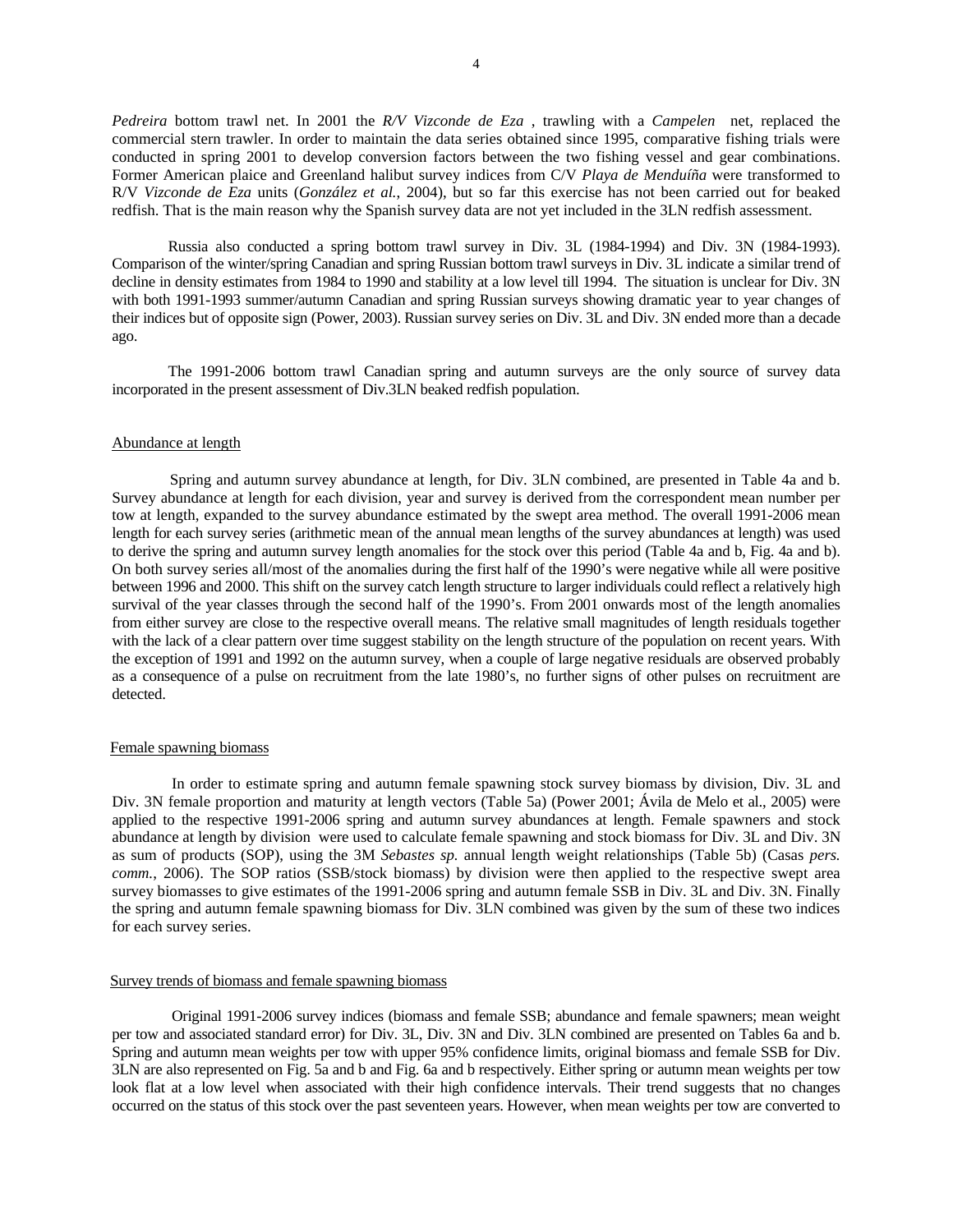Div. 3L and Div. 3N biomass and finally summed up to give a picture of the relative size of this redfish management unit as a whole, both surveys suggest an increase in the size of the stock from 1996 onwards despite the wide inter annual fluctuations of the indices.

The 1992 autumn indices for Div. 3N have an anomalously high magnitude (the highest for the two surveys and divisions) while staying between relatively low indices from the neighbouring years of 1991 and 1993. The 1992 mean weight per tow for Div. 3N has also associated an anomalously high error, the highest for the two series and divisions (Table 6b). The original 1992 autumn survey indices for Div. 3N were considered outliers of the respective time series. The 1992 autumn survey indices for Div. 3L were used to generate new 1992 indices for Div. 3N, assuming that the relative size of the survey indices for Div. 3N compared to Div. 3L were kept constant between 1991 and 1992. The same assumption was used to generate 2006 spring survey indices for Div. 3N from the 2006 spring survey indices for Div 3L, since no survey data are available for Div. 3N on the terminal year of the assessment.

In order to reduce the wide inter annual variability of both surveys and detect trends within stock dynamics, the original biomass and female SSB annual values were replaced by 3-year moving averages (Table 6a and b, Fig. 6c and d). Each of the two moving average survey biomass series was finally standardized to the mean so that spring and autumn trends of the stock size could be easily compared (Fig. 7).

 Redfish survey biomass in Div. 3LN survey biomass remained well bellow the average level until 1993 (autumn)-1996 (spring), raised to well above average level on 1999 (spring)-2000 (autumn), declined to just bellow average on 2002 (spring)-2003 (autumn) and is increasing again over the most recent years, being in 2006 above (autumn) or well above (spring) their 1991-2006 mean size.

# **ASPIC assessment suite**

A non-equilibrium surplus production model (ASPIC; Prager, 1994, 2004 and 2007) was used to assess the status of the stock. The model was adjusted to the STATLANT *cpue*'s (1959-1994), spring and autumn survey biomass (1991-2006) and catches (1959-2006, conditioned on *cpue* series). All input series of biomass indices were given equal weight in the analysis. The model assumes that all catchability coefficients are constant over time. Because of the imprecision associated with the estimate of catchability for the various indices, absolute estimates of stock size and fishing mortality are normalized to the stock size and fishing mortality at MSY ( $B_{msy}$  and  $F_{msy}$ ) respectively). That is why normalized estimates are included in ASPIC output and used in the printer plots trajectories of biomass and fishing mortality. In a production model fishing mortality refers to catch/biomass ratio.

### Basic assumptions

In this assessment the ASPIC version 5.16 fit the logistic form of the production model (Schaefer, 1954). Being *K* the carrying capacity stock biomass, *r* the intrinsic rate of stock biomass increase, *C* the catch biomass, *MSY* and *Bmsy* the long term yield and biomass associated with *Fmsy* , the model basic assumptions are:

1) A logistic population growth over time of the unexploited stock (Schaefer, 1954)

$$
dB_t / dt = rB_t - (r / K)B_t^2 \qquad (1)
$$

2) For an exploited stock catch is also incorporated in the population growth

$$
dB_t / dt = rB_t - (r / K)B_t^2 - C_t \quad (2)
$$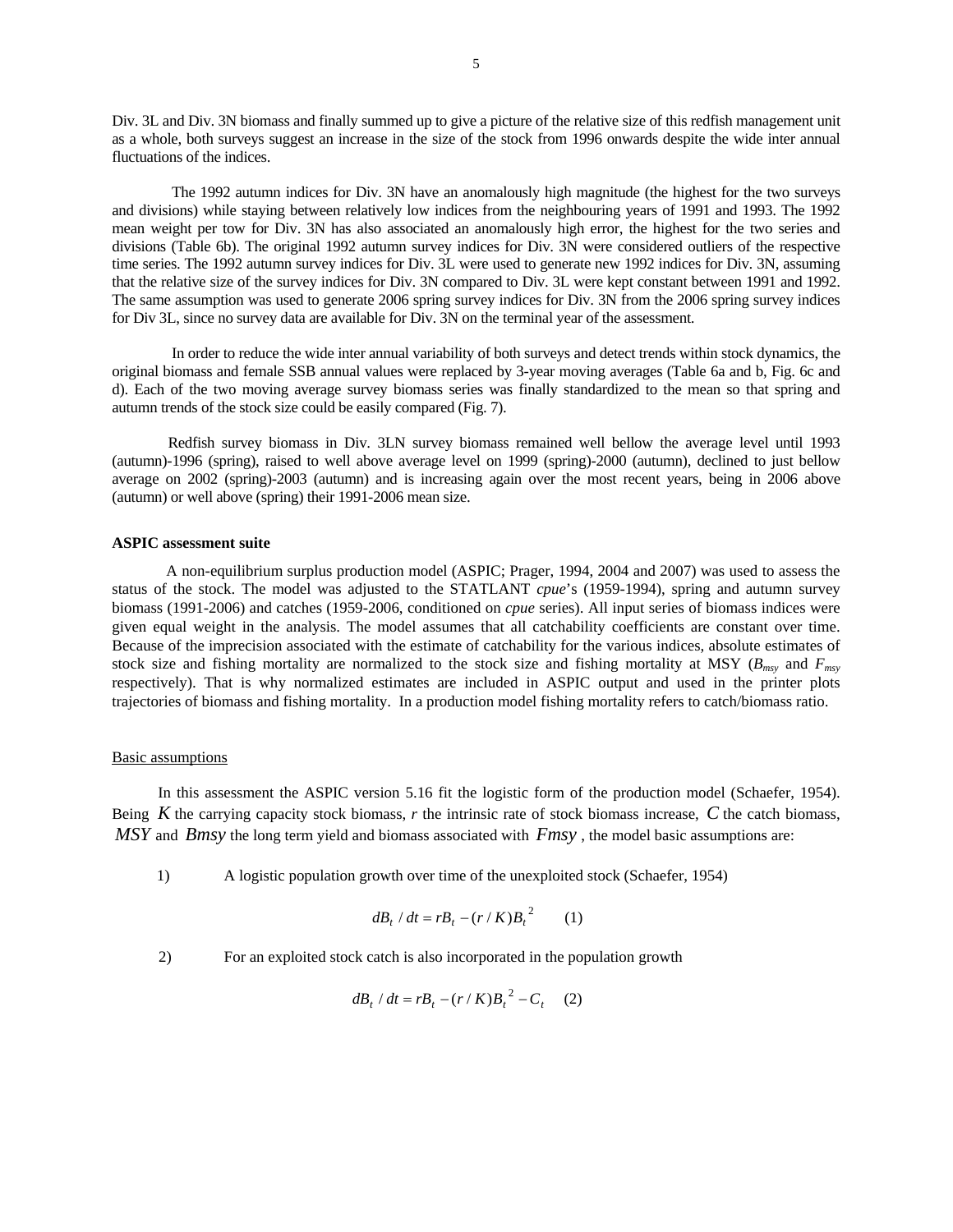3) The biological reference points are

a. 
$$
MSY = rK/4
$$
 (3)  
b.  $Bmsy = K/2$  (4)

c.  $Fmsv = r/2$  (5)

 Starting with user guesses for the key parameters, Initial Biomass (as a ratio to *Bmsy*), *K*, *MSY* and catchability coefficients for each biomass index, ASPIC generate iteratively estimates of biomass indices for each series of observed indices. The key parameters of the model are found by a minimization routine for log squared residuals of *cpue* and Canadian spring and autumn survey biomass.

A summary of the ASPIC model (Prager, 1994) can be found on the 2003 assessment of redfish in Div. 3M (Ávila de Melo *et al.*, 2003).

# Input file settings

The ASPIC Ver. 5.16 (Prager, 2005) requires from the user a set of initial definitions/starting guess /constraints that have been specified in the input file as follows:

> Line 1: Both FIT and BOT program modes were used. Starting guesses and minimum and maximum bounds were kept constant from FIT to BOT mode.

> Line 2: Fit the LOGI STIC (Schaefer) model with condition fitting on YLD (yield) and SSE (sum of squared errors) as objective function.

Line 4: 1000 Number of bootsrap trials when running on BOT mode.

Line 11: OdO No penalty term in objective function for B1>K (biomass on the 1st year of the assessment greater than carrying capacity biomass).

Line 12: 3 data series are to be analyzed as biomass index of the stock (STATLANT *cpue*, spring and autumn Canadian surveys).

Line 13: 1d0 1d0 1d0 When computing the objective function the squared residuals of each one of the 3 data series have equal weight.

Line 14: 0. 5d0 Starting guess for  $B1/K = 0.5$ , the biomass on the 1<sup>st</sup> year of the assessment is at  $B_{\text{mv}}$ level.

Line 15: 2.0d4 Starting guess for  $MSY = 20000$  ton. Between 1965 and 1985 catches oscillated with no trend around 21000, catch rates declined when catches were raised above that level.

Line 16: 2. 000E+05 Starting guess for carrying capacity  $K = 200000$  ton, twice the highest observed level of survey biomass (autumn survey average 1998, 2000-2001).

Line 17: 9.007E-06 0.658d0 1.0d0 Starting guess of catchability for STATLANT cpue (derived from *q* of STATLANT *cpue* for Div. 3M redfish, Ávila de Melo *et al.* 2003), for spring survey (average size of spring survey biomass relative to autumn survey biomass, 1991-2005) and for autumn survey (a conservative guess, assuming that autumn survey biomass is a proxy of absolute stock biomass).

Line 18: 1 1 1 1 1 1 All key parameters of the model (*B1/K*, *MSY*, *K*, *qcpue*, *qspring* and *qautumn*) are estimated by the ASPIC program and not kept constant at the starting guess.

Line 19 and Line 20: minimum and maximum bounds on the estimate of *MSY* (5000-50000 ton) and *K* (100000-500000 ton) respectively. All ASPIC runs on FIT mode gave final estimates of these parameters far from either constraint. The number of bootstrap trials discarded due to parameter estimates falling outside their bounds is minimal.

Line 22: 48 Total number of years in the data sets included in the input file, from 1959 to 2006. This number is shorter in some of the ASPIC formulations tested on the exploratory analysis.

The rest of the settings of the input file were kept with the default options of the ASPIC Ver.5.16. The input file including the complete series of each biomass index is presented on Appendix 1.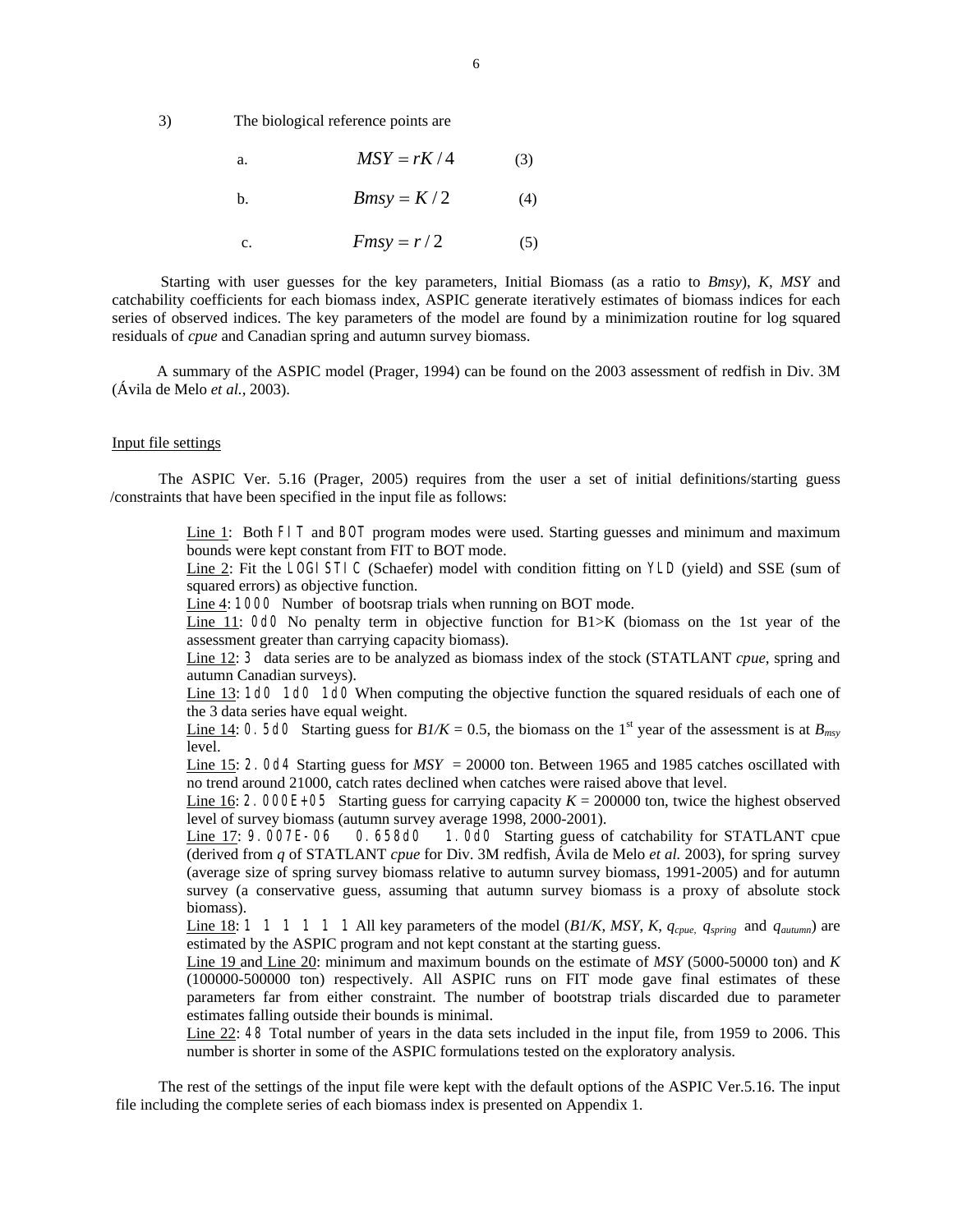# Exploratory analysis

Different arrangements of each biomass index were used to explore the goodness of fit of the model under different data formulations. Due to the short time overlap between *cpue* and surveys (4 years on 48 years of data) the assessment assumes that *cpue* time series basically represent the abundance of the stock during the former period of the 1960's, 1970's and 1980's while surveys time series basically represent the abundance of the stock during the more recent period of the 1990's and 2000's. With such a short time overlap, the two pair-wise negative correlations found among STATLANT cpue and the survey series, each based on just four pairs of observations, have been disqualified to halt the ASPIC assessment. Therefore only negative correlations between the model and any of the input series of biomass indices, or between the two surveys, were considered a violation of the fundamental assumption of ASPIC that all indices represent the abundance of the stock.

Biomass indices for redfish, derived either from commercial or survey catch rates, typically show large interannual variability, too drastic to be only explained by changes in stock abundance from one year to the next. These fluctuations are caused not only by the schooling behaviour of redfish, but also by a wide and "non-uniform" distribution within their geographical and depth limits (all redfish species present both demersal and pelagic concentrations). That is why it is generally accepted that a redfish biomass index represents better a stock trajectory on the long term than the stock size on an annual basis. In order to reduce non explained variability and improve the fit of the ASPIC model to the available biomass indices two different categories of the data set formulations were considered: one based on the original annual values of each biomass index and the other where the annual values were smoothed by 3-year moving averages.

Eleven ASPIC formulations were run on FIT mode corresponding to eleven possible arrangements of the three data series (Table 7a). Those arrangements were assembled in two categories: original or 3-year moving averages as observed annual biomass indices. Each category includes a formulation where the autumn series incorporates the 1992 unmodified survey biomass for Div. 3N (ASPIC 01 and ASPIC 03 formulations). The moving average category includes an option where the STATLANT *cpue* series stop at 1991 in order to have just one year overlap with the surveys data series and so avoid negative correlations among the series (ASPIC 2). This category also includes a sequence of seven formulations were the first year of the assessment is cut by one year at the time: ASPIC 3 formulation starts on 1959 whereas the last formulation of this group, ASPIC 9, starts on 1965. A drastic decline of the catch is observed between 1959 and 1964 (45000 to 10000 ton, Fig. 1) that is not followed by the catch rates, on the contrary, STATLANT *cpue*'s increased (Fig. 2). From 1965 onwards catch oscillate with no clear trend. The objective to include these formulations in the exploratory analysis was to check if this anomalous behaviour of catch versus catch rates over the former years would have some negative impact on the fit of the model.

Besides the correlation among input series and between ASPIC estimated and observed annual values from each data series (R squared in CPUE) other parameters were used as diagnostics of the FIT outputs from the several formulations considered:

- Number of restarts required for convergence: The routine used in ASPIC to minimize the objective function can stop at a local minima. In order to find a true minimum of the objective function, which is kept constant regardless the initial values of the key parameters, ASPIC program has a restarting algorithm that requires the same solution to be found several times in a row before it is accepted (Prager, 2005). The shorter the number of restarts the quicker is the convergence the better is the fit of the model to the data series.
- Estimated contrast index (ideal = 1.0):  $C^*$  = (Bmax-Bmin)/K. A wider contrast on the biomass trajectory reflects wider coverage by the stock exploitation history of the Yield/Biomass curve defined by the ASPIC underlying surplus production model.
- Estimated nearness index (ideal =  $1.0$ ):  $N^* = 1 |min(B-Bmsy)|/K$ . Being a production model centred on *MSY*, the biomass trajectory given by ASPIC should pass at least once through *Bmsy*.
- TOTAL OBJECTIVE FUNCTION. Measuring the overall size of the of *cpue* and survey residuals the least squares objective function points out how close model estimates are to observed data.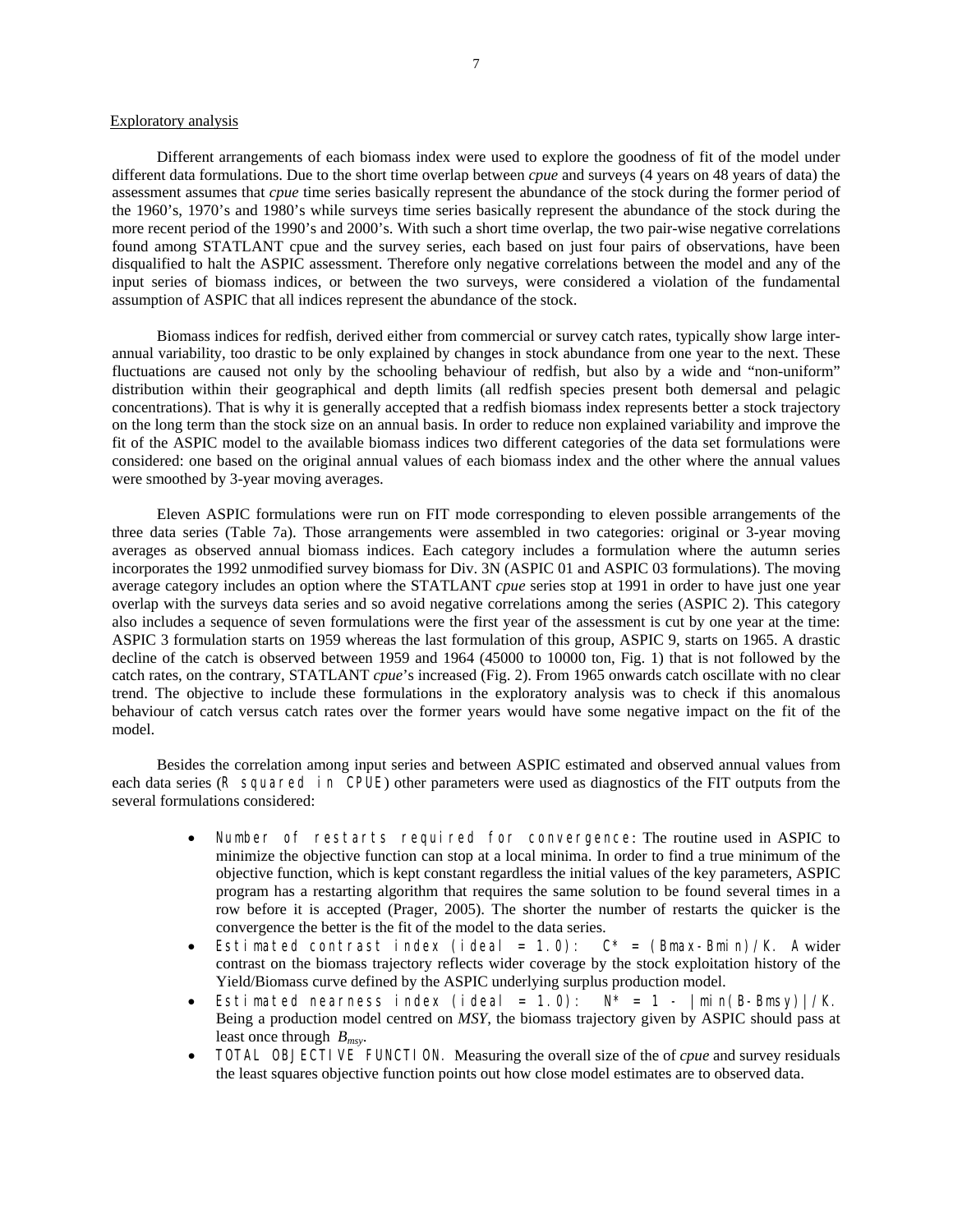A traffic light classification was used in the exploratory analysis, each diagnostic being good (green), average (yellow), bad (red) or very bad (black) when falling within good, average, bad or very bad intervals, whose bounds are presented on Table 7b. In order to rank the ASPIC formulations each colour has an associated numerical weight as well. The eleven sets of diagnostics are presented, qualified and quantified under these criteria on Table 7c. A black diagnostic or a negative punctuation prevented the respective formulation of further use.

An overview of the exploratory analysis (Table 7c) lead to four main conclusions (1) The use of original autumn 1992 survey biomass jeopardize the ASPIC run with either option of data arrangement (observed annual data or moving averages) (2) Moving average formulations allow a better ASPIC FIT than the one with the original annual data series (3) Moving average formulations with the STATLANT *cpue* series ending in 1994 allow a better ASPIC fit than the one with the STATLANT *cpue* series ending in 1991 to avoid overlap (and negative correlations) among *cpue* and survey series (4) No significant improvement on ASPIC FIT is obtained by shortening the length of the STATLANT *cpue* series at its beginning.

From the initial set of eleven ASPIC formulations a selection of four was chosen for comparison of deterministic results between annual versus moving average data series (ASPIC 1 *vs* ASPIC 3), no overlap versus overlap among STATLANT *cpue* and survey series (ASPIC 2 *vs* ASPIC 3) and the longest moving average formulation versus the one given the best set of diagnostics (ASPIC 3 *vs* ASPIC 6). A summary of the FIT outputs is presented on Table 8, as regards ASPIC parameters, and Fig. 8a and b, as regards *B/Bmsy* and *F/Fmsy* trajectories. All runs are giving a similar picture of the stock:

- Carrying capacity  $(K)$  at 257000-271000 ton
- High level of biomass on the  $1<sup>st</sup>$  year of the assessment corresponding to 81-89% of *K*
- Relatively low rate of stock biomass increase ( *r* ), 0.38-0.42
- *MSY* at 26000-26900 ton
- Relatively low  $F_{msv}$ , 0.19-0.21
- Fishing mortality on the last year of the assessment (2006) near zero and biomass at the beginning of next year near *K*
- Very close  $B/B_{msy}$  and  $F/F_{msy}$  trajectories

Having better diagnostics than the formulation with non-modified annual values (ASPIC 1) or the one with the STATLANT *cpue* series ending in 1991 (ASPIC 2), the ASPIC 3 formulation has its diagnostics slightly bellow ASPIC 6 but incorporates both *cpue* and spring and autumn survey series in their full extension. The consistency on the outputs between the two formulations (Table 8, Fig 8a and b) leads to the adoption of the longest ASPIC 3 formulation to pursue with the assessment framework.

# Sensitivity analysis

Different starting guesses for key parameters or different random number seeds were used to run the ASPIC 3 formulation. The purpose was to check if the model was sensitive to changes in the starting "region" of key parameters (or number seed) used to initialize the search of a solution that minimizes the *cpue* and survey log squared residuals. Four starting options were tested against the standard starting option specified on ASPIC 3 input file (Appendix 1):

- 25% above and bellow the default random number seed (Input file, line 21)
- an "optimistic start" given by -25% *cpue* and survey catchabilities together with +25% *MSY*, *K* and *B1/K*,
- and a pessimistic start given by +25% cpue and survey catchabilities together with -25% *MSY*, *K* and *B1/K*.

The FIT parameter solutions from each of these four options are compared with the standard FIT solution on Table 9. The four different starting options arrived to the same solutions, showing that the ASPIC results given by the ASPIC 3 formulation are robust and independent of the values chosen for the input parameters used to initialize the model.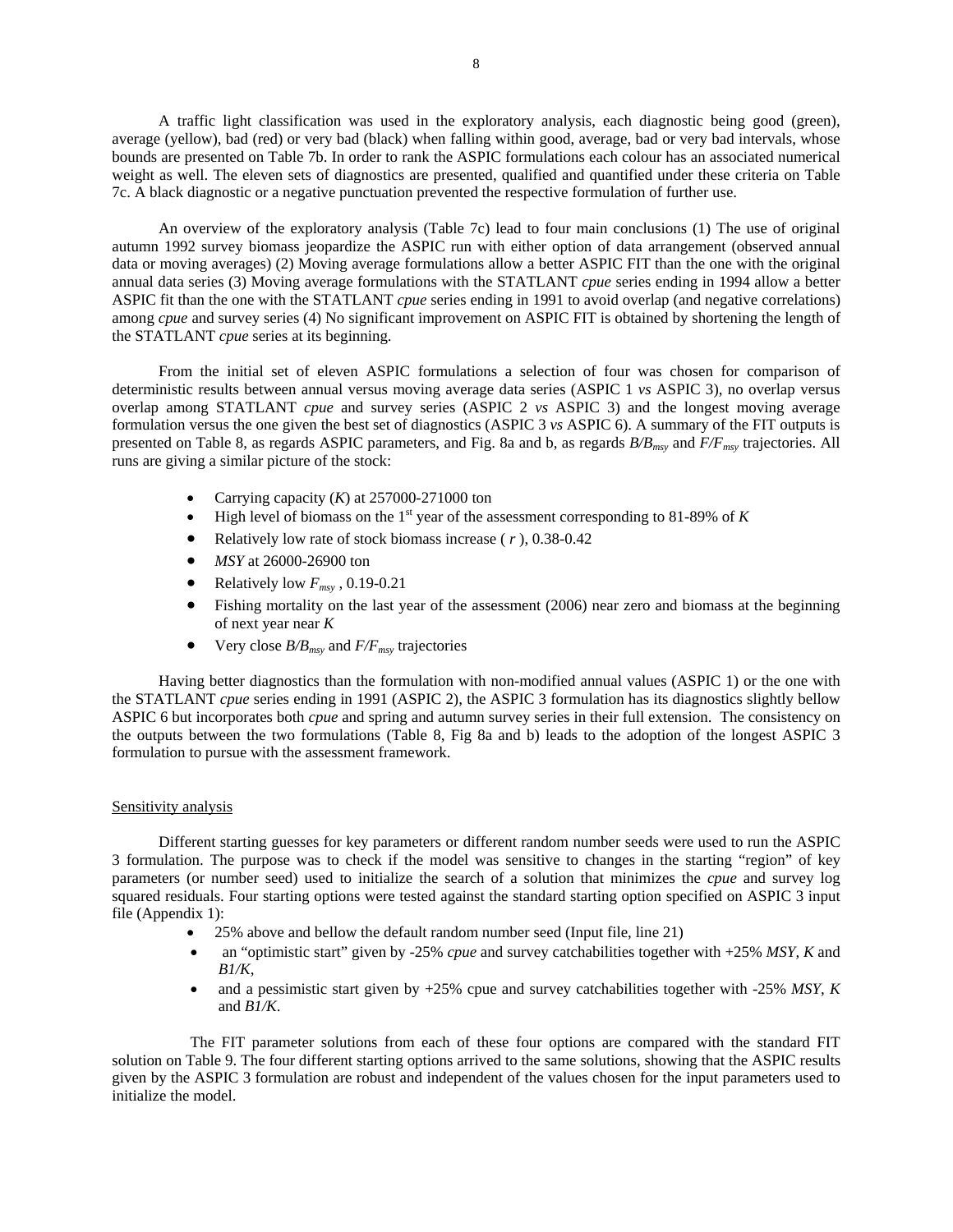### Assessment results

The input file for ASPIC 3 formulation (Appendix 1) runs on both deterministic (FIT) and bootstrap (BOT) mode using 1000 trials. Results are presented on Appendix 2. Despite the negative correlations among STATLANT *cpue* and each survey biomass indices, conditioned by the very small number of pair-wise observations and not regarded as an assessment constraint, correlation among surveys is high  $(r^2 > 0.7)$ . The model fit the data relatively well, taking into account the very low level of fishing mortality and the sequence of downward/ upward trends of spring and autumn survey biomass on recent years, probably justified by temporary shifts in survey catchability and certainly not related with exploitation rate (Fig. 7). The majority of variance in spring survey is explained by the model while in autumn survey and STATLANT *cpue* series the variance explained by the model is close to 50%. Residuals seem to be randomly distributed in STATLANT *cpue* but show negative/positive patterns on spring and autumn surveys. Nevertheless these patterns seem to have little impact on the assessment taking into account the bootstrap outputs: generally very small bias of the point estimates (<2.5%) for all parameters except the absolute and relative (to MSY) equilibrium yield for 2007. The reason for this high level of bias is a status quo fishing mortality close to zero, leading to a very small equilibrium catch for last year+1. The impact of spring and autumn residuals on biomass and fishing mortality is minimal as well, with  $B/B_{msy}$  and  $F/F_{msy}$  bias corrected trajectories practically undistinguishable from their deterministic ones (Fig. 9a and b).

The model results suggest a maximum sustainable yield (*MSY*) of 27000 ton (80% CL = 24500, 29500 ton) that can be produced when stock biomass  $(B_{msy})$  is 136000 ton (80%CL = 110500, 160600 ton) and fishing mortality rate  $(F_{msy})$  is 0.20 (80% CL = 0.15, 0.27). Deterministic and bias corrected trajectories of relative biomass and fishing mortality rates are presented on Fig. 9a and b. Relative biomass oscillated 35-55% above *Bmsy* for most of the former years up to 1987. Apart the 1971-1973 interval, when fishing mortality approaches *Fmsy*, fishing mortality oscillated within bounds well bellow *Fmsy* (30-60%) until 1985. Between 1986 and 1990 catches were higher than *MSY* (29000-79000 ton), pushing fishing mortality to well above  $F_{msy}$  from 1987 till 1992. Those six years of heavy over-fishing determine the fall of biomass from 50% above  $B_{msv}$  in 1986 to 40% bellow in 1993, when a minimum is recorded. Long living/slow growing species such as redfish can not sustain over-fishing but for short periods of time: the quick decline of stock biomass through the late 1980's – early 1990's was followed by a drop on catch and fishing mortality. Since 1996 both were kept at low to very low levels. Over the moratorium years biomass was allowed to increase and is now well above  $B_{msv}$  (80% CL = 1.88, 1.98  $B_{msv}$ ).

Catch versus surplus production (Appendix 2, ESTIMATED POPULATION TRAJECTORY (NON BOOTSTRAPPED, 8<sup>th</sup> column from the left) trajectories are presented on Fig. 10. From 1960 till 1985 catches form a scattered cloud of points up and down surplus production curve but always within its vicinity. On 1986-1987 catches rise well above the surplus production and though declining continuously since then were still above equilibrium yield in 1992. Estimated catch has been well bellow surplus production levels since 1994.

### **ASPIC medium term projection**

Regardless the input formulations, the starting guess scenario or the mode of the model runs, the main conclusion of this ASPIC assessment is that at present the biomass of redfish in Div. 3LN is well above  $B_{msv}$ , while fishing mortality is well bellow *Fmsy .* From the assessment results the status of the stock allows its exploitation, but this is a first attempt to assess quantitatively this stock. Therefore results should be treated with caution despite the apparent good performance of the ASPIC model with the available data.

### Underlying assumptions for the low catch option

Redfish in Div. 3LN has been under moratorium over the past ten years. A stepwise approach to direct fishery should start by a low exploitation regime associated with a high probability of keeping the stock biomass within its present safe zone. From the ASPIC bootstrap results (Appendix 2, ESTIMATES FROM BOOTSTRAPPED ANALYSIS, Line 14) this safe zone can be defined as *B/Bmsy* > 1.8.

An ASPIC medium term projection was carried out under constant catch instead of constant fishing mortality. The reason for this option relates to the proposed approach to reopen the fishery keeping the biomass well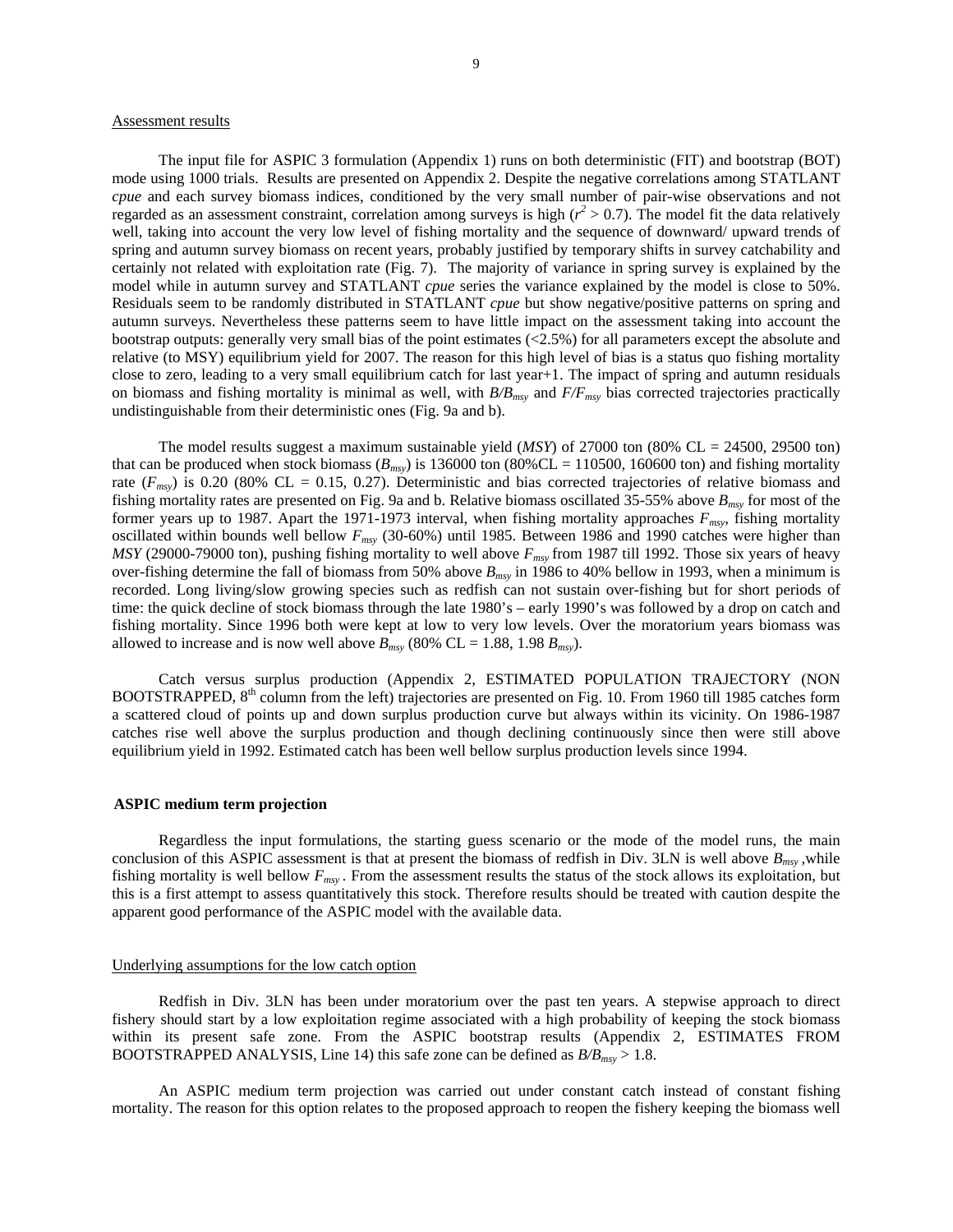above *Bmsy,*, until future assessments confirms a positive answer of the stock to exploitation as suggested by the present ASPIC results. This strategy turns the analysis of medium term projections under a range of *Fmsy* percentages useless, since the purpose is to find a catch level that will keep fishing mortality well bellow *Fmsy*.

On the side of catch, the analysis should include in principle medium term projections under MSY (27000 ton) and a catch of 20000 ton, a "real world" proxy of MSY corresponding to the average level of catches sustained by the stock over 21 years (1965-1985). However the purpose of this exercise is not compare the impact of different full exploitation regimes on the stock but to predict how biomass and fishing mortality react to the beginning of exploitation, just above the actual surplus production. Therefore ASPIC projection was carried out with a constant catch of 5000 tons for the next 10 years. This level of catch is on the border of the upper 80% CL of the bias corrected equilibrium yield for 2007 (Appendix 2, ESTIMATES FROM BOOTSTRAPPED ANALYSIS, Line 7).

### The ASPICP program

ASPIC has an auxiliary program, ASPICP, to provide not only bias corrected estimates of biomass and fishing mortality on an annual basis for the assessment time interval (with associated 50% and 80% confidence limits) but also provides projections of these trajectories to the future. ASPICP reads information from the 1000 trials of the BOOTSRAP results kept in a .BIO file and project each of these trials a number of years ahead, under an annual *Fstatus quo* multiplier or yield. These constraints are specified by the user in a .CTL file (Appendix 3) that controls the projection.

The ASPICP run with a 2007 catch at the 2004-2006 average level (500 ton) and an annual catch of 5000 ton for the rest of the years (2008-2016). Results are in a .PRJ file presented in Appendix 4.

#### Projection results

The bootstrapped 1959–2017/ 2016 trajectories of biomass and fishing mortality rate (relative to *Bmsy* and *Fmsy*.) are presented in Appendix 4 and Fig. 11a and b. From the ASPICP results a low exploitation regime of 5000 ton will drive biomass from 1.97  $B_{\text{msy}}$  at the beginning of 2008 down to 1.90  $B_{\text{msy}}$  at the beginning of 2017 (80%) CL's, 1.89-1.91*Bmsy*) while increasing fishing mortality from 0.01*Fmsy* in 2008 to 0.10 *Fmsy* in 2016 (80% CL's, 0.09- 0.11*Fmsy*). In other words a constant catch level of 5000 ton will keep the redfish in Div. 3LN in its present safe zone, with the lower 80% CL of relative biomass well above the *Bmsy* level and the upper 80% CL of relative fishing mortality rate well bellow the  $F_{msy}$  level.

#### **Reference Points under Precautionary Approach**

The ASPIC bias corrected results were input under the precautionary framework (Fig. 12). The NAFO SC Study Group recommendations from the meeting in Lorient in 2004 (SCS Doc. 04/12), as regards Limit Reference Points (LRP's) for stocks evaluated with surplus production models, considered  $F_{lim}$  at  $F_{msv}$  and  $F_{target}$  at 2/3  $F_{msv}$ . The Study Group also considered that the biomass giving production of 50% *MSY* was a suitable *Blim.* Under the Schaeffer model used in the present ASPIC assessment this is 30% *Bmsy*. However the stock biomass decline of the late 1980's – early 1990's didn't reach such low level, having a minimum at 60% *Bmsy*. Taking into account that bellow this level the dynamics of the stock is unknown, a *Blim=* 60% *Bmsy* can be regarded as first attempt to have a biomass LRP for redfish in Div. 3LN.

The stock trajectory presented under this precautionary approach framework shows a stock rapidly declining to bellow  $B_{msv}$  when fishing mortality rate rises from just above to well above  $F_{msv}$  (1986-1987), and a stock rapidly returning to above  $B_{msy}$  after fishing mortality drops to well bellow  $F_{msy}$  (1993-1994).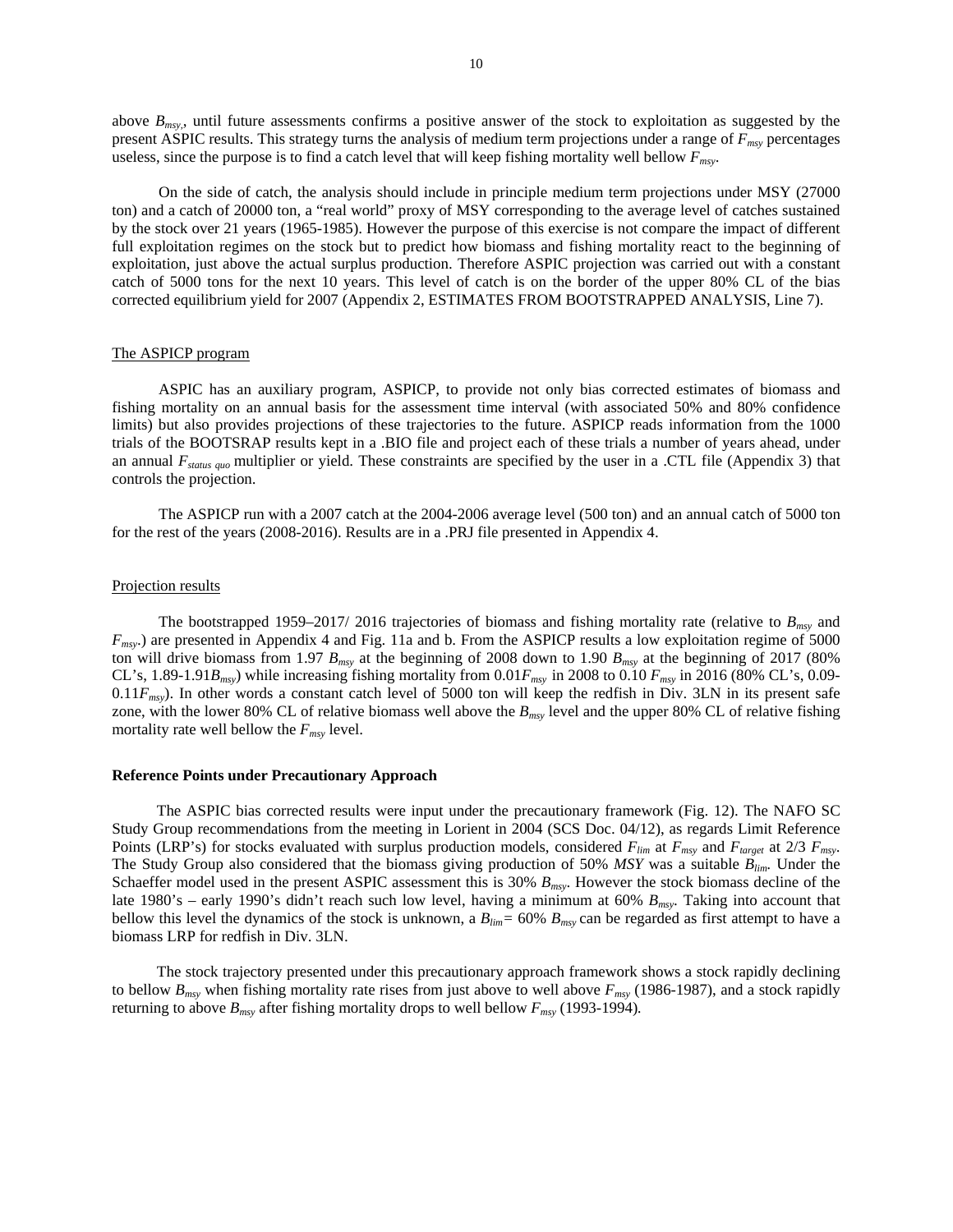- Alpoim, R., and J. Vargas, 2004. Length-weight relantionships of the Portuguese commercial catches in NAFO, 1998-2003. *NAFO SCR Doc.* 04/40 Ser. No N4991, 10pp.
- Ávila de Melo, A. M., Power, D. And R. Alpoim, 2005. An assessment of the status of the redfish resource in NAFO Divisions 3LN. NAFO SCR Doc. 05/52, Serial No. N5138, 19 pp.
- Gavaris, S., 1980. Use of a multiplicative model to estimate catch rate and effort from commercial data. *Canadian Journal of Fisheries and Aquatic Science* 37, 2272-2275.
- González, F., del Río, J. L., Murua, H., Román E., Casas, M. and G. Ramilo, 2006. Spanish research report for 2005. NAFO SCS Doc. 06/09, Serial Number N5232. 25 pp.
- González Troncoso, D., C. González and X. Paz, 2004. American plaice biomass and abundance from the surveys conducted by Spain in the NAFO Regulatory Area of Divisions 3NO, 1995-2003. NAFO SCR 04/9, Serial Number N4954, 22 pp.
- González Troncoso, D., E. Román and X. Paz, 2004. Results for Greenland halibut from the surveys conducted by Spain in the NAFO Regulatory Area of Divisions 3NO, 1996-2003. NAFO SCR 04/11, Serial No N4956, 16 pp.
- NAFO, 2004. Report of the NAFO Study Group on Limit Reference Points Lorient, France, 15-20 April, 2004. NAFO SCS Doc. 04/12, Serial No. N4980, 72 pp.
- Power, D.,1997. Redfish in NAFO Divisions 3LN. NAFO SCR Doc. 97/64, Serial No. N2898.
- Power, D. and D. Maddock Parsons, 1998. Canadian Research Survey Data Conversions for Redfish in Div. 3LN based on Comparative Fishing Trials between an Engel 145 Otter Trawl and a Campelen 1800 Shrimp Trawl. NAFO SCR Doc. 98/71. Serial No. N3063. 21 pp.
- Power, D., 2001. An assessment of the status of the redfish resource in NAFO Divisions 3LN. NAFO SCR Doc. 01/62, Serial No. N4440, 22 pp.
- Power, D., 2003. An assessment of the status of the redfish resource in NAFO Divisions 3LN. NAFO SCR Doc. 03/55, Serial No. N4873, 21 pp.
- Praguer, M. H., 1994. A suite of extensions to no-equilibrium surplus-production model. *Fish. Bull. U.S.*, 90(4): 374-389.
- Praguer, M. H., 2004. User's manual for ASPIC: a stock production model incorporating covariates (ver. 5) and auxiliary programs. *NMFS Beaufort Laboratory Document* BL-2004-01, 25pp.
- Praguer, M. H., 2007. Quick reference to ASPIC Suite 5.x. http://www.sefsc.noaa.gov/mprager/index.html as consulted in 25/01/07.
- Vargas, J., Alpoim, R., E. Santos, and A.M. Ávila de Melo, 2007. Portuguese research report for 2006*. NAFO SCS Doc.* 07/9 Ser. No N5357, 54pp.
- Vaskov, A. A., K. V. Gorchinsky, S. F. Lisovsky, and M.V. Pochtar, 2007. Russian research report for 2006. NAFO SCS Doc. 07/06, Serial No. N5350, 26 pp.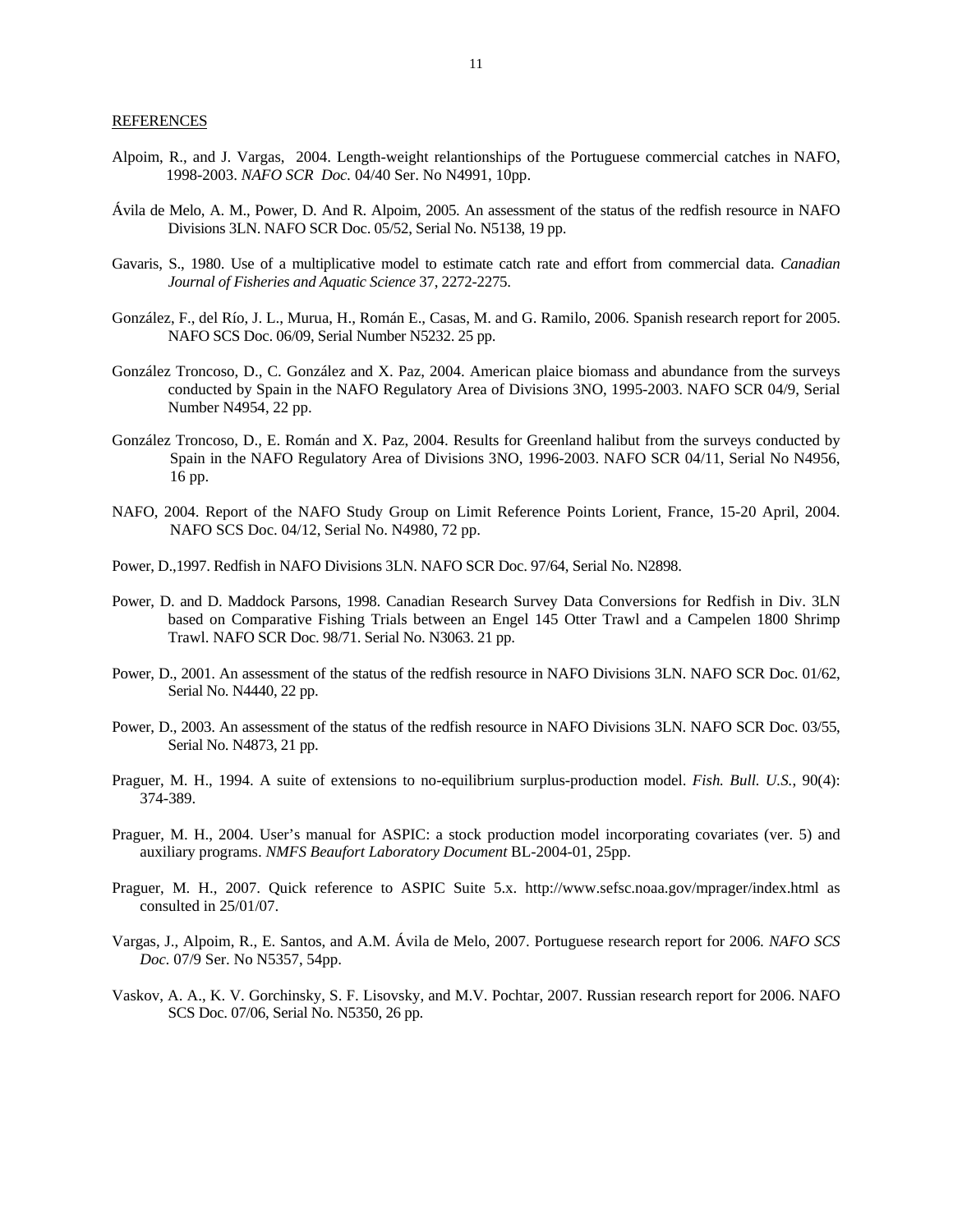| <b>YEAR</b>       | 3L    | 3Ν    | <b>TOTAL</b> | <b>TAC</b>     |
|-------------------|-------|-------|--------------|----------------|
| 1959              | 34107 | 10478 | 44585        |                |
| 1960              | 10015 | 16547 | 26562        |                |
| 1961              | 8349  | 14826 | 23175        |                |
| $1962^a$          | 3425  | 18009 | 21439        |                |
| 1963 <sup>a</sup> | 8191  | 12906 | 27362        |                |
| $1964^a$          | 3898  | 4206  | 10261        |                |
| 1965              | 18772 | 4694  | 23466        |                |
| 1966              | 6927  | 10047 | 16974        |                |
| 1967              | 7684  | 19504 | 27188        |                |
| $1968^a$          | 2378  | 15265 | 17660        |                |
| $1969^a$          | 2344  | 22356 | 24750        |                |
| $1970^a$          | 1029  | 13359 | 14419        |                |
| 1971 <sup>a</sup> | 10043 | 24310 | 34370        |                |
| 1972              | 3095  | 25838 | 28933        |                |
| 1973              | 4709  | 28588 | 33297        |                |
| 1974              | 11419 | 10867 | 22286        | 28000          |
| 1975              | 3838  | 14033 | 17871        | 20000          |
| 1976              | 15971 | 4541  | 20513        | 20000          |
| 1977              | 13452 | 3064  | 16516        | 16000          |
| 1978              | 6318  | 5725  | 12043        | 16000          |
| 1979              | 5584  | 8483  | 14067        | 18000          |
| 1980              | 4367  | 11663 | 16030        | 25000          |
| 1981              | 9407  | 14873 | 24280        | 25000          |
| 1982              | 7870  | 13677 | 21547        | 25000          |
| 1983              | 8657  | 11090 | 19747        | 25000          |
| 1984              | 2696  | 12065 | 14761        | 25000          |
| 1985              | 3677  | 16880 | 20557        | 25000          |
| 1986              | 27833 | 14972 | 42805        | 25000          |
| 1987 <sup>b</sup> | 30342 | 40949 | 79031        | 25000          |
| 1988 <sup>b</sup> | 22317 | 23049 | 53266        | 25000          |
| 1989 <sup>b</sup> | 18947 | 12902 | 33649        | 25000          |
| 1990 <sup>b</sup> | 15538 | 9217  | 29105        | 25000          |
| 1991 <sup>b</sup> | 8892  | 12723 | 25815        | 14000          |
| 1992 <sup>b</sup> | 4630  | 10153 | 27283        | 14000          |
| $1993^{b,c}$      | 5897  | 9077  | 21308        | 14000          |
| $1994^{b,c}$      | 379   | 2274  | 5741         | 14000          |
| 1995              | 292   | 1697  | 1989         | 14000          |
| 1996              | 112   | 339   | 451          | 11000          |
| 1997              | 151   | 479   | 630          | 11000          |
| 1998              | 494   | 405   | 899          | $\mathbf 0$    |
| 1999 <sup>b</sup> | 518   | 1318  | 2318         | $\mathbf 0$    |
| $2000^{b,c}$      | 657   | 819   | 3141         | 0              |
| $2001^{\rm b}$    | 653   | 245   | 1442         | 0              |
| 2002 <sup>b</sup> | 651   | 327   | 1216         | $\mathbf 0$    |
| 2003              | 584   | 751   | 1334         | 0              |
| 2004              | 401   | 236   | 637          | $\pmb{0}$      |
| 2005              | 581   | 78    | 659          | $\overline{O}$ |
| 2006 <sup>d</sup> | 182   | 25    | 207          | $\overline{0}$ |

Table 1: Summary of catch and TAC's of redfish in Div. 3LN estimated from various sources

a) Includes catch that could not be identified by division

b) Includes estimates of unreported catches

c) Catch could not be precisely estimate due to discrepancies in figures from available sources: average of the range of the different catch estimates.

d) From NAFO circular letters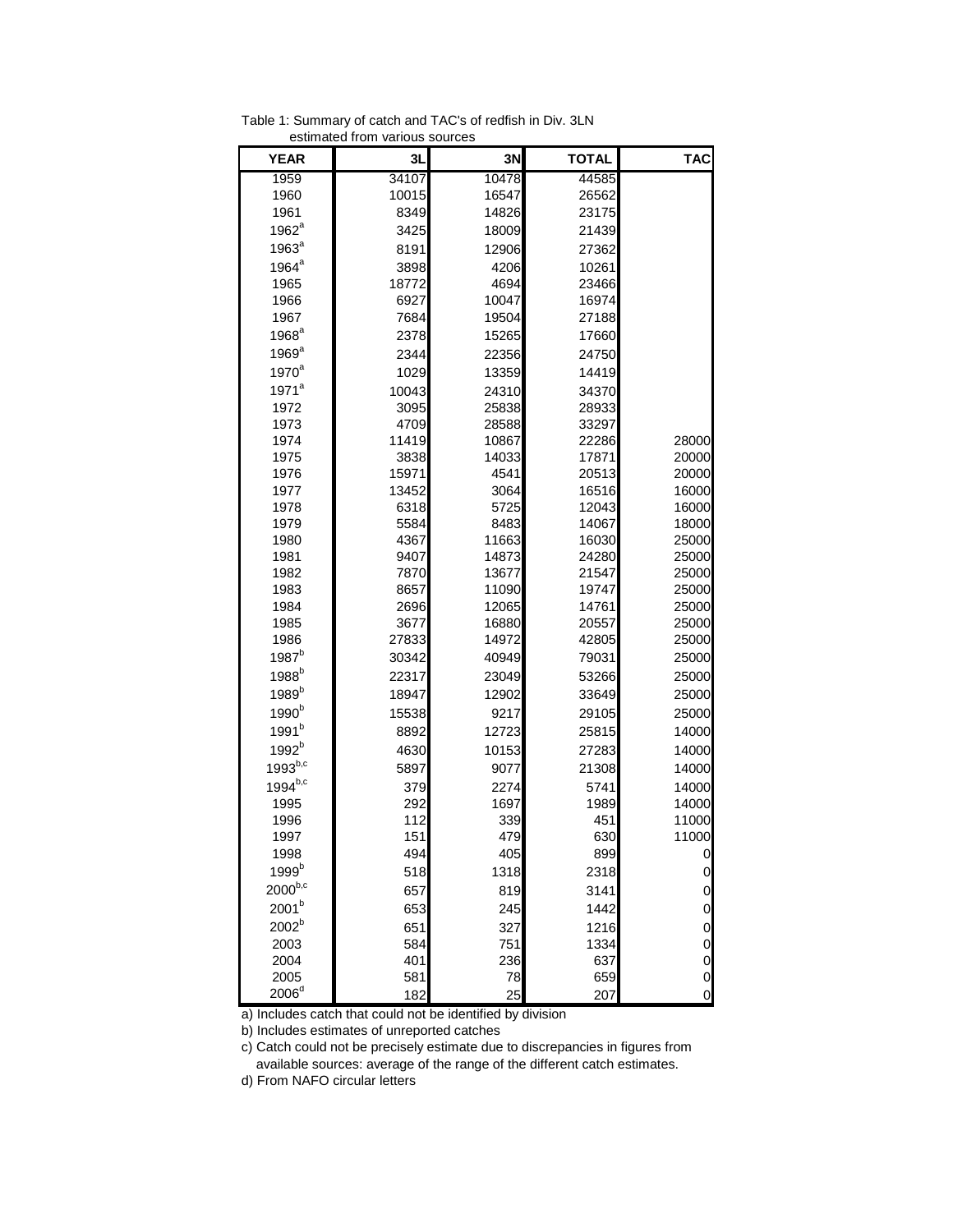|      | 3L              |           | $\overline{3N}$ |           | 3LN             |           | 3LN         |                  |
|------|-----------------|-----------|-----------------|-----------|-----------------|-----------|-------------|------------------|
| Year | <b>STATLANT</b> | Predicted | <b>STATLANT</b> | Predicted | <b>STATLANT</b> | Predicted | <b>CPUE</b> | <b>CPUE</b>      |
|      | Catch           | Effort    | Catch           | Effort    | Catch           | Effort    |             | annual moving av |
| 1959 | 34107           | 22604     | 10478           | 8659      | 44585           | 31263     | 1.426       | 1.514            |
| 1960 | 10015           | 5690      | 16547           | 10892     | 26562           | 16582     | 1.602       | 1.575            |
| 1961 | 8349            | 3610      | 14826           | 10049     | 23175           | 13659     | 1.697       | 1.643            |
| 1962 | 3425            | 2049      | 18009           | 11090     | 21434           | 13139     | 1.631       | 1.653            |
| 1963 | 8191            | 3973      | 12906           | 8958      | 21097           | 12931     | 1.632       | 1.692            |
| 1964 | 3898            | 1491      | 4206            | 2981      | 8104            | 4472      | 1.812       | 1.876            |
| 1965 | 18772           | 8190      | 4694            | 2551      | 23466           | 10741     | 2.185       | 1.926            |
| 1966 | 6927            | 4615      | 10047           | 4915      | 16974           | 9530      | 1.781       | 1.953            |
| 1967 | 7684            | 3793      | 19504           | 10569     | 27188           | 14362     | 1.893       | 1.532            |
| 1968 | 2378            | 1446      | 15265           | 17684     | 17643           | 19130     | 0.922       | 1.384            |
| 1969 | 2344            | 1354      | 22356           | 17109     | 24700           | 18463     | 1.338       | 1.209            |
| 1970 | 1029            | 499       | 13359           | 10026     | 14388           | 10525     | 1.367       | 1.350            |
| 1971 | 10043           | 5207      | 24310           | 20320     | 34353           | 25527     | 1.346       | 1.367            |
| 1972 | 3095            | 1877      | 25838           | 18982     | 28933           | 20859     | 1.387       | 1.459            |
| 1973 | 4709            | 2078      | 28588           | 18186     | 33297           | 20264     | 1.643       | 1.440            |
| 1974 | 11419           | 11907     | 10867           | 5374      | 22286           | 17281     | 1.290       | 1.534            |
| 1975 | 3838            | 2443      | 14033           | 8265      | 17871           | 10708     | 1.669       | 1.417            |
| 1976 | 15971           | 11335     | 4541            | 4537      | 20512           | 15872     | 1.292       | 1.404            |
| 1977 | 13452           | 10461     | 3064            | 2738      | 16516           | 13199     | 1.251       | 1.217            |
| 1978 | 6318            | 5961      | 5725            | 4925      | 12043           | 10886     | 1.106       | 1.270            |
| 1979 | 5584            | 3517      | 8483            | 6176      | 14067           | 9693      | 1.451       | 1.440            |
| 1980 | 4367            | 2873      | 11663           | 6229      | 16030           | 9102      | 1.761       | 1.602            |
| 1981 | 9407            | 6020      | 14873           | 9216      | 24280           | 15236     | 1.594       | 1.672            |
| 1982 | 7870            | 4812      | 13677           | 8160      | 21547           | 12972     | 1.661       | 1.603            |
| 1983 | 8657            | 4960      | 11090           | 7734      | 19747           | 12694     | 1.556       | 1.422            |
| 1984 | 2696            | 1804      | 12065           | 12263     | 14761           | 14067     | 1.049       | 1.230            |
| 1985 | 3677            | 2104      | 16880           | 16858     | 20557           | 18962     | 1.084       | 1.182            |
| 1986 | 27833           | 15247     | 14972           | 15057     | 42805           | 30304     | 1.413       | 1.340            |
| 1987 | 34212           | 22369     | 44819           | 29517     | 79031           | 51886     | 1.523       | 1.381            |
| 1988 | 26267           | 19629     | 26999           | 24453     | 53266           | 44082     | 1.208       | 1.351            |
| 1989 | 19847           | 10567     | 13802           | 14884     | 33649           | 25451     | 1.322       | 1.118            |
| 1990 | 17713           | 16774     | 11392           | 18513     | 29105           | 35287     | 0.825       | 0.938            |
| 1991 | 8892            | 12329     | 12723           | 20052     | 21615           | 32381     | 0.668       | 0.801            |
| 1992 | 4630            | 2452      | 10153           | 13755     | 14783           | 16207     | 0.912       | 0.794            |
| 1993 | 5897            | 1576      | 9077            | 17116     | 14974           | 18692     | 0.801       | 0.838            |
| 1994 | 379             | 410       | 2274            | 2900      | 2653            | 3310      | 0.802       | 0.801            |

Table 2: Redfish STATLANT catch and predicted effort for Div. 3L and Div. 3N, 1959-1994 (Power,1997). Annual and moving average catch rate for Div. 3LN, 1959-1994.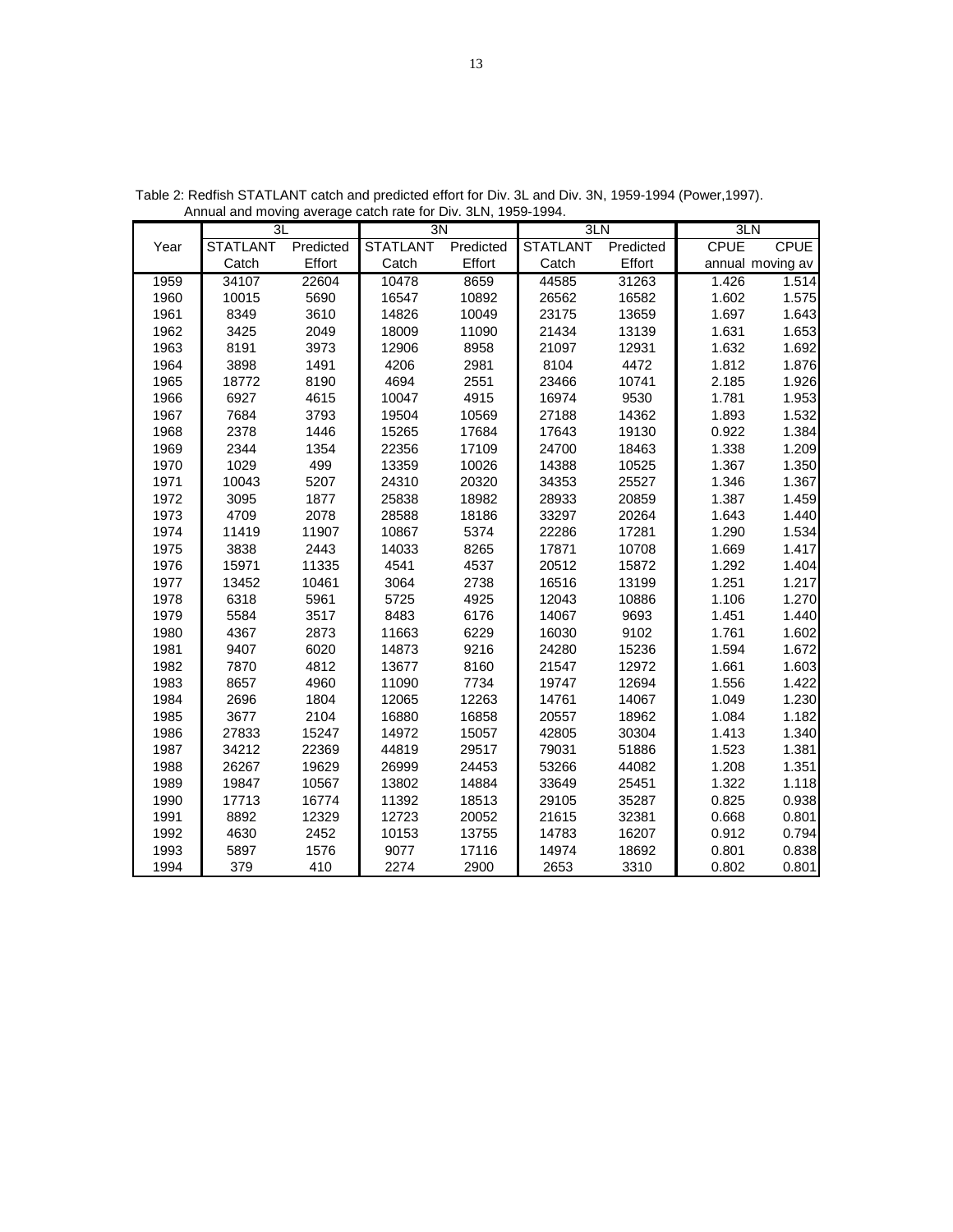| Length           | 1990           | 1991           | 1992         | 1993       | 1994           | 1995       | 1996           | 1997           | 1998                    |
|------------------|----------------|----------------|--------------|------------|----------------|------------|----------------|----------------|-------------------------|
| 10               |                |                |              |            |                |            |                |                |                         |
| 11               |                |                |              |            |                |            |                |                |                         |
| 12               | 12             |                |              |            |                |            |                |                |                         |
| 13               | 6              |                |              |            |                |            |                |                |                         |
| 14               | 21             |                |              |            |                |            |                |                |                         |
| 15               | 28             | 28             |              |            |                |            |                |                |                         |
| 16               | 73             | 103            | 9            |            |                |            |                |                |                         |
| 17               | 199            | 394            | 28           |            |                | 2          |                |                |                         |
| 18               | 286            | 1034           | 412          |            | 5              | 2          |                | 0.01           | 1                       |
| 19               | 445            | 2157           | 1291         | 5          | 6              | 3          | 1              | 0.3            | $\overline{\mathbf{c}}$ |
| 20               | 720            | 3313           | 2375         |            | 16             | 14         | 4              | $\overline{2}$ | 13                      |
| 21               | 1309           | 3780           | 2943         | 235        | 287            | 9          |                | 11             | 57                      |
| 22               | 2081           | 4922           | 3600         | 714        | 683            | 65         | 6              | 17             | 151                     |
| 23               | 3212           | 7340           | 4358         | 1141       | 594            | 64         | 17             | 34             | 277                     |
| 24               | 4164           | 7575           | 5552         | 2565       | 708            | 99         | 9              | 64             | 296                     |
| 25               | 5216           | 6944           | 4981         | 5237       | 944            | 100        | 9              | 98             | 248                     |
| 26               | 5560           | 5981           | 5145         | 5115       | 1297           | 277        | 12             | 118            | 221                     |
| 27               | 5410           | 6197           | 4579         | 5433       | 1404           | 330        | 35             | 144            | 218                     |
| 28               | 5217           | 5322           | 4063         | 5004       | 1182           | 300        | 75             | 114            | 173                     |
| 29               | 4712           | 3354           | 4637         | 4437       | 1188           | 263        | 76             | 114            | 154                     |
| 30               | 4751           | 4043           | 3911         | 3283       | 1011           | 310        | 182            | 114            | 120                     |
| 31               | 4551           | 2695           | 3711         | 2964       | 912            | 313        | 197            | 154            | 129                     |
| 32               | 3943           | 2478           | 2187         | 2313       | 944            | 309        | 98             | 146            | 119                     |
| 33               | 3082           | 1582           | 1355         | 2291       | 596            | 226        | 67             | 131            | 110                     |
| 34               | 2737           | 1179           | 1569         | 1527       | 526            | 189        | 30             | 71             | 66                      |
| 35               | 2100           | 928            | 1604         | 1059       | 363            | 182        | 35             | 24             | 19                      |
| 36               | 1681           | 831            | 1895         | 923        | 202            | 106        | 23             | 19             | 18                      |
| 37               | 1416           | 580<br>482     | 1571<br>1303 | 766        | 196            | 160        | 7              | 14             | 11                      |
| 38<br>39         | 1128<br>729    | 363            | 1114         | 807<br>489 | 158<br>124     | 171<br>100 | 5<br>11        | 10<br>3        | စ ဖ ဖ စ                 |
| 40               | 458            | 292            | 790          | 505        | 69             | 144        | 2              | 4              |                         |
| 41               | 321            | 188            | 558          | 320        | 49             | 63         | 3              | 1              |                         |
| 42               | 255            | 117            | 420          | 306        | 23             | 1          | 1              | 1              | 0.1                     |
| 43               | 227            | 68             | 203          | 137        | 15             | 3          | $\overline{2}$ | $\overline{2}$ | 0.1                     |
| 44               | 157            | 83             | 85           | 175        | 7              | 3          | 2              | 1              | 1                       |
| 45               | 84             | 33             | 76           | 107        | 1              | 3          | 2              | 0.1            |                         |
| 46               | 58             | 8              | 32           | 9          | 3              |            |                | 0.1            | 0.02                    |
| 47               | 24             |                | 9            | 47         | 0.2            |            |                |                |                         |
| 48               | 11             | $\overline{2}$ | 8            | 5          |                | 3          |                | 0.1            |                         |
| 49               | 6              |                | 1            |            | 0.1            |            |                |                |                         |
| 50               |                |                |              |            |                |            |                |                |                         |
| 51               | 1              | 25             |              |            | $\overline{2}$ |            |                |                |                         |
| 52               | $\overline{2}$ |                |              |            |                |            |                |                |                         |
| 53               | 1              |                |              |            |                |            |                |                |                         |
| 54               | $\overline{2}$ |                |              |            |                |            |                |                |                         |
| no ('000)        | 66410          | 74421          | 66375        | 47918      | 13517          | 3815       | 910            | 1411           | 2422                    |
| weight (tons)    | 29105          | 25815          | 27283        | 21308      | 5741           | 1989       | 451            | 630            | 899                     |
| mean weight (g)  | 438            | 347            | 411          | 445        | 425            | 521        | 496            | 446            | 371                     |
| mean length      | 29.3           | 26.6           | 28.4         | 29.6       | 29.1           | 31.6       | 31.2           | 29.8           | 27.4                    |
| length anomalies | 0.02           | $-2.7$         | $-0.9$       | 0.3        | $-0.2$         | 2.3        | 1.9            | 0.5            | $-1.9$                  |
| %lengths <20cm   | 1.6%           | 5.0%           | 2.6%         | 0.0%       | 0.1%           | 0.2%       | 0.1%           | 0.0%           | 0.1%                    |

Table 3a: Length composition (absolute frequencies in '000s) of the 3LN redfish commercial catch, 1990-2006.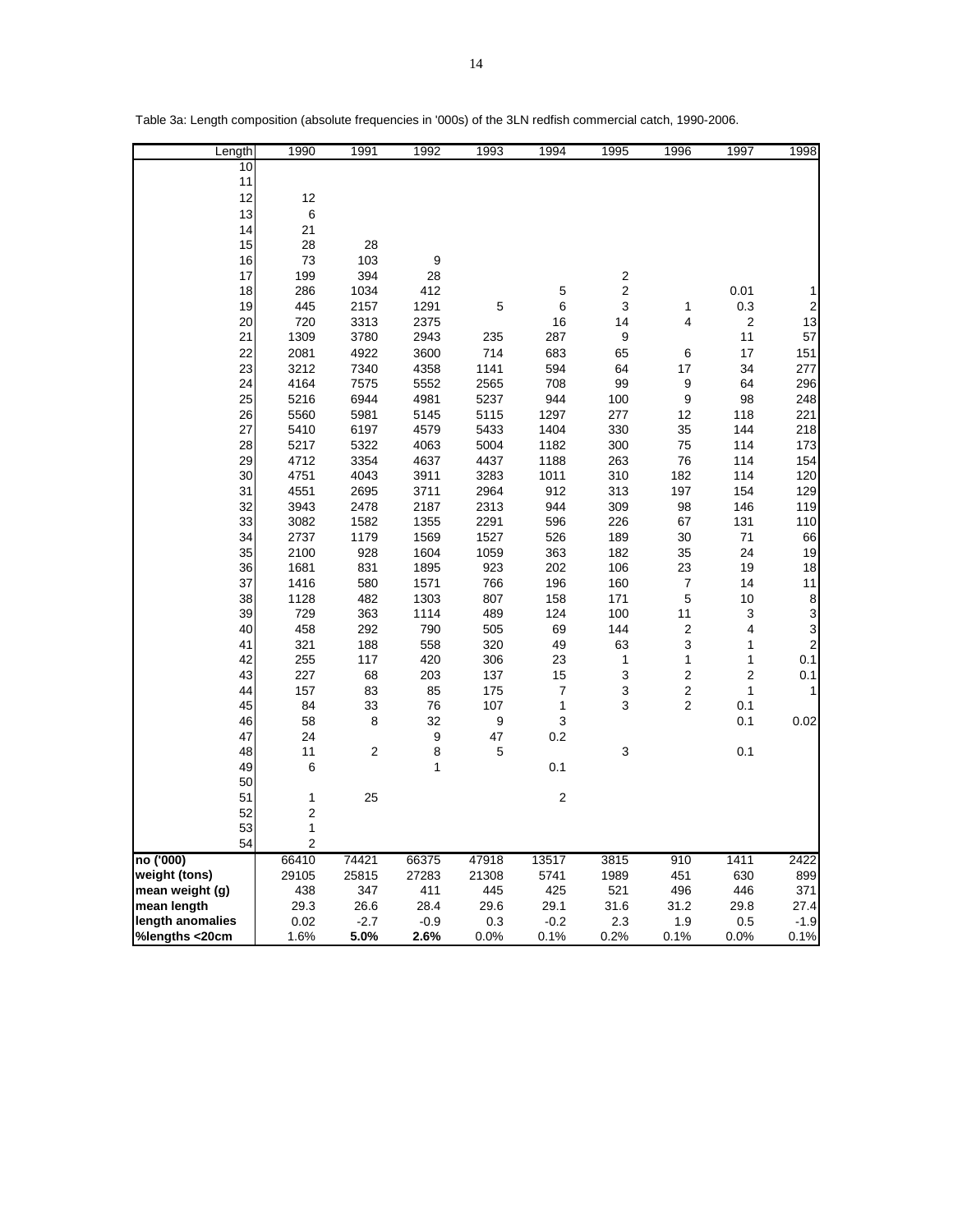Table 3a: cont.

| Length           | 1999                      | 2000             | 2001                    | 2002             | 2003                      | 2004             | 2005                    | 2006                                  |
|------------------|---------------------------|------------------|-------------------------|------------------|---------------------------|------------------|-------------------------|---------------------------------------|
| 10               |                           |                  |                         |                  |                           |                  |                         |                                       |
| 11               |                           |                  |                         |                  | 0.03                      |                  |                         |                                       |
| 12               |                           |                  |                         |                  | 0.03                      |                  |                         |                                       |
| 13               |                           |                  |                         |                  | 1                         |                  |                         |                                       |
| 14               |                           |                  |                         |                  | 1                         |                  |                         | 0.003                                 |
| 15               |                           |                  |                         |                  | 5                         |                  |                         | 1                                     |
| 16               |                           |                  | 1                       | 0.3              | 8                         |                  |                         | 1                                     |
| 17               | 0.3                       | 1                | $\overline{\mathbf{c}}$ | 1                | 21                        | 1                | $\overline{\mathbf{c}}$ | 3                                     |
| 18               |                           | 1                | $\mathbf{1}$            | 1                | 44                        | $\boldsymbol{2}$ | $\overline{\mathbf{4}}$ | $\overline{\mathbf{4}}$               |
| 19               | 16                        | 4                | $\overline{\mathbf{4}}$ | 3                | 90                        | $\,6\,$          | 9                       | 10                                    |
| 20               | 47                        | $\,6$            | 18                      | 14               | 151                       | 15               | 11                      | 15                                    |
| 21               | 80                        | 10               | 52                      | 41               | 218                       | 28               | 13                      | 31                                    |
| 22               | 150                       | 26               | 102                     | 81               | 269                       | 35               | 11                      | 31                                    |
| 23               | 128                       | 46               | 118                     | 101              | 277                       | 41               | 16                      | 50                                    |
| 24               | 120                       | 85               | 114                     | 132              | 258                       | 54               | 35                      | 42                                    |
| 25               | 178                       | 195              | 114                     | 154              | 261                       | 85               | 61                      | 43                                    |
| 26               | 318                       | 364              | 126                     | 204              | 309                       | 157              | 138                     | 35                                    |
| 27               | 555                       | 546              | 170                     | 248              | 324                       | 190              | 181                     | 72                                    |
| 28               | 712                       | 943              | 188                     | 289              | 286                       | 184              | 201                     | 58                                    |
| 29               | 673                       | 1003             | 179                     | 289              | 245                       | 184              | 223                     | 50                                    |
|                  |                           |                  |                         |                  |                           |                  |                         |                                       |
| 30               | 520                       | 1027             | 236                     | 294              | 225                       | 178              | 176                     | 77                                    |
| 31<br>32         | 413<br>434                | 564              | 289                     | 295              | 204                       | 107              | 109<br>91               | 31                                    |
|                  |                           | 315              | 303                     | 276              | 189                       | 108              |                         | 39                                    |
| 33               | 383                       | 237              | 298                     | 216              | 196                       | 95               | 83                      | 33                                    |
| 34               | 268                       | 217              | 218                     | 132              | 149                       | 73               | 71                      | 28                                    |
| 35               | 141                       | 129              | 212                     | 83               | 112                       | 51               | 63                      | $\overline{\mathbf{4}}$               |
| 36               | 89                        | 60               | 121                     | 37               | 62                        | 36               | 56                      | $\begin{array}{c} 2 \\ 2 \end{array}$ |
| 37               | 82                        | 78               | 82                      | 18               | 41                        | 17               | 31                      |                                       |
| 38               | 51                        | 50               | 55                      | 11               | 22                        | 10               | 15                      | 0.1                                   |
| 39               | 37                        | 47               | 30                      | 3                | 14                        | 9                | 8                       | 0.01                                  |
| 40               | 23                        | 23               | 18                      | $\mathbf 2$      | $\overline{7}$            | $\mathbf 5$      | 8                       | 0.02                                  |
| 41               | 19                        | 12               | 10                      | 1                | $\boldsymbol{2}$          | $\boldsymbol{2}$ | 4                       | 0.003                                 |
| 42               | 13                        | 15               | 7                       | $\boldsymbol{2}$ | $\ensuremath{\mathsf{3}}$ | $\mathbf{1}$     | 2                       | 0.003                                 |
| 43               | $\ensuremath{\mathsf{3}}$ | $\boldsymbol{9}$ | $\overline{\mathbf{4}}$ | $\boldsymbol{2}$ | $\mathbf 2$               | $\boldsymbol{2}$ | 6                       |                                       |
| 44               | 3                         | 1                | 3                       | 1                | $\boldsymbol{2}$          | 1                | 3                       |                                       |
| 45               |                           | 2                | 1                       |                  | 0.1                       | 1                | 1                       |                                       |
| 46               | 0.2                       | 1                | 1                       |                  | $\boldsymbol{2}$          | 0.2              | 0.3                     |                                       |
| 47               |                           | 0.48             | 0.2                     |                  | 0.04                      | 0.8              | $\boldsymbol{2}$        |                                       |
| 48               |                           |                  |                         |                  |                           |                  | 0.04                    |                                       |
| 49               |                           |                  |                         |                  |                           |                  |                         |                                       |
| 50               |                           |                  |                         |                  |                           |                  |                         |                                       |
| 51               |                           |                  |                         |                  | 0.26                      |                  |                         |                                       |
| 52               |                           |                  |                         |                  |                           |                  |                         |                                       |
| 53               |                           |                  |                         |                  |                           |                  |                         |                                       |
| 54               |                           |                  |                         |                  | 0.31                      |                  |                         |                                       |
| no ('000)        | 5457                      | 6020             | 3075                    | 2929             | 3999                      | 1681             | 1632                    | 661                                   |
| weight (tons)    | 2318                      | 2617             | 1442                    | 1216             | 1334                      | 637              | 659                     | 207                                   |
| mean weight (g)  | 425                       | 435              | 469                     | 415              | 334                       | 379              | 404                     | 313                                   |
| mean length      | 29.9                      | 30.1             | 30.8                    | 29.5             | 27.5                      | 29.5             | 30.1                    | 27.7                                  |
| length anomalies | 0.6                       | 0.8              | 1.5                     | 0.2              | $-1.8$                    | 0.1              | 0.8                     | $-1.6$                                |
| %lengths <20cm   | 0.3%                      | 0.1%             | 0.2%                    | 0.2%             | 4.2%                      | 0.5%             | 0.9%                    | 2.9%                                  |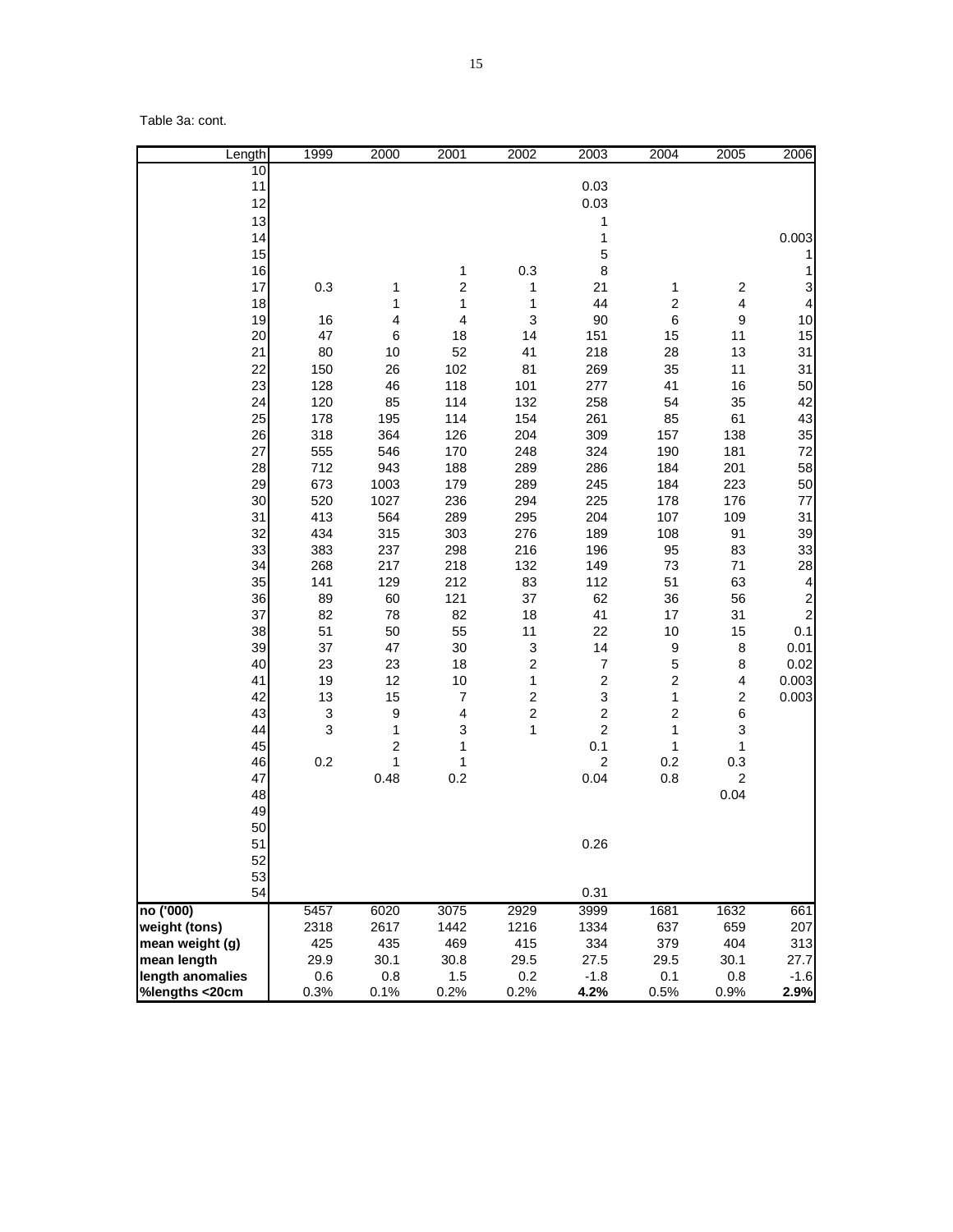| $\mu$ aponing and variable, 2001, variate of an, 2000 2001, |        |        |  |  |  |  |  |  |  |  |
|-------------------------------------------------------------|--------|--------|--|--|--|--|--|--|--|--|
| Year                                                        | а      |        |  |  |  |  |  |  |  |  |
| 1990-1998                                                   | 0.1115 | 2.4353 |  |  |  |  |  |  |  |  |
| 1999                                                        | 0.0689 | 2.5588 |  |  |  |  |  |  |  |  |
| 2000                                                        | 0.0979 | 2.4602 |  |  |  |  |  |  |  |  |
| 2001                                                        | 0.0769 | 2.5298 |  |  |  |  |  |  |  |  |
| 2002                                                        | 0.0447 | 2.6885 |  |  |  |  |  |  |  |  |
| 2003                                                        | 0.0095 | 3.1279 |  |  |  |  |  |  |  |  |
| 2004                                                        | 0.0208 | 2.8851 |  |  |  |  |  |  |  |  |
| 2005                                                        | 0.0208 | 2.8851 |  |  |  |  |  |  |  |  |
| 2006                                                        | 0.0611 | 2.5597 |  |  |  |  |  |  |  |  |
|                                                             |        |        |  |  |  |  |  |  |  |  |

Table 3b: Length weight relationships from 3LN Sebastes sp. commercial sampling data used in the computation of 3LN catch parameters. (Alpoim and Vargas, 2004; Vargas et al., 2005-2007)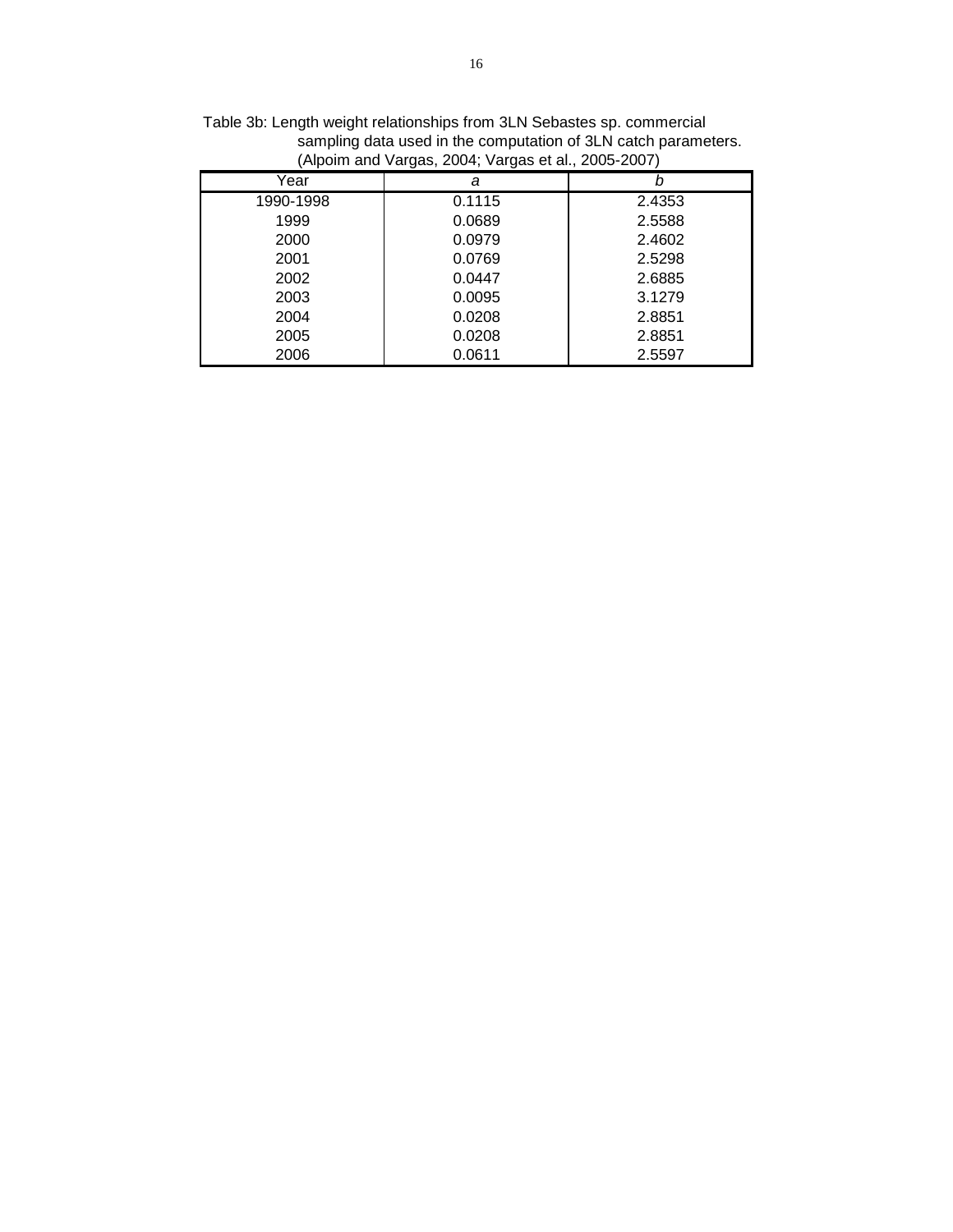| Length         | 1991 | 1992                    | 1993  | 1994 | 1995   | 1996      | 1997  | 1998  |
|----------------|------|-------------------------|-------|------|--------|-----------|-------|-------|
| 4              |      |                         |       |      |        |           |       |       |
| 5              |      |                         |       |      |        |           |       |       |
| $\overline{6}$ |      |                         |       |      |        | 466       |       | 20    |
| $\overline{7}$ |      |                         |       |      |        | 228       |       | 39    |
| 8              |      |                         |       |      |        | 149       | 685   | 8     |
| $\overline{9}$ | 849  |                         |       |      |        | 298       | 360   | 39    |
| 10             | 1149 |                         |       | 500  |        | 296       | 251   | 113   |
| 11             | 798  | 381                     | 122   | 316  |        | 478       | 730   | 533   |
| 12             | 558  | 2988                    | 1304  | 501  |        | 806       | 722   | 455   |
| 13             | 2523 | 7925                    | 2397  | 462  | 108    | 919       | 540   | 172   |
| 14             | 321  | 5192                    | 5646  | 494  | 272    | 408       | 1871  | 561   |
| 15             | 698  | 2862                    | 11061 | 1228 | 278    | 712       | 1859  | 895   |
| 16             | 2249 | 382                     | 13648 | 1611 | 967    | 846       | 1129  | 1505  |
| 17             | 3864 | 419                     | 8798  | 2831 | 2852   | 1592      | 1201  | 2045  |
| 18             | 6225 | 1111                    | 2720  | 2801 | 4295   | 4354      | 1860  | 2124  |
| 19             | 7747 | 2480                    | 2475  | 1266 | 5026   | 9475      | 3280  | 2848  |
| 20             | 4521 | 2574                    | 3841  | 763  | 2708   | 10903     | 4711  | 9468  |
| 21             | 3481 | 3559                    | 5756  | 853  | 1818   | 12106     | 6367  | 24836 |
| 22             | 5146 | 1690                    | 5304  | 717  | 1337   | 13832     | 7008  | 34249 |
| 23             | 7250 | 1732                    | 5713  | 1132 | 1259   | 16619     | 8191  | 31104 |
| 24             | 6185 | 2721                    | 4761  | 1439 | 1361   | 12491     | 10669 | 28361 |
| 25             | 3365 | 2865                    | 3400  | 1700 | 1005   | 8315      | 9469  | 21270 |
| 26             | 1963 | 3250                    | 3703  | 1522 | 1601   | 5648      | 7757  | 19508 |
| 27             | 1426 | 2411                    | 4481  | 1014 | 1694   | 5102      | 4047  | 16076 |
| 28             | 952  | 1834                    | 3286  | 775  | 1437   | 4897      | 2760  | 12714 |
| 29             | 1037 | 1506                    | 2877  | 699  | 1154   | 4260      | 1871  | 9626  |
| 30             | 607  | 1048                    | 2607  | 461  | 722    | 3320      | 1801  | 6118  |
| 31             | 534  | 1014                    | 2970  | 304  | 474    | 2229      | 1354  | 6512  |
| 32             | 417  | 810                     | 3088  | 234  | 548    | 1563      | 995   | 6155  |
| 33             | 369  | 825                     | 2621  | 132  | 265    | 757       | 637   | 5685  |
| 34             | 399  | 540                     | 2161  | 146  | 144    | 337       | 438   | 3286  |
| 35             | 251  | 544                     | 1503  | 102  | 105    | 167       | 160   | 970   |
| 36             | 190  | 366                     | 880   | 132  | 113    | 105       | 77    | 659   |
| 37             | 222  | 216                     | 696   | 121  | 151    | 117       | 42    | 402   |
| 38             | 159  | 219                     | 669   | 78   | 101    | 32        | 88    | 82    |
| 39             | 130  | 300                     | 726   | 28   | $70\,$ | 59        | 4     | 82    |
| 40             | 118  | 220                     | 483   | 46   | 62     | 28        |       | 216   |
| 41             | 45   | $77\,$                  | 371   | 0    | 15     | 15        |       | 15    |
| 42             | 88   | 85                      | 216   | 8    | 46     | $\pmb{4}$ |       | 20    |
| 43             | 69   | 85                      | 83    | 47   | 27     | 35        | 15    | 201   |
| 44             | 45   | $77\,$                  | 189   | 27   | 31     |           | 31    | 12    |
| 45             | 57   | 62                      |       |      |        | 15        | 15    | 15    |
| 46             |      | 46                      | 51    |      |        | 15        | 46    |       |
| 47             |      | $\overline{\mathbf{4}}$ | 20    |      | 15     |           | 15    |       |
| 48             | 11   | 31                      | 31    |      |        |           |       |       |
| 49             |      | 31                      |       |      |        |           |       |       |
| 50             |      |                         |       |      |        |           |       |       |

**abundance (millions)** 66.0 54.5 110.7 24.5 32.1 124.0 83.1 249.0<br>**biomass ('000 tons)** 10.6 10.1 22.6 4.2 5.9 22.8 14.9 59.4 **biomass ('000 tons)** 10.6 10.1 22.6 4.2 5.9 22.8 14.9 59.4<br> **mean length (cm)** 21.6 21.6 22.6 21.6 22.7 23.4 23.5 25.1

**length anomalies (cm)** | -1.7 -1.7 -0.7 -1.7 -0.6 0.1 0.2 1.8

mean length (cm)

Table 4a: 3LN spring survey abundance at length, 1991-2006 (thousands).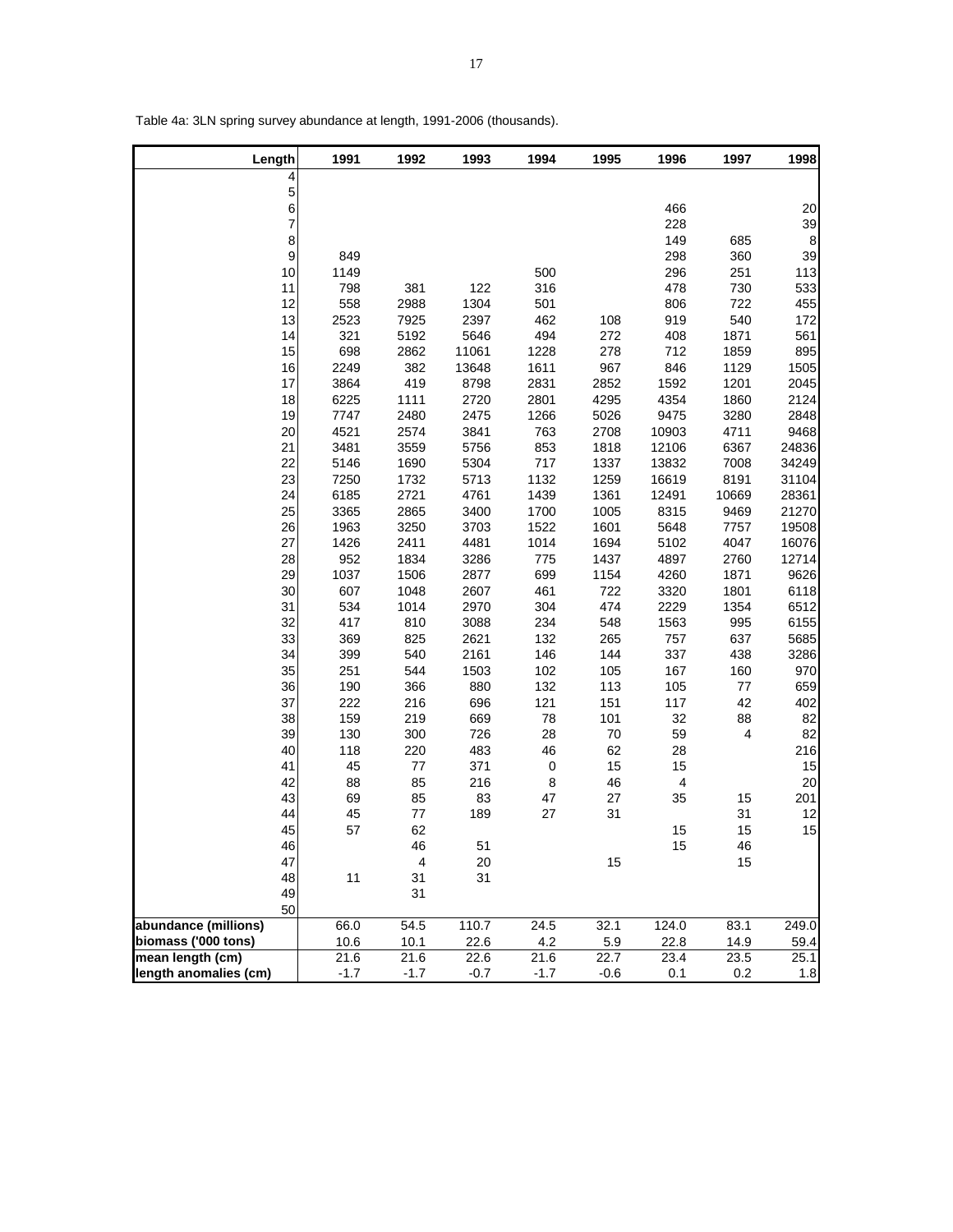Table 4a: cont.

| Length                | 1999      | 2000  | 2001        | 2002  | 2003   | 2004      | 2005   | $2006^{(1)}$   |
|-----------------------|-----------|-------|-------------|-------|--------|-----------|--------|----------------|
| 4                     |           |       |             |       |        |           | 40     |                |
| 5                     |           |       |             | 62    |        | 31        |        |                |
| 6                     | 16        | 185   | 109         | 170   | 293    | 804       | 108    |                |
| 7                     | 656       | 795   | 1512        | 472   | 2059   | 2399      | 540    | 309            |
| 8                     | 3280      | 378   | 1302        | 1072  | 1684   | 1236      | 950    | 602            |
| $\boldsymbol{9}$      | 5878      | 89    | 484         | 1525  | 1525   | 2208      | 2891   | 494            |
| 10                    | 1343      | 166   | 240         | 2517  | 1202   | 4106      | 4893   | 633            |
| 11                    | 309       | 402   | 116         | 1085  | 418    | 2910      | 7296   | 1235           |
| 12                    | 430       | 191   | 451         | 1645  | 1449   | 1653      | 8756   | 1343           |
| 13                    | 517       | 412   | 346         | 853   | 1102   | 1330      | 9684   | 1575           |
| 14                    | 369       | 353   | 1073        | 533   | 1279   | 639       | 7710   | 2903           |
| 15                    | 179       | 1207  | 1741        | 766   | 2631   | 1235      | 7437   | 5775           |
| 16                    | 774       | 2063  | 1666        | 1371  | 3567   | 1335      | 7357   | 8060           |
| 17                    | 703       | 2651  | 3337        | 2595  | 6196   | 2764      | 8647   | 10731          |
| 18                    | 3440      | 2954  | 5241        | 6444  | 8659   | 3668      | 16473  | 12769          |
| 19                    | 2989      | 6491  | 8252        | 8160  | 15503  | 8994      | 31508  | 14607          |
| 20                    | 5395      | 11472 | 9589        | 11325 | 21130  | 11904     | 33704  | 19192          |
| 21                    | 16819     | 22819 | 14394       | 13957 | 23795  | 16955     | 33184  | 26681          |
| 22                    | 31066     | 42444 | 15553       | 14930 | 19308  | 16583     | 30969  | 30001          |
| 23                    | 38231     | 52730 | 15592       | 15596 | 15146  | 20421     | 30647  | 23763          |
| 24                    | 45397     | 54039 | 14842       | 16048 | 10830  | 17002     | 28563  | 19146          |
| 25                    | 21478     | 34955 | 10153       | 12608 | 8066   | 14655     | 24308  | 10685          |
| 26                    | 30238     | 27243 | 10044       | 11223 | 6898   | 24394     | 18439  | 5466           |
| 27                    | 21651     | 21635 | 11334       | 8886  | 5109   | 38931     | 20028  | 6300           |
| 28                    | 15676     | 14299 | 10225       | 7495  | 3557   | 43212     | 15249  | 2764           |
| 29                    | 14330     | 15399 | 10373       | 6418  | 2782   | 24423     | 11907  | 3258           |
| 30                    | 6697      | 13924 | 9530        | 3736  | 2705   | 18143     | 8832   | 2640           |
| 31                    | 5727      | 13111 | 10453       | 3588  | 2199   | 13712     | 5769   | 2038           |
| 32                    | 4310      | 13224 | 8903        | 2238  | 2360   | 9705      | 3036   | 1868           |
| 33                    | 3259      | 6491  | 5180        | 1378  | 1979   | 3487      | 2012   | 1328           |
| 34                    | 2039      | 5984  | 3032        | 980   | 1015   | 5390      | 1618   | 371            |
| 35                    | 877       | 3590  | 975         | 455   | 642    | 2248      | 832    | 262            |
| 36                    | 537       | 1019  | 300         | 212   | 228    | 476       | 592    | 139            |
| 37                    | 269       | 663   | 382         | 93    | 82     | 877       | 222    | 31             |
| 38                    | 102       | 504   | 101         | 43    | 35     | 75        | 112    | 46             |
| 39                    | 67        | 186   | 140         | 59    | 32     | 43        | 86     | $\mathbf 0$    |
| 40                    | 79        | 199   | 23          |       | 94     | 23        | 12     | $\overline{0}$ |
| 41                    | 51        | 16    | $\mathbf 0$ | 15    |        | $\pmb{4}$ | 15     | 46             |
| 42                    | 66        | 31    | 63          | 15    |        | 15        | $\bf8$ | 31             |
| 43                    | $\pmb{0}$ | 31    | 28          |       | 15     | 15        |        | 46             |
| 44                    | 27        | 31    | 28          |       |        |           | 15     |                |
| 45                    |           | 31    | 15          |       |        | 8         |        |                |
| 46                    | 31        | 15    |             |       |        |           |        |                |
| 47                    |           |       |             |       |        |           |        |                |
| 48                    |           |       |             |       |        |           |        |                |
| 49                    |           |       |             |       |        |           |        |                |
| 50                    |           |       |             |       |        |           |        |                |
| abundance (millions)  | 285.3     | 374.4 | 187.1       | 160.6 | 175.6  | 318.0     | 384.4  | 217.1          |
| biomass ('000 tons)   | 61.5      | 87.8  | 41.6        | 31.0  | 27.7   | 79.6      | 66.5   | 35.3           |
| mean length (cm)      | 24.7      | 25.5  | 25.2        | 23.5  | 22.0   | 25.7      | 22.2   | 21.9           |
| length anomalies (cm) | 1.4       | 2.2   | 1.9         | 0.2   | $-1.3$ | 2.4       | $-1.1$ | $-1.4$         |

(1) Survey data only from Division 3L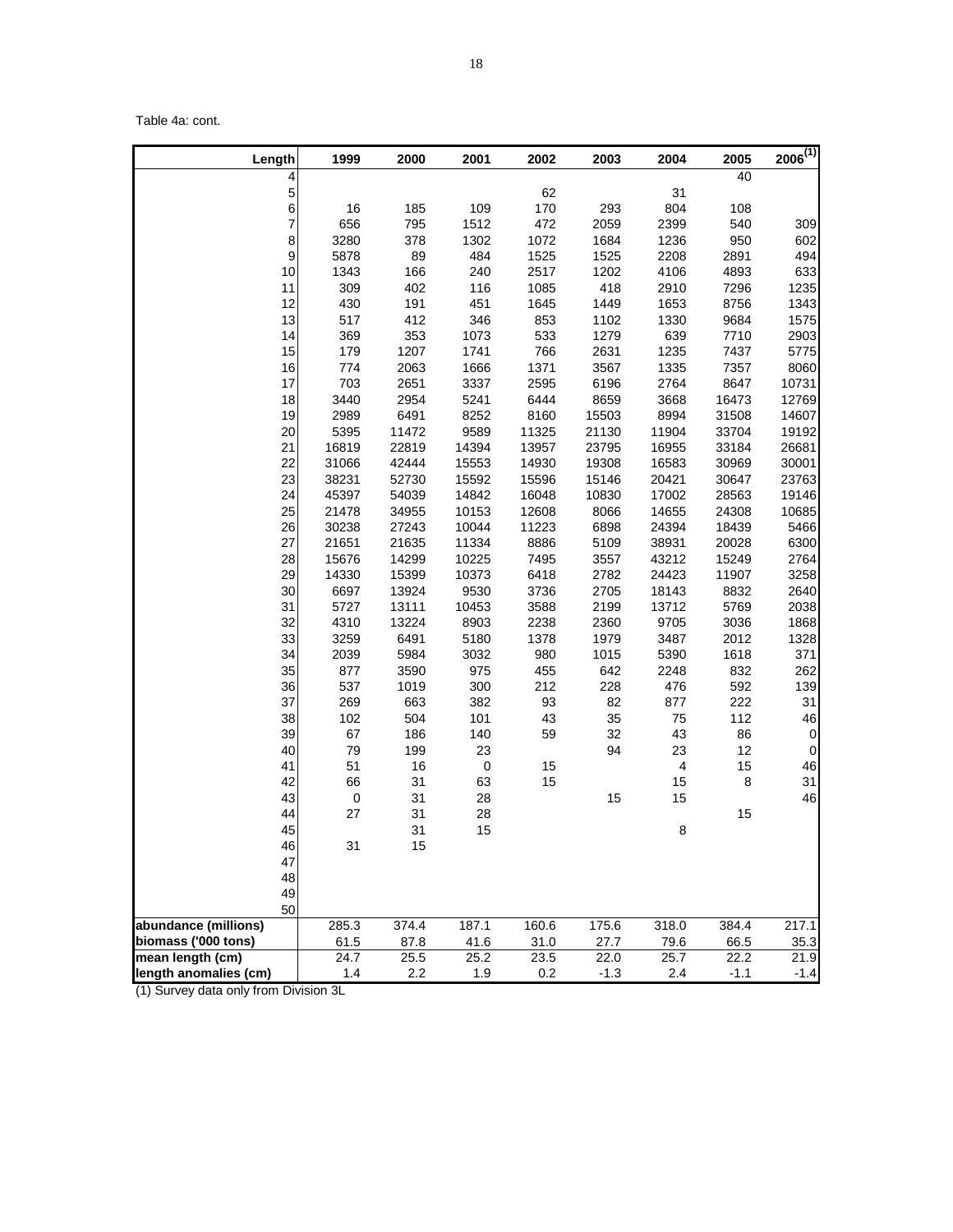| Length                | 1991         | $1992^{(2)}$ | 1993         | 1994         | 1995           | 1996         | 1997         | 1998          |
|-----------------------|--------------|--------------|--------------|--------------|----------------|--------------|--------------|---------------|
| 4                     |              |              |              |              |                |              |              |               |
| 5                     |              |              |              | 15           | 243            | 66           | 75           | 17            |
| 6                     |              |              |              |              | 259            | 419          | 626          |               |
| 7                     | 203          |              |              |              | 139            | 103          | $16\,$       | 39            |
| 8                     | 1299         |              |              |              | 111            | 76           | 227          | 47            |
| 9                     | 1237         |              |              |              | 241            | 168          | 918          | 251           |
| 10                    | 7273         |              | 92           | 31           | 293            | 291          | 1613         | 214           |
| 11                    | 22263        | 371          | 64           | 31           | 214            | 406          | 1070         | 203           |
| 12                    | 62498        | 62           | 371          | $\pmb{0}$    | 242            | 118          | 373          | 275           |
| 13                    | 109476       | 3189         | 456          | 335          | 305            | 293          | 768          | 595           |
| 14                    | 33919        | 27936        | 1768         | 551          | 515            | 1434         | 1017         | 894           |
| 15                    | 14047        | 104299       | 1332         | 2362         | 969            | 739          | 926          | 1736          |
| 16                    | 7819         | 113967       | 3258         | 3697         | 1617           | 969          | 1037         | 1377          |
| 17                    | 7870         | 106449       | 5285         | 12985        | 9655           | 863          | 1386         | 7058          |
| 18                    | 16212        | 95897        | 8711         | 28686        | 37959          | 2335         | 1767         | 12588         |
| 19                    | 32254        | 71578        | 6427         | 29297        | 72230          | 5280         | 8721         | 10094         |
| 20                    | 27223        | 113848       | 3908         | 15293        | 78338          | 6758         | 23419        | 40553         |
| 21                    | 15830        | 148631       | 5308         | 7702         | 43446          | 6878         | 49398        | 75450         |
| 22                    | 7924         | 153399       | 6377         | 5120         | 27694          | 6418         | 52015        | 103747        |
| 23                    | 6144         | 89709        | 6578         | 6494         | 20177          | 6963         | 46245        | 103927        |
| 24                    | 8384         | 28664        | 5161         | 5456         | 10338          | 5086         | 37485        | 71785         |
| 25                    | 8951         | 14231        | 3944         | 6807         | 12971          | 4598         | 35505        | 42836         |
| 26                    | 6607         | 13420        | 4115         | 8670         | 8576           | 4519         | 33288        | 23682         |
| 27                    | 4025         | 14708        | 4357         | 7830         | 17498<br>17645 | 2987         | 26053        | 23132         |
| 28                    | 3779         | 8777         | 4235         | 8402         |                | 2829         | 13431        | 21289         |
| 29                    | 2528<br>2112 | 4861         | 3500         | 7625         | 16465          | 2807<br>2379 | 5507<br>4260 | 15372<br>9646 |
| 30                    |              | 3344         | 2760         | 6195         | 12821          |              |              |               |
| 31<br>32              | 1961<br>1315 | 3232<br>2391 | 1945<br>1897 | 4553<br>2710 | 16433<br>10724 | 3516<br>2300 | 2886<br>2434 | 6359          |
| 33                    | 1213         | 3301         | 1668         | 1603         | 7330           | 1280         | 1310         | 5377<br>4524  |
| 34                    | 1117         | 1433         | 1283         | 916          | 3477           | 583          | 636          | 4940          |
| 35                    | 1288         | 717          | 1042         | 610          | 1985           | 230          | 346          | 2537          |
| 36                    | 1185         | 596          | 799          | 297          | 1180           | 135          | 382          | 1097          |
| 37                    | 1005         | 386          | 459          | 211          | 338            | 74           | 320          | 606           |
| 38                    | 1167         | 401          | 427          | 257          | 401            | 16           | 120          | 199           |
| 39                    | 787          | 228          | 308          | 274          | 576            | 24           | 142          | 112           |
| 40                    | 663          | 93           | 237          | 119          | 75             | 24           | 97           | 35            |
| 41                    | 221          | 124          | 154          | $\pmb{0}$    | 20             | 24           | 163          | 40            |
| 42                    | 135          | $77$         | 132          | 15           | 20             |              |              |               |
| 43                    | 102          | 31           | 37           | 32           | 32             |              |              | 35            |
| 44                    | 129          | 46           | 99           |              |                | 49           | 67           | 17            |
| 45                    | 46           | 15           | 69           | 15           | 36             | 33           | 34           | 17            |
| 46                    | 24           | 46           |              |              | 12             | 16           | 17           |               |
| 47                    | 15           | 15           | 15           | 8            |                | 12           |              |               |
| 48                    |              |              |              |              |                |              |              |               |
| 49                    |              | 15           |              |              |                |              |              |               |
| 50                    | 15           |              |              |              |                |              |              |               |
| abundance (millions)  | 422          | 1130         | 89           | 175          | 434            | 74           | 356          | 593           |
| biomass ('000 tons)   | 37.9         | 136.4        | 19.2         | 31.8         | 90.7           | 16.0         | 70.7         | 112.2         |
| mean length (cm)      | 16.4         | 19.7         | 23.4         | 22.2         | 22.7           | 23.5         | 23.5         | 23.5          |
| length anomalies (cm) | $-1.7$       | $-1.7$       | $-0.7$       | $-1.7$       | $-0.6$         | 0.1          | 0.2          | 1.8           |

Table 4b: 3LN autumn survey abundance at length, 1991-2006 (thousands).

Г

(2) Original Div. 3N survey data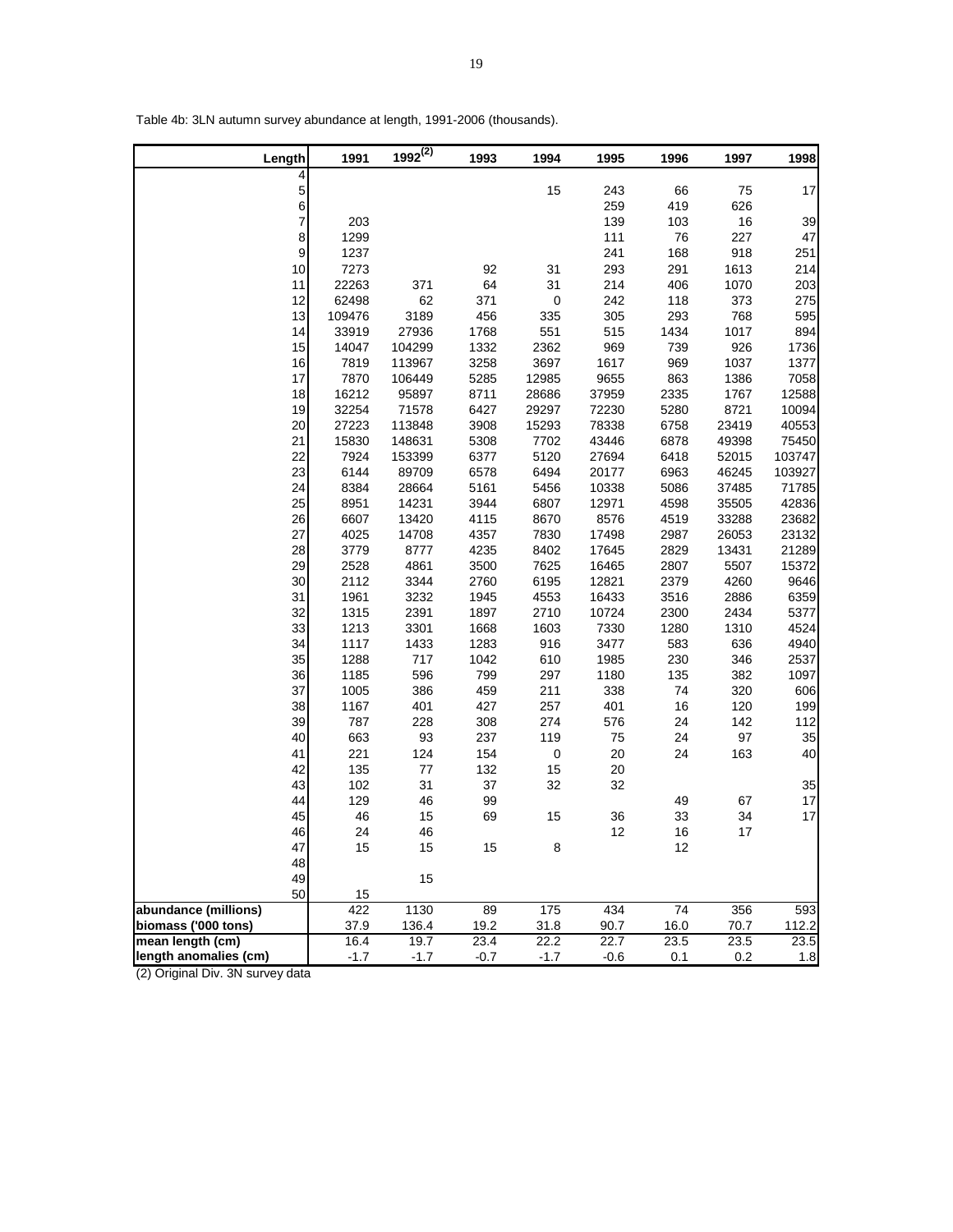Table 4b: cont.

| Length                | 1999         | 2000         | 2001         | 2002         | 2003         | 2004         | 2005         | 2006         |
|-----------------------|--------------|--------------|--------------|--------------|--------------|--------------|--------------|--------------|
| 4<br>5                |              | 118          | 440          | 233          | 1090         | 34           |              | 84           |
| 6                     | 251          | 482          | 937          | 932          | 2428         | 85           | 133          | 1418         |
| $\overline{7}$        | 50           | 675          | 755          | 868          | 2185         | 61           | 162          | 1831         |
| 8                     | 37           | 603          | 2114         | 1624         | 2715         | 620          | 908          | 466          |
| 9                     | 438          | 622          | 3147         | 1292         | 2096         | 1281         | 2236         | 829          |
| 10                    | 171          | 389          | 4324         | 1131         | 2863         | 1720         | 1574         | 1457         |
| 11                    | 402          | 232          | 2846         | 2846         | 1838         | 1047         | 3957         | 1709         |
| 12                    | 786          | 202          | 1283         | 2257         | 1124         | 1132         | 9943         | 3083         |
| 13                    | 868          | 321          | 1056         | 2086         | 1497         | 1437         | 11091        | 3970         |
| 14                    | 2472         | 589          | 445          | 2560         | 1457         | 1015         | 10310        | 8256         |
| 15                    | 1548         | 3653         | 407          | 1896         | 1950         | 538          | 8462         | 13285        |
| 16                    | 717          | 4668         | 11014        | 2146         | 8394         | 880          | 6084         | 20910        |
| 17                    | 1143         | 5483         | 31422        | 4703         | 15466        | 1985         | 5713         | 27174        |
| 18                    | 3183         | 7038         | 57684        | 9077         | 26300        | 5471         | 7249         | 23007        |
| 19                    | 6551         | 11929        | 74240        | 13656        | 39434        | 8226         | 10930        | 24341        |
| 20                    | 9087         | 31700        | 80546        | 12557        | 46149        | 9796         | 15984        | 26792        |
| 21                    | 15328        | 50192        | 65583        | 16499        | 43651        | 13141        | 25649        | 36447        |
| 22                    | 23115        | 66827        | 130049       | 20161        | 40404        | 13640        | 23902        | 49628        |
| 23                    | 28995        | 60122        | 118401       | 23556        | 40085        | 16741        | 29789        | 71776        |
| 24                    | 26962        | 53001        | 85166        | 25378        | 32339        | 15467        | 20365        | 67363        |
| 25                    | 29823        | 50556        | 64492        | 21327        | 21740        | 13073        | 15826        | 34947        |
| 26                    | 27500        | 40214        | 39712        | 19867        | 18303        | 10438        | 12714        | 32335        |
| 27                    | 25590        | 21893        | 33741        | 16414        | 17872        | 9402         | 10858        | 19109        |
| 28                    | 24786        | 17449        | 20399        | 10516        | 14177        | 12141        | 12472        | 11650        |
| 29                    | 16315        | 16404        | 14954        | 7233         | 7874         | 13958        | 12661        | 10147        |
| 30                    | 11341        | 12158        | 11078        | 5064         | 4974         | 12274        | 9866         | 7475         |
| 31                    | 7621         | 10211        | 9148         | 5083         | 3803         | 9071         | 7348         | 9530         |
| 32                    | 6313         | 7170         | 5257         | 4618         | 3559<br>3377 | 6791         | 5215         | 7469         |
| 33<br>34              | 5641<br>4544 | 5032<br>3391 | 4337<br>2777 | 3830<br>2678 | 2199         | 4639<br>2961 | 4906<br>3943 | 4870<br>2096 |
| 35                    | 3255         | 1306         | 1662         | 1440         | 1183         | 1761         | 2721         | 1118         |
| 36                    | 1538         | 1111         | 675          | 581          | 508          | 1260         | 1456         | 537          |
| 37                    | 339          | 516          | 631          | 334          | 200          | 765          | 1298         | 444          |
| 38                    | 184          | 330          | 282          | 82           | 113          | 392          | 385          | 136          |
| 39                    | 272          | 228          | 215          | 62           | 116          | 666          | 228          | 55           |
| 40                    | 67           | 151          | 180          | 129          |              | 308          | 60           | 116          |
| 41                    | 82           | 67           | 85           |              |              | ${\bf 76}$   | 85           | 61           |
| 42                    |              | 67           | $\pmb{0}$    | 16           |              | 232          | 60           |              |
| 43                    | 50           |              | 4            | 19           |              | 99           |              |              |
| 44                    | 50           | 4            |              | 16           |              |              |              |              |
| 45                    | 50           | 76           |              | 16           |              |              |              |              |
| 46                    |              | $18$         | 17           |              |              |              |              | 16           |
| 47                    | 17           |              |              |              |              |              |              |              |
| 48                    | 17           |              |              |              |              |              |              |              |
| 49                    |              |              |              |              |              |              |              |              |
| 50                    |              |              |              |              |              |              |              |              |
| abundance (millions)  | 288          | 487          | 882          | 245          | 413          | 195          | 297          | 526          |
| biomass ('000 tons)   | 72.0         | 100.5        | 132.6        | 50.1         | 71.9         | 49.9         | 58.6         | 91.9         |
| mean length (cm)      | 25.3         | 23.9         | 22.3         | 23.3         | 21.8         | 24.9         | 22.5         | 22.3         |
| length anomalies (cm) | 1.4          | 2.2          | 1.9          | 0.2          | $-1.3$       | 2.4          | $-1.1$       | $-1.4$       |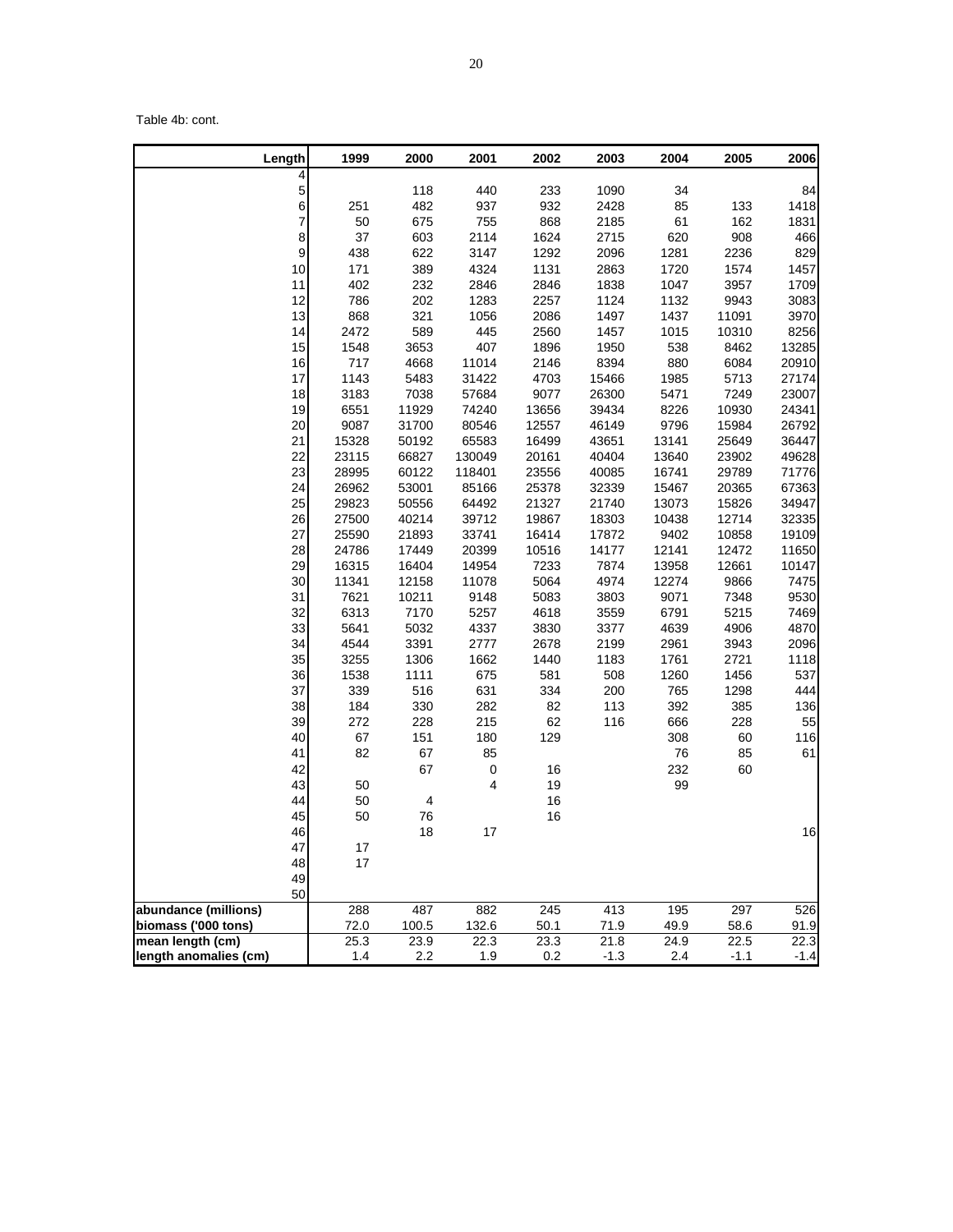|        | 3L        |          | 3N        |          |
|--------|-----------|----------|-----------|----------|
| Length | Sex ratio | Mat. og. | Sex ratio | Mat. og. |
| 5      | 0.35      | 0.001    | 0.34      | 0.001    |
| 6      | 0.35      | 0.001    | 0.34      | 0.001    |
| 7      | 0.35      | 0.001    | 0.34      | 0.001    |
| 8      | 0.35      | 0.001    | 0.34      | 0.001    |
| 9      | 0.35      | 0.002    | 0.34      | 0.002    |
| 10     | 0.35      | 0.002    | 0.34      | 0.002    |
| 11     | 0.35      | 0.003    | 0.34      | 0.003    |
| 12     | 0.35      | 0.004    | 0.34      | 0.004    |
| 13     | 0.35      | 0.006    | 0.34      | 0.006    |
| 14     | 0.35      | 0.008    | 0.34      | 0.008    |
| 15     | 0.35      | 0.011    | 0.34      | 0.011    |
| 16     | 0.35      | 0.015    | 0.34      | 0.015    |
| 17     | 0.37      | 0.020    | 0.37      | 0.020    |
| 18     | 0.36      | 0.027    | 0.38      | 0.027    |
| 19     | 0.40      | 0.035    | 0.43      | 0.037    |
| 20     | 0.43      | 0.047    | 0.42      | 0.049    |
| 21     | 0.45      | 0.063    | 0.46      | 0.066    |
| 22     | 0.47      | 0.083    | 0.54      | 0.087    |
| 23     | 0.47      | 0.109    | 0.61      | 0.115    |
| 24     | 0.48      | 0.141    | 0.62      | 0.150    |
| 25     | 0.47      | 0.182    | 0.58      | 0.193    |
| 26     | 0.45      | 0.230    | 0.57      | 0.245    |
| 27     | 0.41      | 0.288    | 0.56      | 0.306    |
| 28     | 0.40      | 0.353    | 0.58      | 0.374    |
| 29     | 0.44      | 0.424    | 0.60      | 0.448    |
| 30     | 0.55      | 0.498    | 0.63      | 0.524    |
| 31     | 0.63      | 0.572    | 0.64      | 0.599    |
| 32     | 0.68      | 0.644    | 0.67      | 0.670    |
| 33     | 0.68      | 0.709    | 0.65      | 0.733    |
| 34     | 0.65      | 0.767    | 0.64      | 0.789    |
| 35     | 0.63      | 0.816    | 0.58      | 0.835    |
| 36     | 0.57      | 0.857    | 0.52      | 0.873    |
| 37     | 0.55      | 0.890    | 0.48      | 0.903    |
| 38     | 0.54      | 0.916    | 0.47      | 0.927    |
| 39     | 0.58      | 0.936    | 0.43      | 0.945    |
| 40     | 0.60      | 0.952    | 0.41      | 0.959    |
| 41     | 0.56      | 0.964    | 0.38      | 0.969    |
| 42     | 0.54      | 0.973    | 0.49      | 0.977    |
| 43     | 0.52      | 0.980    | 0.55      | 0.983    |
| 44     | 0.57      | 0.985    | 0.52      | 0.988    |
| 45     | 0.64      | 0.989    | 0.52      | 0.991    |
| 46     | 0.66      | 0.992    | 0.61      | 0.993    |
| 47     | 0.67      | 0.994    | 0.75      | 0.995    |
| 48     | 0.67      | 0.995    | 0.75      | 0.996    |
| 49     | 0.67      | 0.997    | 0.75      | 0.997    |
| 50     | 0.67      | 0.997    | 0.75      | 0.998    |
| 51     | 0.67      | 0.998    | 0.75      | 0.999    |
| 52     | 0.67      | 0.999    | 0.75      | 0.999    |
| 53     | 0.67      | 0.999    | 0.75      | 0.999    |

Table 5a: Beaked redfish female proportion maturity at length Div. 3L (Power, 2001; Ávila de Melo et al. 2005)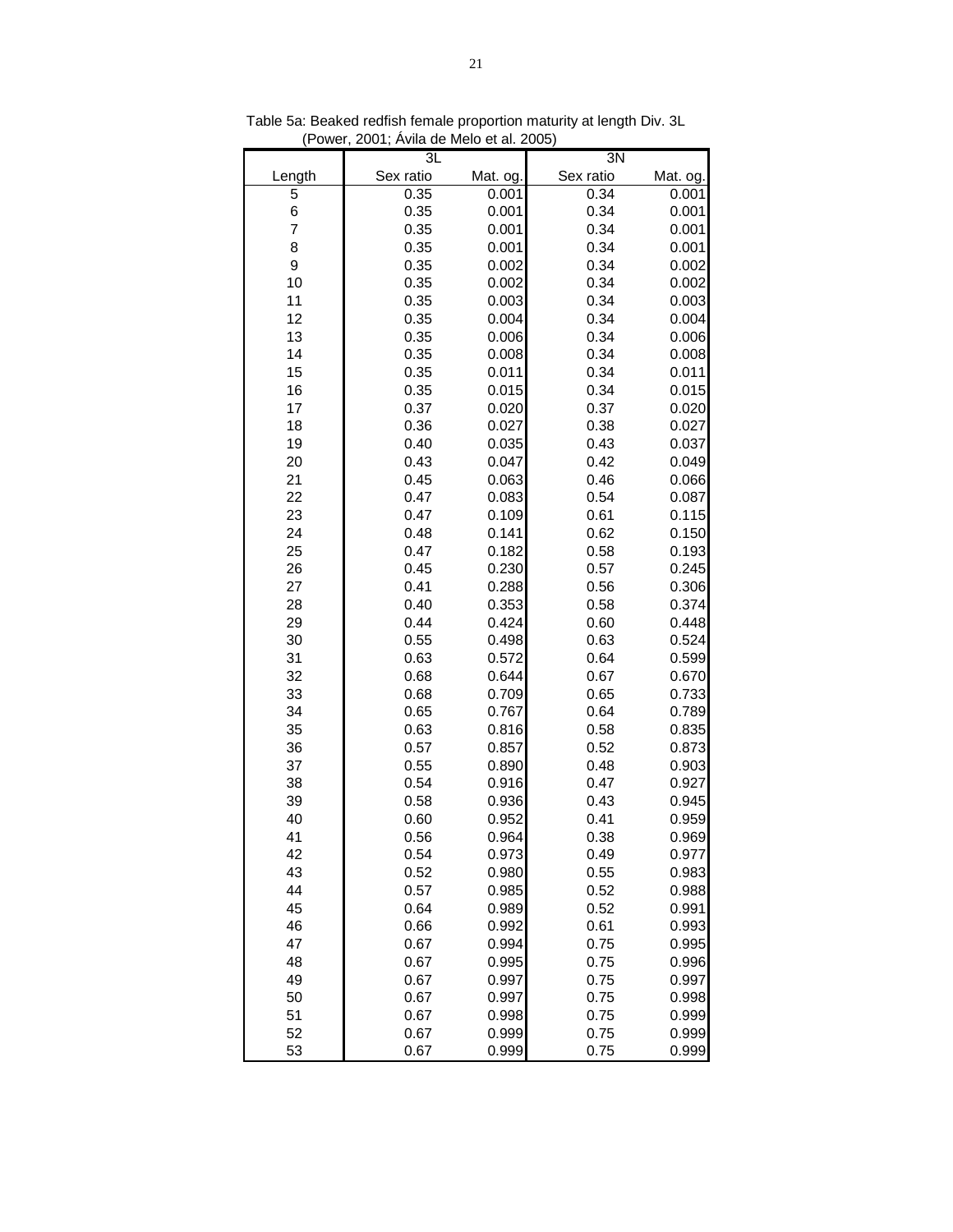| . <b>.</b> | $\ddotsc$ |        |
|------------|-----------|--------|
| Year       | а         | b      |
| 1991       | 0.0269    | 2.8140 |
| 1992       | 0.0302    | 2.7879 |
| 1993       | 0.0167    | 2.9652 |
| 1994       | 0.0212    | 2.8958 |
| 1995       | 0.0132    | 3.0340 |
| 1996       | 0.0209    | 2.8903 |
| 1997       | 0.0149    | 3.0009 |
| 1998       | 0.0140    | 3.0192 |
| 1999       | 0.0182    | 2.9280 |
| 2000       | 0.0223    | 2.8738 |
| 2001       | 0.0145    | 3.0083 |
| 2002       | 0.0138    | 3.0260 |
| 2003       | 0.0117    | 3.0553 |
| 2004       | 0.0119    | 3.0742 |
| 2005       | 0.0112    | 3.0879 |
| 2006       | 0.0112    | 3.0879 |

Table 5b: length weight relationships from Sebastes sp. Flemish Cap survey data used in the computation of 3LN survey biomass (SOP) and other sto related parameters (Casas, pers. comm. 2006).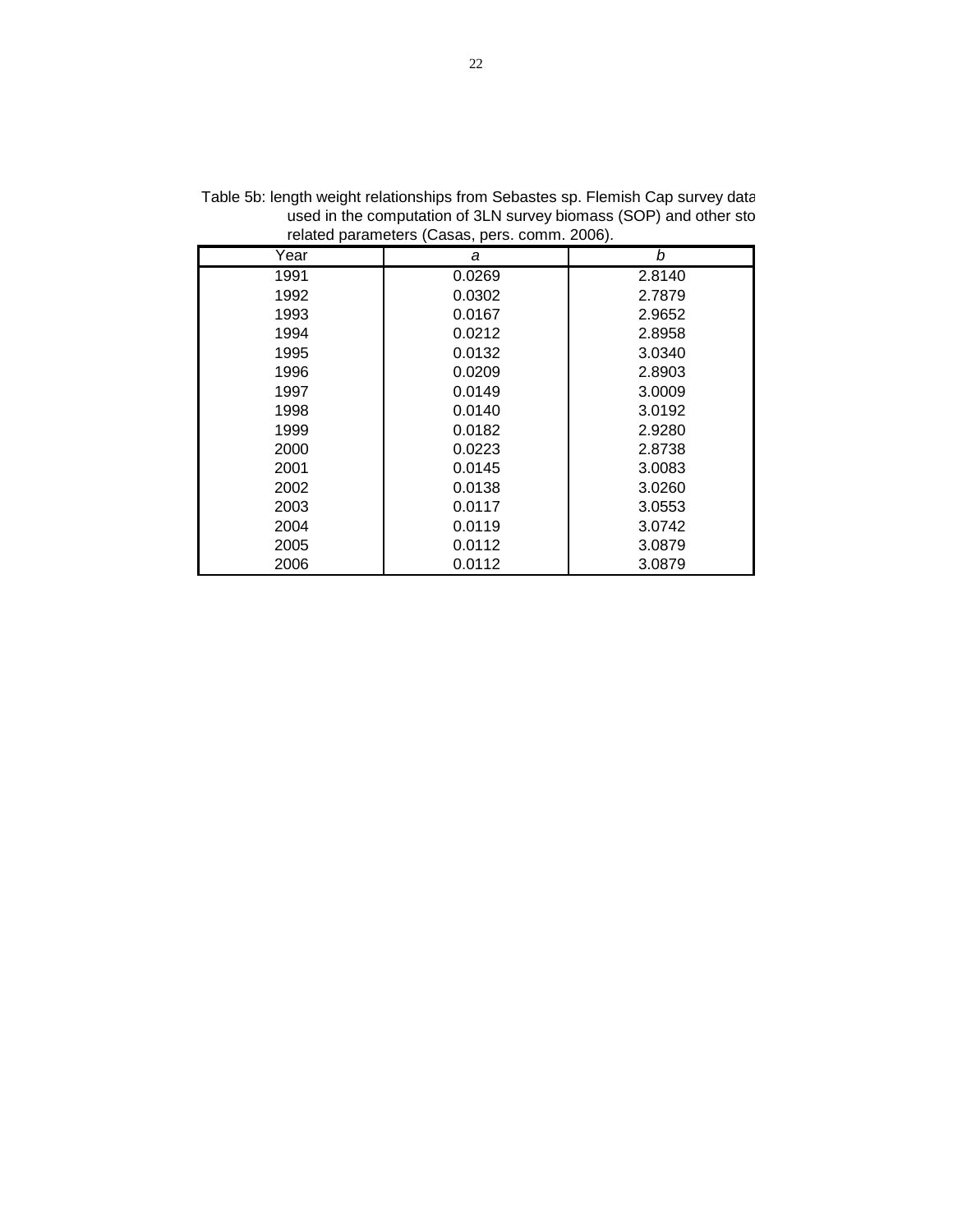|                   |                                |      |      | Campellen converted |      |      |       |       |       | Campellen |       |       |       |       |        |       |       |
|-------------------|--------------------------------|------|------|---------------------|------|------|-------|-------|-------|-----------|-------|-------|-------|-------|--------|-------|-------|
|                   |                                | 1991 | 1992 | 1993                | 1994 | 1995 | 1996  | 1997  | 1998  | 1999      | 2000  | 2001  | 2002  | 2003  | 2004   | 2005  | 2006  |
|                   | biomass ('000 ton)             | 6.3  | 7.4  | 6.5                 | 2.3  | 3.3  | 16.8  | 9.3   | 27.6  | 21.3      | 36.2  | 26.2  | 9.1   | 10.5  | 14.4   | 36.5  | 35.3  |
|                   | female SSB ('000 ton)          | 1.0  | 2.0  | 1.5                 | 0.4  | 0.7  | 2.2   | 1.4   | 6.0   | 4.4       | 10.3  | 6.3   | 1.5   | 1.2   | 2.7    | 5.1   | 3.5   |
| Div. 3L<br>Spring | abundance (millions)           | 34.5 | 23.6 | 23.2                | 10.0 | 15.1 | 83.3  | 44.5  | 90.4  | 73.4      | 120.6 | 101.2 | 50.3  | 72.2  | 71.8   | 224.7 | 217.1 |
|                   | female spawners (millions)     | 2.6  | 4.1  | 3.4                 | 1.1  | 1.6  | 7.4   | 4.4   | 14.2  | 11.5      | 24.5  | 17.4  | 4.6   | 4.5   | 7.6    | 15.5  | 11.9  |
|                   | mean weight per tow (Kg/tow)   | 5.6  | 4.8  | 4.2                 | 1.5  | 2.1  | 10.9  | 6.0   | 17.9  | 13.8      | 23.4  | 16.9  | 5.9   | 6.8   | 9.3    | 23.7  | 22.8  |
|                   | SE Kg/tow                      | 3.1  | 3.6  | 12.0                | 0.4  | 0.2  | 4.6   | 1.7   | 39.8  | 28.4      | 22.2  | 8.1   | 2.4   | 3.2   | 29.5   | 18.3  | 15.9  |
|                   | biomass ('000 ton)             | 4.4  | 2.7  | 16.1                | 1.9  | 2.6  | 6.0   | 5.7   | 31.8  | 40.2      | 51.7  | 15.4  | 21.8  | 17.2  | 65.3   | 29.9  | 28.9  |
|                   | female SSB ('000 ton)          | 0.5  | 0.3  | 4.3                 | 0.3  | 0.4  | 0.8   | 0.7   | 5.0   | 5.8       | 7.3   | 2.9   | 3.4   | 2.5   | 15.5   | 3.9   | 2.6   |
| Div. 3N<br>Spring | abundance (millions)           | 31.5 | 30.8 | 87.5                | 14.5 | 17.0 | 40.7  | 38.6  | 158.6 | 211.9     | 253.8 | 85.9  | 110.3 | 103.4 | 246.2  | 159.7 |       |
|                   | female spawners (millions)     | 1.7  | 0.9  | 9.2                 | 0.7  | 1.1  | 2.7   | 2.9   | 16.3  | 22.2      | 27.5  | 9.1   | 11.6  | 7.9   | 44.8   | 13.8  |       |
|                   | mean weight per tow (Kg/tow)   | 11.1 | 7.0  | 40.8                | 4.1  | 6.5  | 15.2  | 15.1  | 80.5  | 101.7     | 130.8 | 39.0  | 55.3  | 43.5  | 165.2  | 75.7  |       |
|                   | SE Kg/tow                      | 7.7  | 1.7  | 153.1               | 0.6  | 2.3  | 6.2   | 6.6   | 59.9  | 436.1     | 201.8 | 8.5   | 168.4 | 106.5 | 831.0  | 61.1  |       |
|                   | biomass ('000 ton)             | 10.6 | 10.1 | 22.6                | 4.2  | 5.9  | 22.8  | 14.9  | 59.4  | 61.5      | 87.8  | 41.6  | 31.0  | 27.7  | 79.6   | 66.5  | 64.2  |
|                   | biomas mav ('000 ton)          | 10.4 | 14.4 | 12.3                | 10.9 | 10.9 | 14.5  | 32.4  | 45.3  | 69.6      | 63.6  | 53.5  | 33.4  | 46.1  | 57.9   | 70.1  | 65.3  |
|                   | female SSB ('000 ton)          | 1.5  | 2.3  | 5.8                 | 0.7  | 1.0  | 2.9   | 2.1   | 10.9  | 10.2      | 17.6  | 9.2   | 4.9   | 3.8   | 18.2   | 9.0   | 6.1   |
|                   | female SSB mav ('000 ton)      | 1.9  | 3.2  | 2.9                 | 2.5  | 1.6  | 2.0   | 5.3   | 7.7   | 12.9      | 12.3  | 10.6  | 6.0   | 9.0   | 10.3   | 13.6  | 7.6   |
| Div. 3LN Spring   | abundance (millions)           | 66.0 | 54.5 | 110.7               | 24.5 | 32.1 | 124.0 | 83.1  | 249.0 | 285.3     | 374.4 | 187.1 | 160.6 | 175.6 | 318.0  | 384.4 |       |
|                   | abundance mav (millions)       | 60.3 | 77.1 | 63.2                | 55.7 | 60.2 | 79.7  | 152.0 | 205.8 | 302.9     | 282.3 | 240.7 | 174.4 | 218.1 | 292.7  | 358.0 |       |
|                   | female spawners (millions)     | 4.3  | 5.0  | 12.6                | 1.9  | 2.7  | 10.1  | 7.4   | 30.6  | 33.8      | 52.0  | 26.6  | 16.1  | 12.4  | 52.4   | 29.4  |       |
|                   | female spawners mav (millions) | 4.7  | 7.3  | 6.5                 | 5.7  | 4.9  | 6.7   | 16.0  | 23.9  | 38.8      | 37.5  | 31.6  | 18.4  | 27.0  | 31.4   | 40.9  |       |
|                   | mean weight per tow (Kg/tow)   | 6.7  | 5.2  | 11.6                | 2.0  | 3.0  | 11.8  | 7.9   | 30.7  | 31.7      | 45.3  | 21.4  | 16.0  | 14.3  | 41.1   | 34.3  |       |
|                   | SE Kg/tow                      | 8.3  | 4.0  | 153.6               | 0.7  | 2.3  | 7.7   | 6.8   | 72.0  | 437.0     | 203.1 | 11.7  | 168.4 | 106.6 | 831.5  | 63.8  |       |
|                   | upper 95% CI                   | 16.2 | 7.8  | 301.0               | 1.4  | 4.5  | 15.1  | 13.3  | 141.1 | 856.6     | 398.0 | 23.0  | 330.1 | 208.9 | 1629.8 | 125.0 |       |

Table 6a: Campellen converted (1991-1995) and Campellen (1996-2006) spring survey biomass, female SSB and abundance indices.

1) Generated 2006 biomass and female spawnning biomass for Div. 3N based on 2005 Div. 3N/Div. L ratios and 2006 Div. 3L survey indices (see text for details).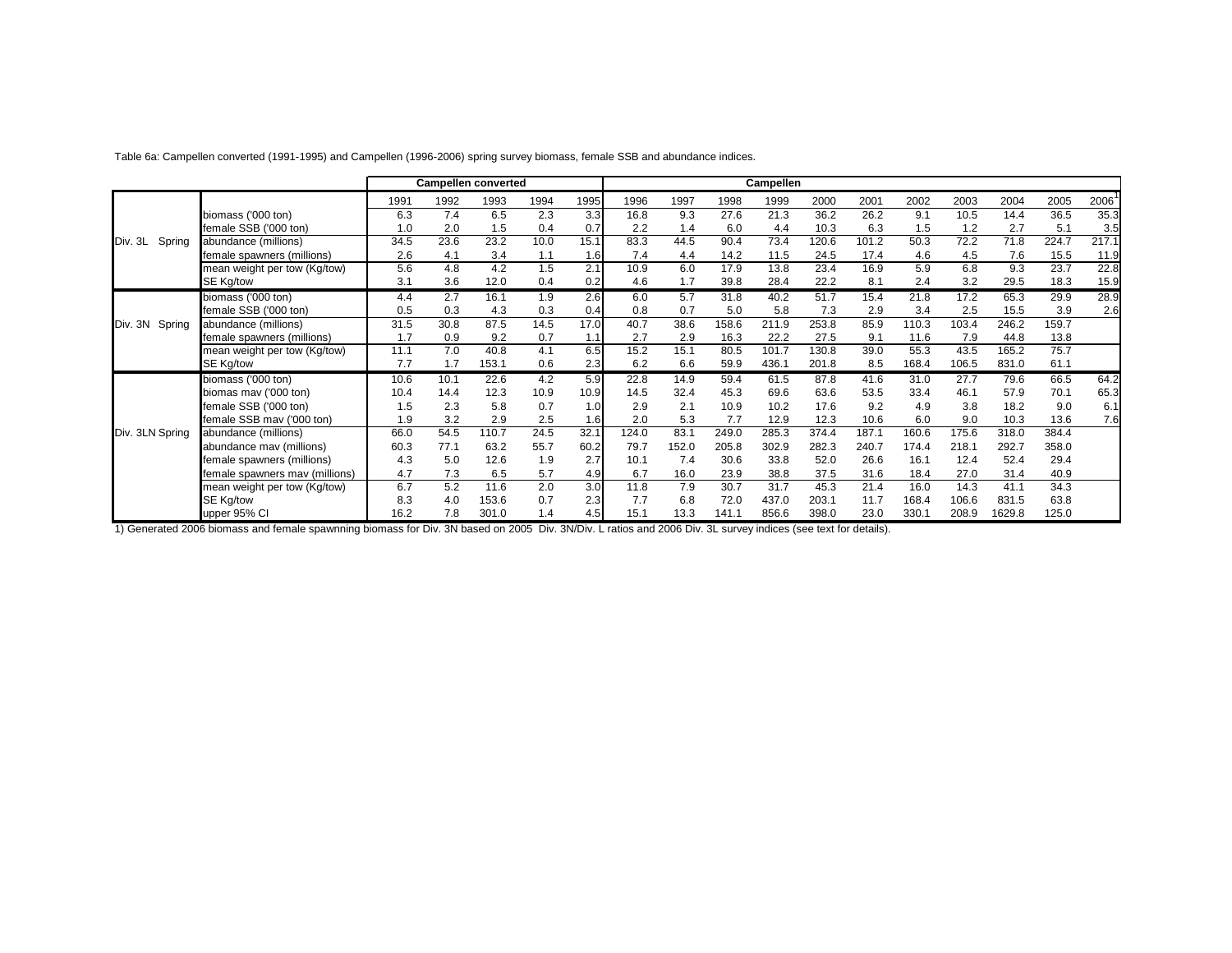|                   |                                        |       | Campellen converted |      |       |       |                  |       |       | Campellen |       |       |       |       |       |       |       |
|-------------------|----------------------------------------|-------|---------------------|------|-------|-------|------------------|-------|-------|-----------|-------|-------|-------|-------|-------|-------|-------|
|                   |                                        | 1991  | 1992                | 1993 | 1994  | 1995  | 1996             | 1997  | 1998  | 1999      | 2000  | 2001  | 2002  | 2003  | 2004  | 2005  | 2006  |
|                   | biomass ('000 ton)                     | 13.7  | 13.4                | 6.0  | 7.2   | 50.1  | 4.7              | 19.5  | 18.5  | 38.9      | 24.9  | 28.6  | 11.9  | 15.0  | 9.3   | 16.7  | 27.2  |
|                   | female SSB ('000 ton)                  | 3.9   | 3.1                 | 1.8  | 1.2   | 13.7  | 0.9              | 2.6   | 4.5   | 7.1       | 5.4   | 6.1   | 2.5   | 3.0   | 1.7   | 2.5   | 3.7   |
| Div. 3L<br>Autumn | abundance (millions)                   | 43.3  | 45.3                | 20.6 | 27.7  | 129.4 | 21.3             | 88.7  | 69.8  | 142.5     | 90.0  | 106.0 | 61.0  | 79.3  | 45.6  | 114.2 | 178.4 |
|                   | female spawners (millions)             | 7.7   | 7.5                 | 3.8  | 3.5   | 27.1  | 2.3              | 8.6   | 12.0  | 19.5      | 13.7  | 14.7  | 6.5   | 7.7   | 4.5   | 7.2   | 10.7  |
|                   | mean weight per tow (Kg/tow)           | 8.8   | 8.7                 | 3.9  | 4.6   | 31.8  | $\overline{3.2}$ | 11.7  | 11.1  | 23.2      | 14.9  | 17.0  | 7.1   | 9.0   | 11.0  | 10.6  | 16.2  |
|                   | SE Kg/tow                              | 3.3   | 2.1                 | 2.1  | 2.1   | 181.8 | 1.0              | 23.2  | 7.6   | 72.5      | 7.5   | 46.1  | 2.7   | 5.2   | 4.1   | 3.5   | 4.0   |
|                   | biomass ('000 ton)                     | 24.2  | 123.0               | 13.2 | 24.6  | 40.7  | 11.3             | 51.1  | 93.7  | 33.1      | 75.5  | 104.0 | 38.2  | 56.9  | 40.6  | 41.9  | 64.7  |
|                   | biomass ('000 ton) <sup>4</sup>        | 24.2  | 23.8                | 13.2 | 24.6  | 40.7  | 11.3             | 51.1  | 93.7  | 33.1      | 75.5  | 104.0 | 38.2  | 56.9  | 40.6  | 41.9  | 64.7  |
|                   | female SSB ('000 ton)                  | 1.3   | 6.3                 | 2.5  | 4.2   | 3.3   | 2.2              | 6.0   | 11.0  | 6.9       | 10.4  | 10.1  | 6.5   | 6.4   | 10.4  | 9.5   | 9.5   |
|                   | female SSB ('000 ton) <sup>2</sup>     | 1.3   | 1.2                 | 2.5  | 4.2   | 3.3   | 2.2              | 6.0   | 11.0  | 6.9       | 10.4  | 10.1  | 6.5   | 6.4   | 10.4  | 9.5   | 9.5   |
| Div. 3N Autumn    | abundance (millions)                   | 378.9 | 1085.2              | 68.0 | 147.5 | 304.2 | 52.8             | 267.4 | 522.9 | 145.0     | 397.2 | 775.5 | 183.8 | 334.2 | 149.0 | 182.3 | 347.5 |
|                   | female spawners (millions)             | 5.8   | 34.3                | 6.8  | 12.5  | 13.4  | 6.5              | 22.8  | 43.8  | 20.3      | 38.5  | 51.6  | 20.8  | 23.5  | 26.2  | 24.9  | 34.4  |
|                   | mean weight per tow (Kg/tow)           | 81.0  | 468.8               | 35.4 | 62.2  | 102.9 | 28.5             | 129.4 | 208.6 | 88.9      | 168.1 | 231.5 | 96.8  | 150.5 | 106.7 | 97.3  | 163.7 |
|                   | SE Kg/tow                              | 15.0  | 1827.6              | 55.9 | 48.9  | 412.0 | 66.1             | 300.2 | 462.4 | 42.4      | 358.5 | 669.4 | 179.9 | 100.3 | 65.4  | 72.2  | 77.7  |
|                   | biomass ('000 ton)                     | 37.9  | 136.4               | 19.2 | 31.8  | 90.7  | 16.0             | 70.7  | 112.2 | 72.0      | 100.5 | 132.6 | 50.1  | 71.9  | 49.9  | 58.6  | 91.9  |
|                   | biomass ('000 ton) <sup>2</sup>        | 37.9  | 37.2                | 19.2 | 31.8  | 90.7  | 16.0             | 70.7  | 112.2 | 72.0      | 100.5 | 132.6 | 50.1  | 71.9  | 49.9  | 58.6  | 91.9  |
|                   | biomas mav ('000 ton) <sup>2</sup>     | 37.6  | 31.4                | 29.4 | 47.2  | 46.2  | 59.1             | 66.3  | 85.0  | 94.9      | 101.7 | 94.4  | 84.9  | 57.3  | 60.1  | 66.8  | 75.2  |
|                   | female SSB ('000 ton)                  | 5.2   | 9.4                 | 4.3  | 5.4   | 17.0  | 3.1              | 8.6   | 15.6  | 14.1      | 15.7  | 16.2  | 9.0   | 9.4   | 12.1  | 11.9  | 13.2  |
|                   | female SSB ('000 ton) <sup>2</sup>     | 5.2   | 4.3                 | 4.3  | 5.4   | 17.0  | 3.1              | 8.6   | 15.6  | 14.1      | 15.7  | 16.2  | 9.0   | 9.4   | 12.1  | 11.9  | 13.2  |
|                   | female SSB mav ('000 ton) <sup>2</sup> | 4.8   | 4.6                 | 4.7  | 8.9   | 8.5   | 9.6              | 9.1   | 12.7  | 15.1      | 15.3  | 13.6  | 11.5  | 10.2  | 11.1  | 12.4  | 12.6  |
|                   | Div. 3LN Autumn abundance (millions)   | 422.3 | 1130.5              | 88.6 | 175.2 | 433.6 | 74.1             | 356.1 | 592.7 | 287.5     | 487.2 | 881.5 | 244.8 | 413.5 | 194.6 | 296.5 | 525.9 |
|                   | female spawners (millions)             | 13.6  | 41.7                | 10.6 | 15.9  | 40.5  | 8.8              | 31.4  | 55.8  | 39.8      | 52.1  | 66.3  | 27.3  | 31.2  | 30.8  | 32.2  | 45.1  |
|                   | mean weight per tow (Kg/tow)           | 23.6  | 102.4               | 10.3 | 16.4  | 46.3  | 8.4              | 35.6  | 51.3  | 36.6      | 46.1  | 60.7  | 25.4  | 37.8  | 30.5  | 28.2  | 46.3  |
|                   | SE Kg/tow                              | 15.4  | 1827.6              | 55.9 | 48.9  | 450.4 | 66.1             | 301.1 | 462.5 | 84.0      | 358.5 | 671.0 | 179.9 | 100.4 | 65.5  | 72.3  | 77.8  |

upper 95% CI 30.2 3582.1 109.6 95.9 882.7 129.6 590.1 906.5 164.7 702.7 1315.2 352.7 196.9 128.4 141.7 152.5

Table 6b: Campellen converted (1991-1994) and Campellen (1995-2006) autumn survey biomass, female SSB and abundance indices.

1) Original 1992 survey biomass and female spawnning biomass for Div. 3N.

2) Generated 1992 biomass and female spawnning biomass for Div. 3N based on 1991 Div. 3N/Div. 3L ratios and 1992 Div. 3L survey indices (see text for details).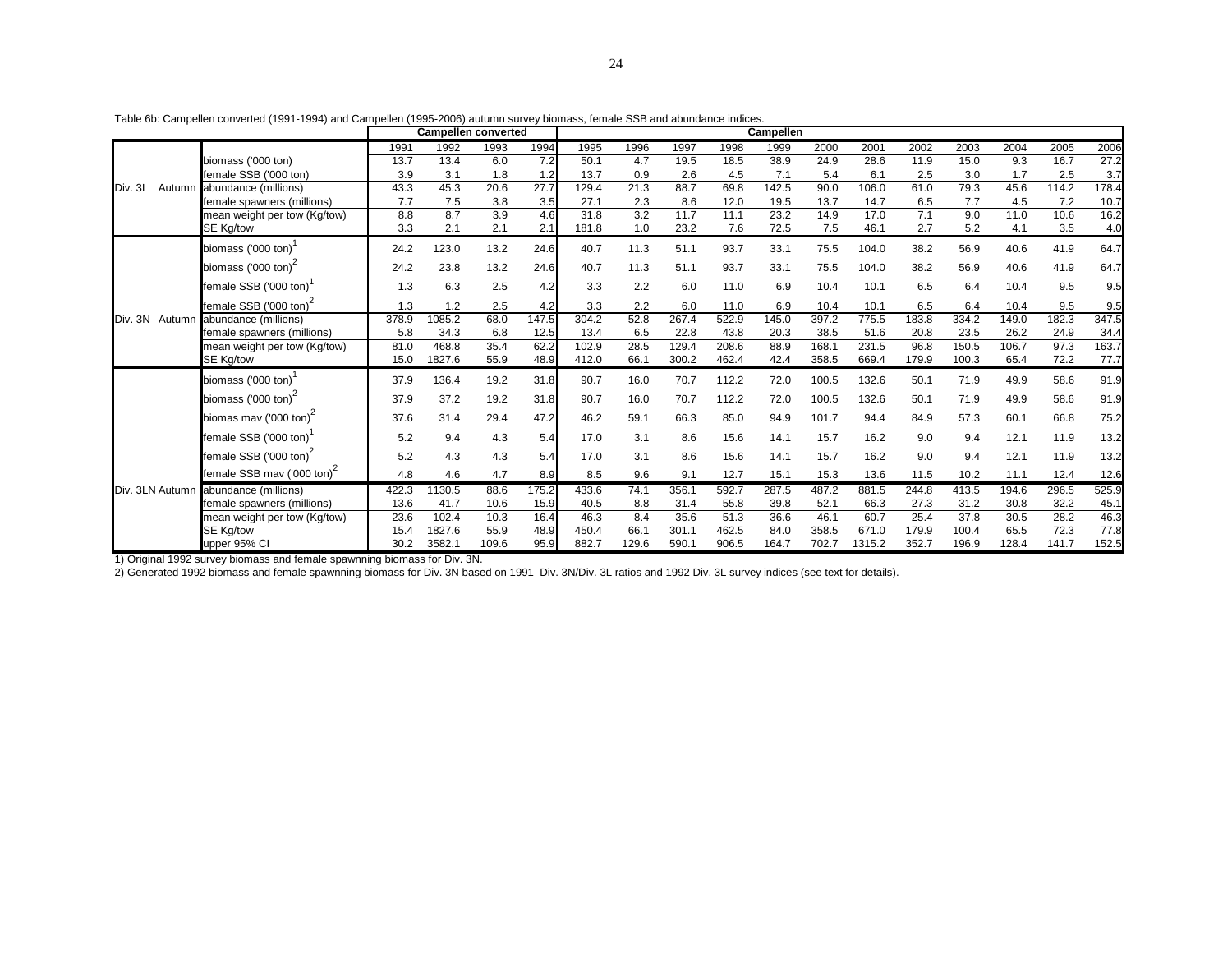| Table 7a: ASPIC formulations included in sensitivity analysis |
|---------------------------------------------------------------|
|---------------------------------------------------------------|

| <b>ASPIC Run</b>   | Observed cpue and survey indices:         |
|--------------------|-------------------------------------------|
| ASPIC 01           | CC(cpue 59-94 & catch 59-06)+ $11+12^1$   |
| ASPIC <sub>1</sub> | CC(cpue 59-94 & catch 59-06)+l1+l2        |
| <b>ASPIC Run</b>   | Moving average cpue's and survey indices: |
| ASPIC <sub>2</sub> | CC(cpue 59-91 & catch 59-06)+l1+l2        |
| ASPIC03            | CC(cpue 59-94 & catch 59-06)+ $11+12^1$   |
| ASPIC <sub>3</sub> | CC(cpue 59-94 & catch 59-06)+l1+l2        |
| ASPIC 4            | CC(cpue 60-94 & catch 60-06)+l1+l2        |
| ASPIC <sub>5</sub> | CC(cpue 61-94 & catch 61-06)+l1+l2        |
| ASPIC 6            | CC(cpue 62-94 & catch 62-06)+11+12        |
| <b>ASPIC 7</b>     | CC(cpue 63-94 & catch 63-06)+11+12        |
| ASPIC <sub>8</sub> | CC(cpue 64-94 & catch 64-06)+11+12        |
| ASPIC <sub>9</sub> | CC(cpue 65-94 & catch 65-06)+11+12        |

CC = cpue, catch data series

cpue = standardized catch rate series for Div. 3LN utilizing hours fished as measure of effort (Power, 1997)

I1= spring survey biomass index for Div. 3LN, 1991-2006

I2= autumn survey biomass index for Div. 3LN, 1991-2006

| Weights                  | -4                    |
|--------------------------|-----------------------|
|                          | -2                    |
|                          |                       |
|                          | 2                     |
| N restarts               | $N>=20$               |
|                          | $10 < = N < 20$       |
|                          | N <sub>10</sub>       |
| correlation among        | R<0 or no overlap     |
| input series             | $0 < = R < = 0.4$     |
|                          | 0.4 < R < 0.6         |
|                          | $R>=0.6$              |
| R squared in CPUE        | R<0                   |
|                          | $0 < = R < 0.4$       |
|                          | $0.4 < = R < 0.6$     |
|                          | $R = 0.6$             |
| contrast index           | C < 0.6               |
|                          | $0.6 \leq C \leq 0.7$ |
|                          | $C = 0.7$             |
| nearness index           | N#1.0000              |
|                          | $N=1.0000$            |
| Total objective function | Obj.>4.00             |
|                          | 3.00 <= Obj. < 4.00   |
|                          | Obj.<3.00             |

Table 7b:Traffic light criteria used to rank ASPIC formulations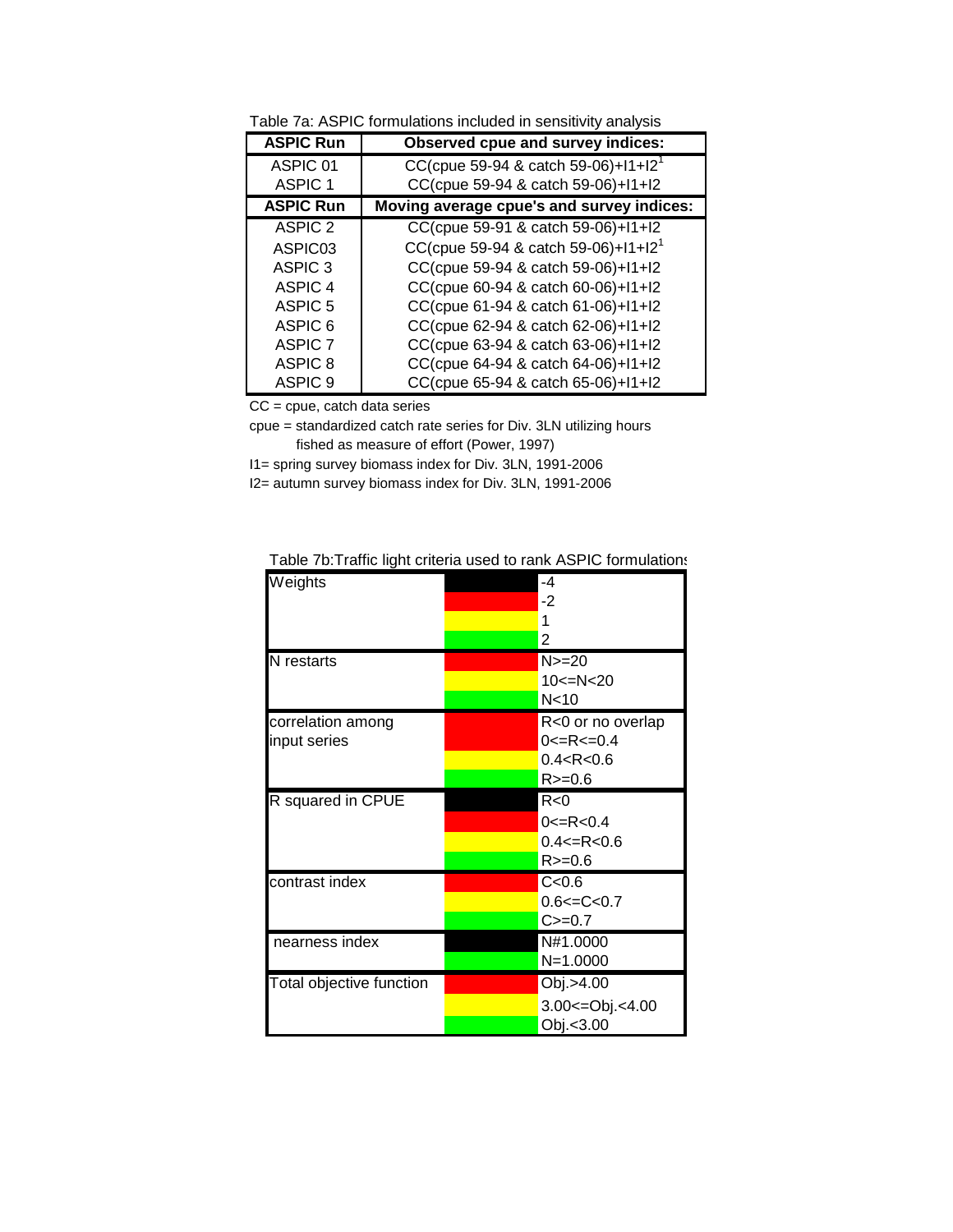# Table 7c: Diagnostics and ranking of ASPIC formulations

| <b>ASPIC runs</b>  | N restarts | correlation among input series |          |       |       | R squared in CPUE |               |       | contrast nearness Total obj. |          | Ranking |
|--------------------|------------|--------------------------------|----------|-------|-------|-------------------|---------------|-------|------------------------------|----------|---------|
|                    |            | cpue/I1                        | cpue/12  | 11/12 | cpue  |                   | $\mathsf{I2}$ | index | index                        | function |         |
| ASPIC 0            | 5          | $-0.019$                       | 0.700    | 0.223 | 0.348 | 0.349             | $-0.215$      | 0.66  | 1.0000                       | 14.02    | -6      |
| ASPIC <sub>1</sub> |            | $-0.019$                       | $-0.083$ | 0.443 | 0.272 | 0.387             | 0.198         | 0.70  | 1.0000                       | 11.59    | -5      |
| ASPIC 2            |            |                                |          | 0.762 | 0.124 | 0.644             | 0.409         | 0.70  | 1.0000                       | 3.99     |         |
| ASPIC 03           |            | $-0.059$                       | $-0.141$ | 0.582 | 0.558 | 0.553             | $-0.867$      | 0.61  | 1.0000                       | 5.42     |         |
| <b>ASPIC 3</b>     |            | $-0.059$                       | $-0.469$ | 0.762 | 0.420 | 0.612             | 0.470         | 0.67  | 1.0000                       | 4.10     |         |
| <b>ASPIC 4</b>     |            | $-0.059$                       | $-0.469$ | 0.762 | 0.455 | 0.610             | 0.475         | 0.67  | 1.0000                       | 4.08     |         |
| <b>ASPIC 5</b>     |            | $-0.059$                       | $-0.469$ | 0.762 | 0.467 | 0.609             | 0.479         | 0.67  | 1.0000                       | 4.07     |         |
| <b>ASPIC 6</b>     |            | $-0.059$                       | $-0.469$ | 0.762 | 0.463 | 0.609             | 0.481         | 0.67  | 1.0000                       | 4.06     |         |
| <b>ASPIC 7</b>     |            | $-0.059$                       | $-0.469$ | 0.762 | 0.458 | 0.608             | 0.484         | 0.67  | 1.0000                       | 4.06     |         |
| <b>ASPIC 8</b>     |            | $-0.059$                       | $-0.469$ | 0.762 | 0.436 | 0.608             | 0.484         | 0.67  | 1.0000                       | 4.06     |         |
| ASPIC 9            |            | $-0.059$                       | $-0.469$ | 0.762 | 0.360 | 0.611             | 0.472         | 0.67  | 1.0000                       | 4.04     | 6       |

Table 8: Deterministic estimates of ASPIC paranmeters for a selection of formulations

| ASPIC run          |        | B1/K  |       | <b>MSY</b> | Fmsy  | - <sub>lastyear/</sub> Fmsyl | B <sub>lastyear+1/</sub> Bmsy |
|--------------------|--------|-------|-------|------------|-------|------------------------------|-------------------------------|
| ASPIC <sub>1</sub> | 271400 | 0.81  | 0.383 | 25950      | 0.191 | 0.0041                       | 1.938                         |
| ASPIC 2            | 256900 | 0.891 | 0.419 | 26910      | 0.210 | 0.0039                       | 1.960                         |
| ASPIC <sub>3</sub> | 265100 | 0.86  | 0.405 | 26860      | 0.203 | 0.0040                       | 1.958                         |
| ASPIC 6            | 263900 | 0.82l | 0.408 | 26940      | 0.204 | 0.0039                       | 1.960                         |

Table 9: ASPIC sensitivity analysis FIT results (see text for details).

|                | -25% random Pessimistic |           | ASPIC 3     | +25% random Optimistic |           |
|----------------|-------------------------|-----------|-------------|------------------------|-----------|
|                | seed                    | start     | formulation | seed                   | start     |
| B1/K           | 0.8645                  | 0.8644    | 0.86        | 0.8644                 | 0.8644    |
| <b>MSY</b>     | 26860                   | 26860     | 26860       | 26860                  | 26860     |
| ιĸ             | 265100                  | 265100    | 265100      | 265100                 | 265100    |
| q1             | 8.147E-06               | 8.148E-06 | 8.147E-06   | 8.147E-06              | 8.147E-06 |
| q <sub>2</sub> | 0.1833                  | 0.1833    | 0.1833      | 0.1833                 | 0.1833    |
| q3             | 0.3581                  | 0.3581    | 0.3581      | 0.3581                 | 0.3581    |
| <b>B/BMSY</b>  | 1.958                   | 1.958     | 1.958       | 1.958                  | 1.958     |
| <b>F/FMSY</b>  | 0.003953                | 0.003953  | 0.003953    | 0.003953               | 0.003953  |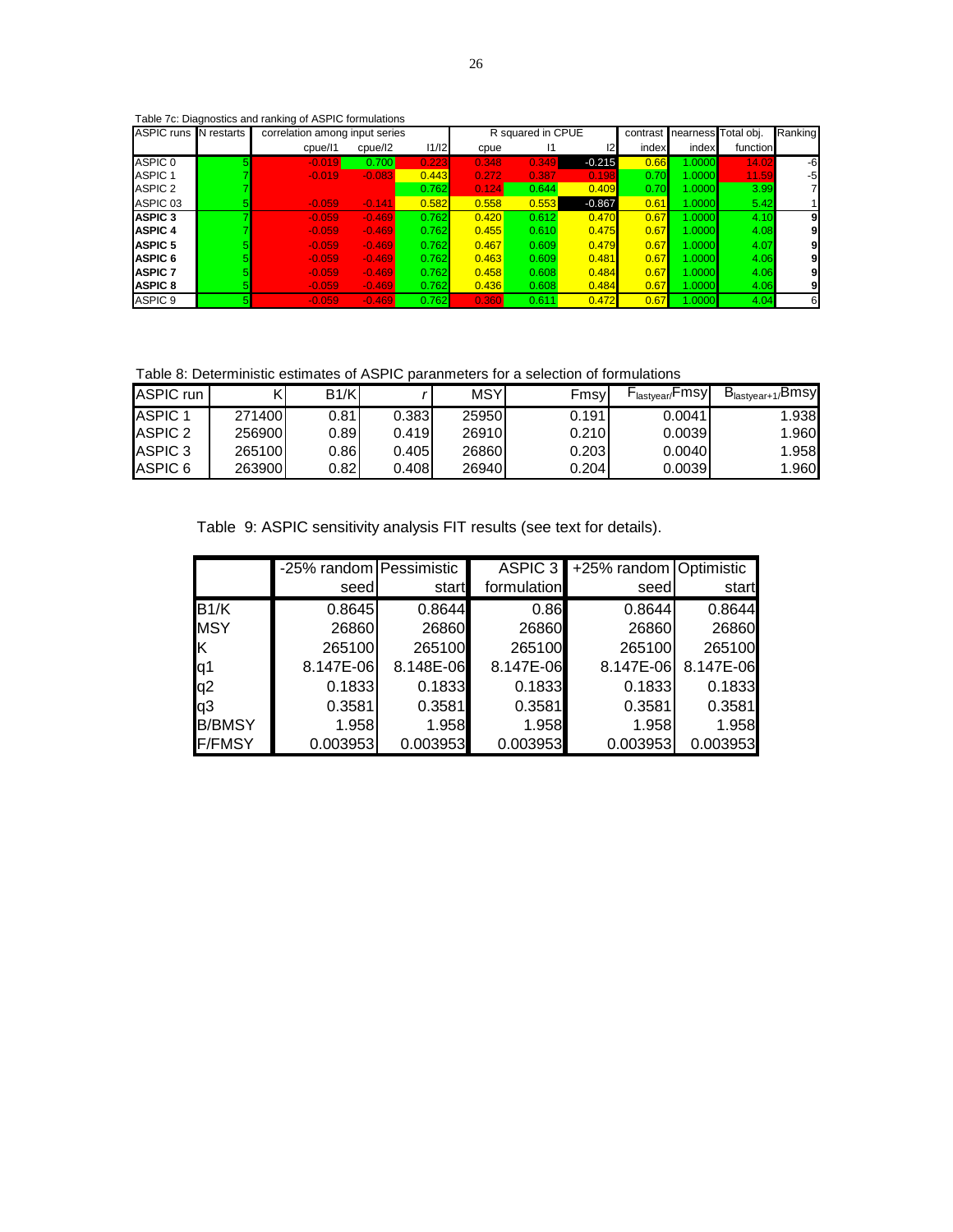



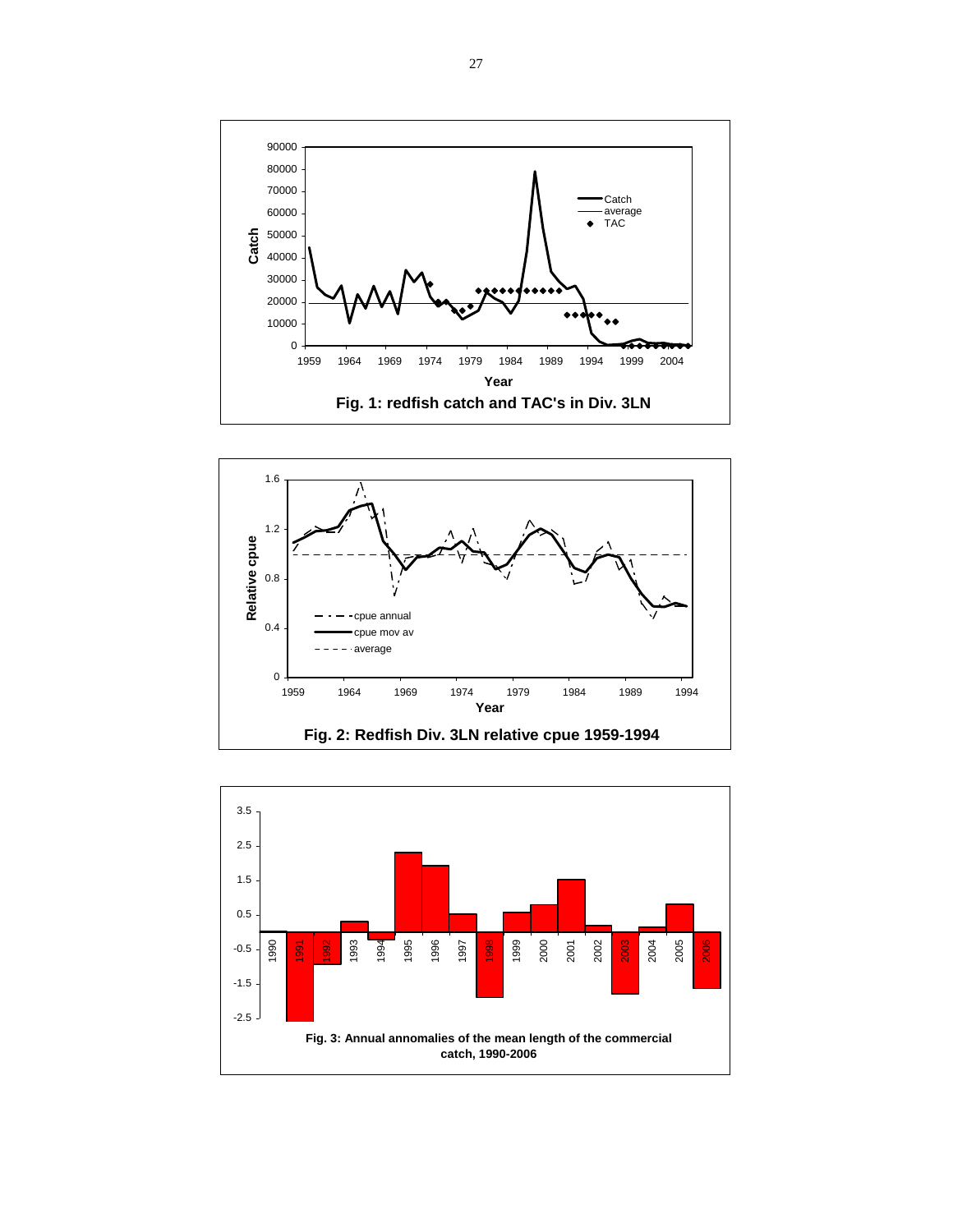

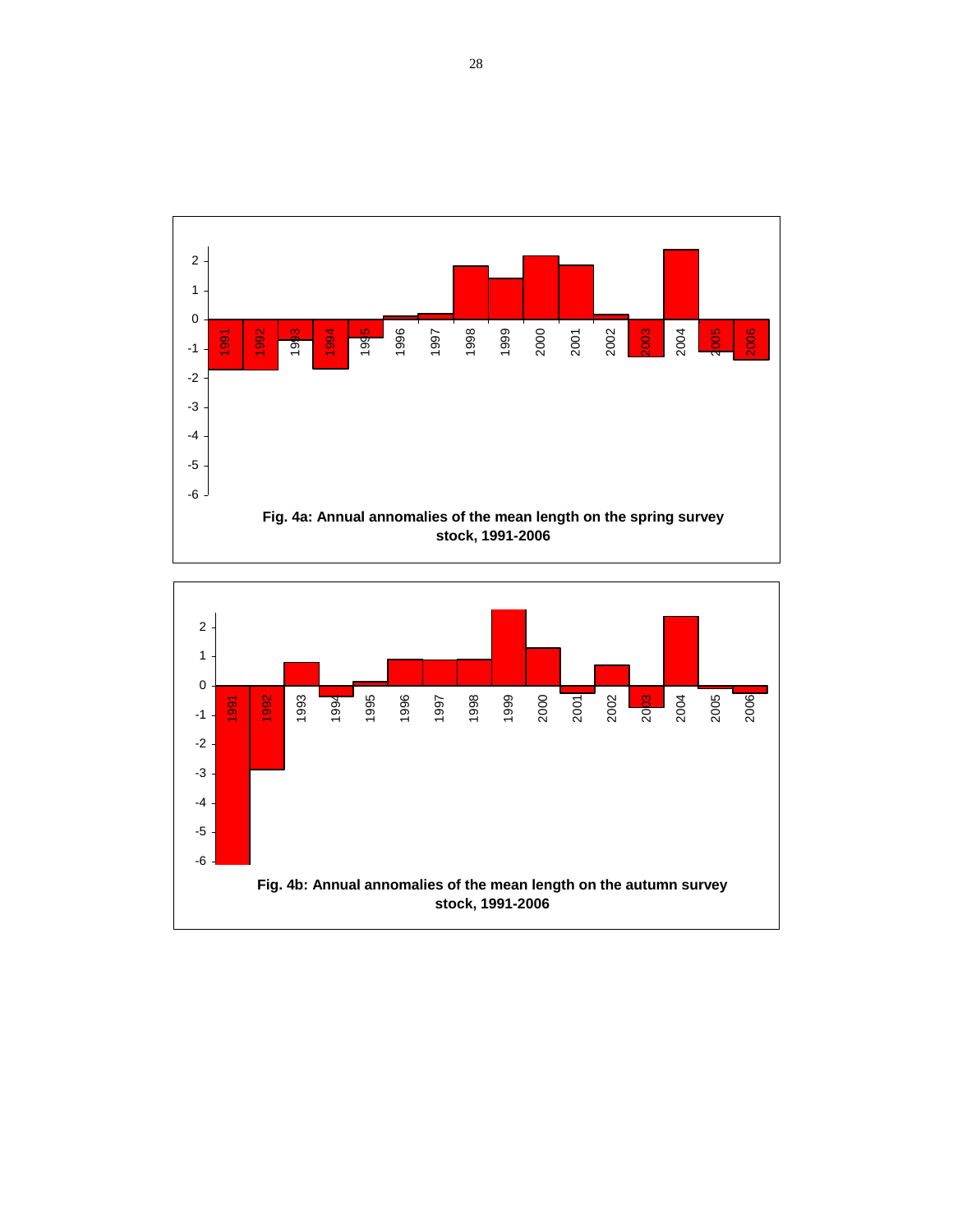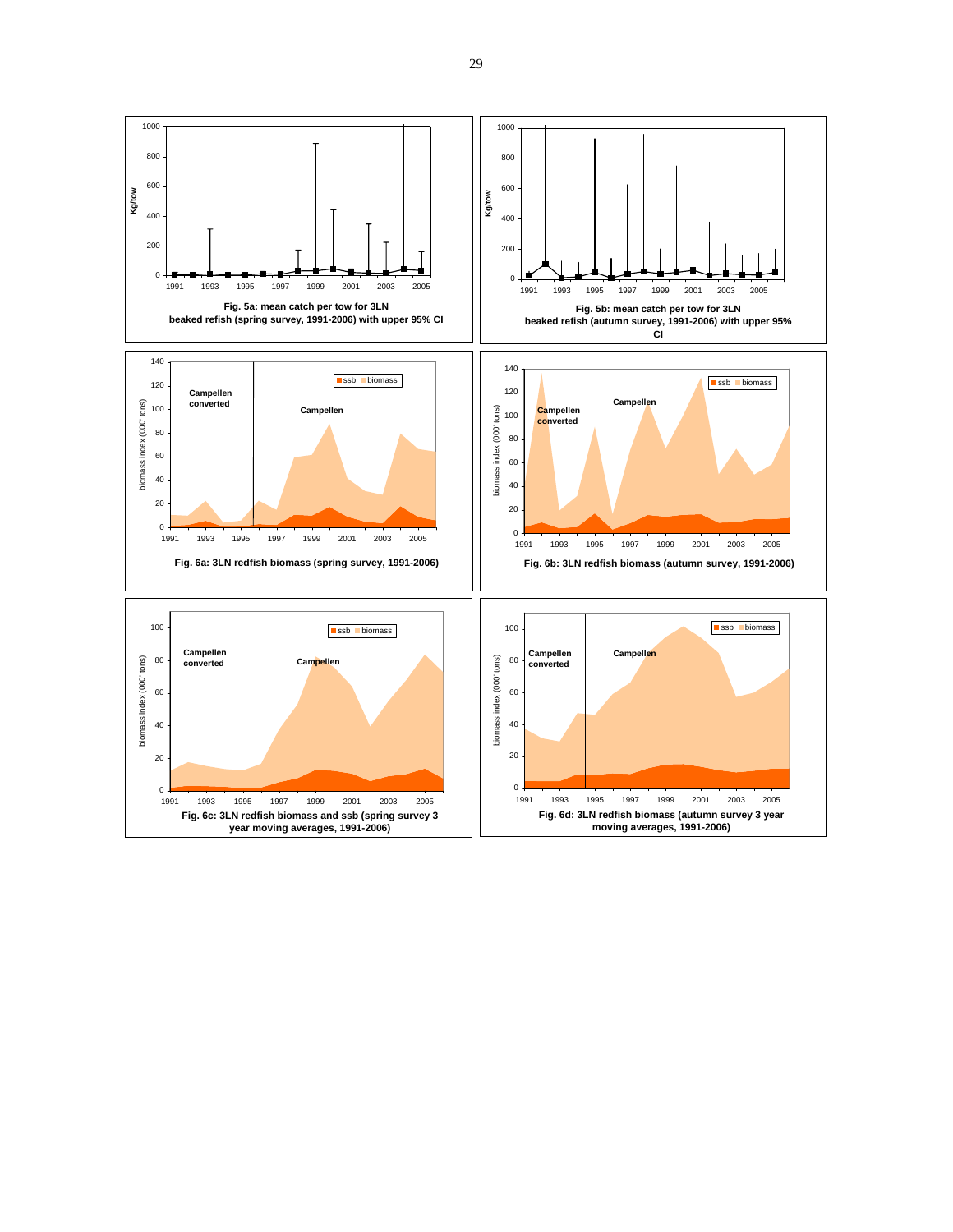



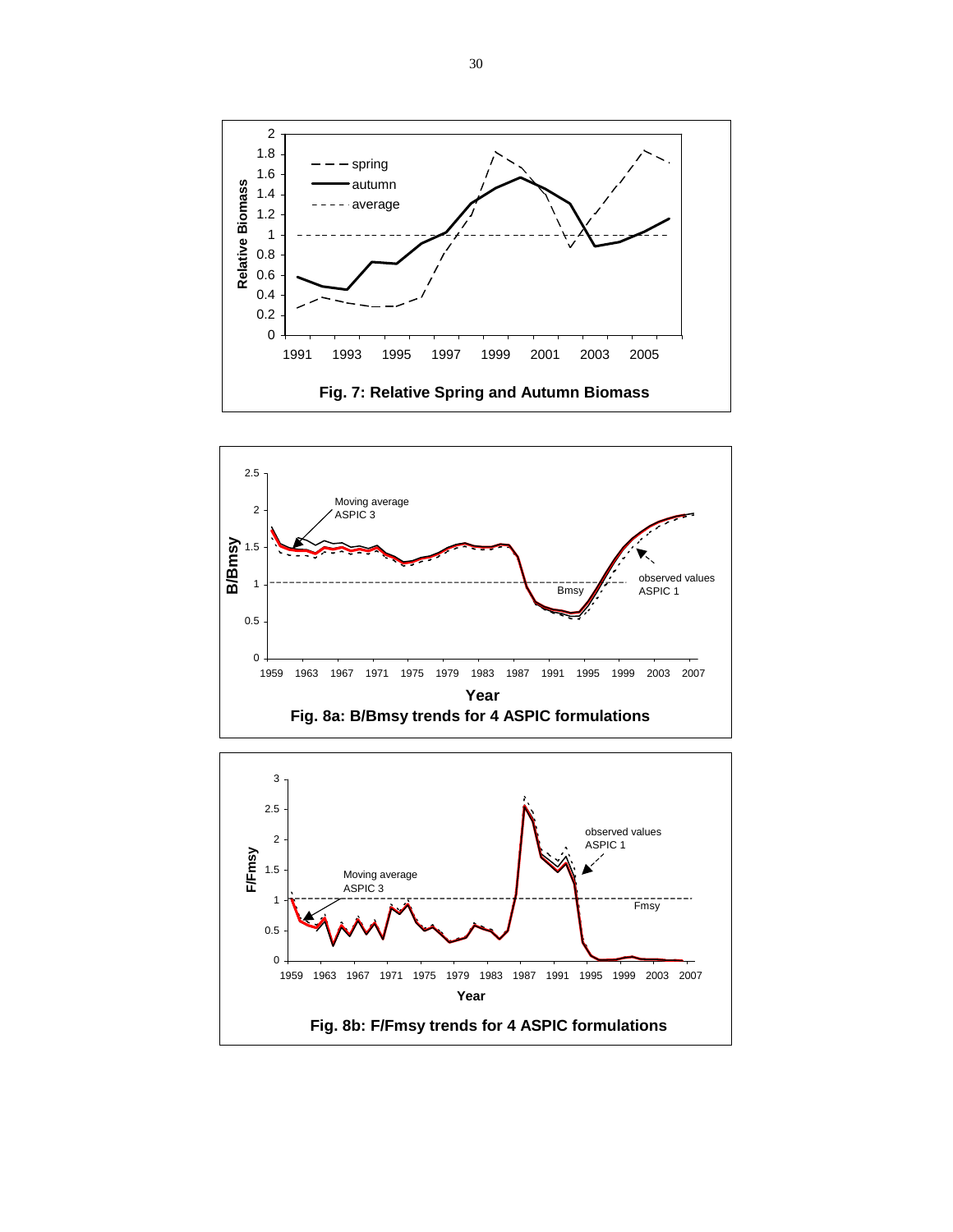

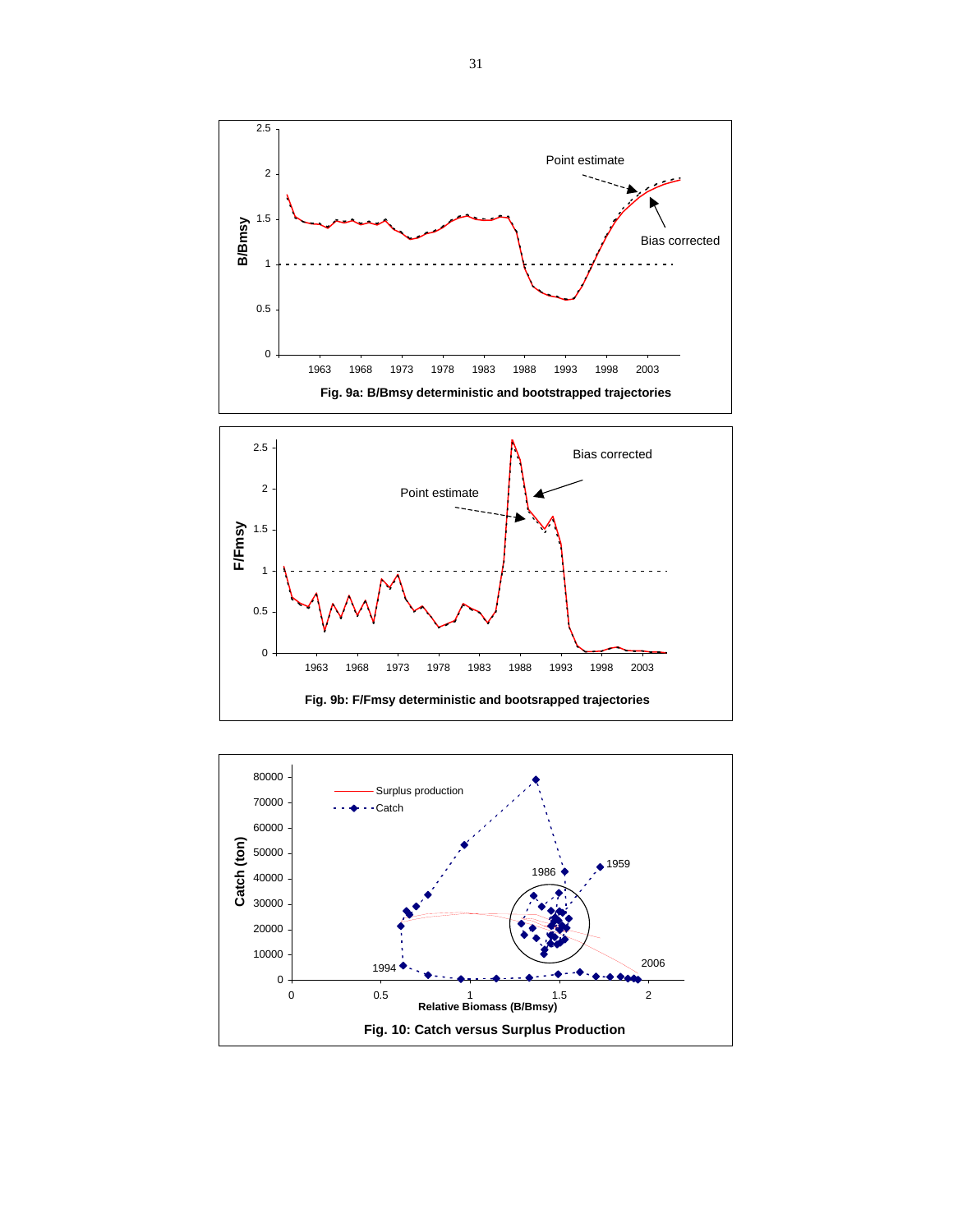

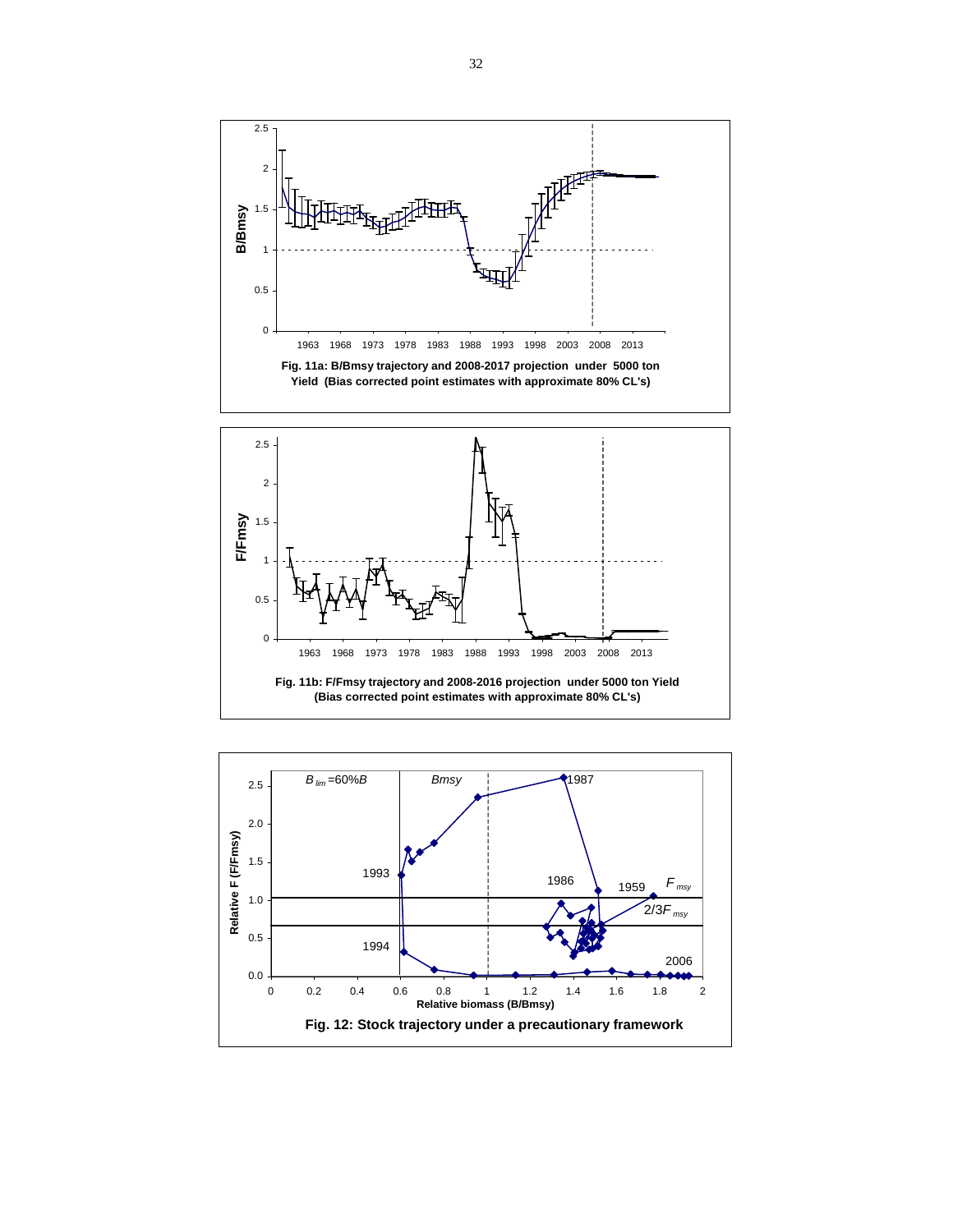# **Appendix 1:**

ASPIC input file icluding the complete series of each biomass index. Moving averages as observed annual values for each biomass index (ASPIC 3 formulation).

| FIT                                  | ## Run type (FIT, BOT, or IRF)                                                                   |
|--------------------------------------|--------------------------------------------------------------------------------------------------|
| "3LN redfish"                        |                                                                                                  |
| LOGISTIC YLD SSE<br>2                | ## See notes at end of this file<br>## Verbosity on screen (0-3); add 10 for SUM & PRN files     |
| 1000                                 | ## Number of bootstrap trials, <= 1000                                                           |
| 0.20000                              | ## 0=no MC search, 1=search, 2=repeated srch; N trials                                           |
| $1d-8$<br>6                          | ## Convergence crit. for simplex                                                                 |
| $3d-8$<br>$1d-4$<br>24               | ## Convergence crit. for restarts, N restarts<br>## Conv. crit. for F; N steps/yr for gen. model |
| 6d0                                  | ## Maximum F when cond. on yield                                                                 |
| 0d0                                  | ## Stat weight for B1>K as residual (usually 0 or 1)                                             |
| 3                                    | ## Number of fisheries (data series)                                                             |
| 1d0 1d0 1d0<br>0.5d0                 | ## Statistical weights for data series<br>## B1/K (starting guess, usually 0 to 1)               |
| 2.0d4                                | ## MSY (starting guess)                                                                          |
| 2.000E+05                            | ## K (carrying capacity) (starting guess)                                                        |
| 9.007E-06  0.658d0  1.0d0            | ## q (starting guesses -- 1 per data series)                                                     |
| 1 1 1 1 1 1<br>0.5d4<br>5.0d4        | ## Estimate flags (0 or 1) (B1/K, MSY, K, q1qn)<br>## Min and max constraints -- MSY             |
| 1.0d5<br>5.0d5                       | ## Min and max constraints -- K                                                                  |
| 3941285                              | ## Random number seed (large integer)                                                            |
| 48                                   | ## Number of years of data<br>## Title for first series                                          |
| 'Statlant CPUE'<br>'CC'              | ## Moving average                                                                                |
| 1959<br>1.514                        | 44585                                                                                            |
| 1.575<br>1960                        | 26562                                                                                            |
| 1961<br>1.643<br>1962<br>1.653       | 23175<br>21439                                                                                   |
| 1963<br>1.692                        | 27362                                                                                            |
| 1964<br>1.876                        | 10261                                                                                            |
| 1.926<br>1965                        | 23466                                                                                            |
| 1966<br>1.953<br>1967                | 16974<br>27188                                                                                   |
| 1.532<br>1.384<br>1968               | 17660                                                                                            |
| 1969<br>1.209                        | 24750                                                                                            |
| 1970<br>1.350                        | 14419                                                                                            |
| 1971<br>1.367<br>1972<br>1.459       | 34370<br>28933                                                                                   |
| 1973<br>1.440                        | 33297                                                                                            |
| 1974<br>1.534                        | 22286                                                                                            |
| 1975<br>1.417                        | 17871                                                                                            |
| 1976<br>1.404<br>1977<br>1.217       | 20513<br>16516                                                                                   |
| 1978<br>1.270                        | 12043                                                                                            |
| 1979<br>1.440                        | 14067                                                                                            |
| 1980<br>1.602                        | 16030                                                                                            |
| 1981<br>1.672<br>1982<br>1.603       | 24280<br>21547                                                                                   |
| 1.422<br>1983                        | 19747                                                                                            |
| 1984<br>1.230                        | 14761                                                                                            |
| 1985<br>1.182<br>1986<br>1.340       | 20557<br>42805                                                                                   |
| 1987<br>1.381                        | 79031                                                                                            |
| 1988<br>1.351                        | 53266                                                                                            |
| 1989<br>1.118                        | 33649                                                                                            |
| 0.938<br>1990<br>1991<br>0.801       | 29105<br>25815                                                                                   |
| 0.794<br>1992                        | 27283                                                                                            |
| 1993<br>0.838                        | 21308                                                                                            |
| 1994<br>0.801                        | 5741                                                                                             |
| 1995<br>$-0.001$<br>1996<br>$-0.001$ | 1989<br>451                                                                                      |
| 1997<br>$-0.001$                     | 630                                                                                              |
| 1998<br>$-0.001$                     | 899                                                                                              |
| 1999<br>$-0.001$<br>2000<br>$-0.001$ | 2318<br>3141                                                                                     |
| 2001<br>$-0.001$                     | 1442                                                                                             |
| 2002<br>$-0.001$                     | 1216                                                                                             |
| 2003<br>$-0.001$                     | 1334                                                                                             |
| 2004<br>$-0.001$<br>2005<br>$-0.001$ | 637<br>659                                                                                       |
| $-0.001$<br>2006                     | 207                                                                                              |
| '3LN spring survey'                  | ## Moving average                                                                                |
| 'I1'<br>1959<br>$-0.001$             |                                                                                                  |
| $-0.001$<br>1960                     |                                                                                                  |
| 1961<br>$-0.001$                     |                                                                                                  |
| $-0.001$<br>1962<br>$-0.001$<br>1963 |                                                                                                  |
| 1964<br>$-0.001$                     |                                                                                                  |
| 1965<br>$-0.001$                     |                                                                                                  |
| 1966<br>$-0.001$                     |                                                                                                  |
| 1967<br>$-0.001$                     |                                                                                                  |
| 1968<br>$-0.001$<br>$-0.001$<br>1969 |                                                                                                  |
| 1970<br>$-0.001$                     |                                                                                                  |
| $-0.001$<br>1971                     |                                                                                                  |
| 1972<br>$-0.001$                     |                                                                                                  |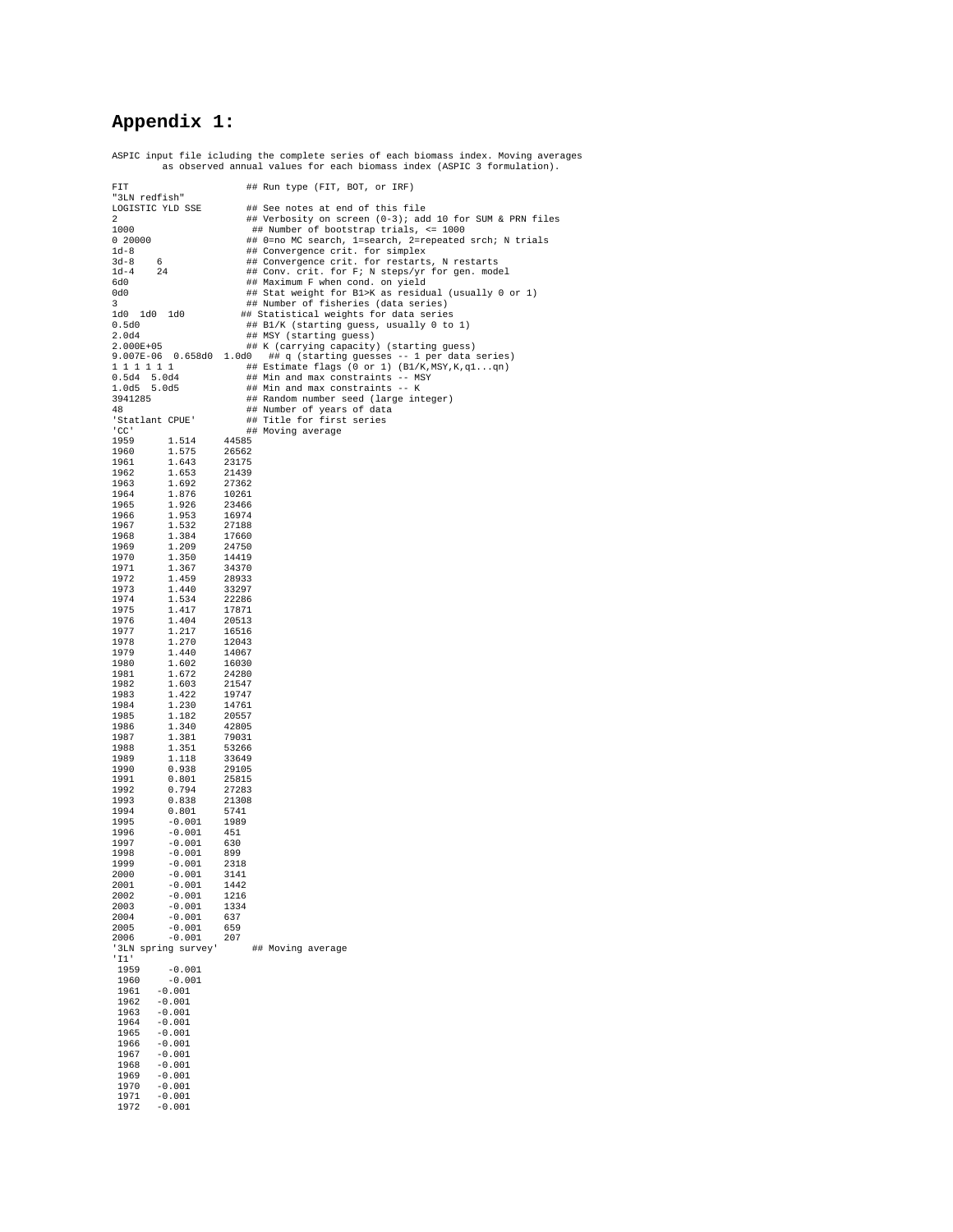| 1973<br>1974  | $-0.001$<br>$-0.001$         |    |                |
|---------------|------------------------------|----|----------------|
| 1975<br>1976  | -0.001<br>-0.001             |    |                |
| 1977          | -0.001                       |    |                |
| 1978<br>1979  | -0.001<br>-0.001             |    |                |
| 1980          | $-0.001$                     |    |                |
| 1981<br>1982  | -0.001<br>-0.001             |    |                |
| 1983          | -0.001                       |    |                |
| 1984<br>1985  | $-0.001$<br>$-0.001$         |    |                |
| 1986          | -0.001                       |    |                |
| 1987<br>1988  | -0.001<br>$-0.001$           |    |                |
| 1989          | $-0.001$                     |    |                |
| 1990<br>1991  | -0.001<br>10354.0            |    |                |
| 1992<br>1993  | 14427.0<br>12267.0           |    |                |
| 1994          | 10863.7                      |    |                |
| 1995<br>1996  | 10943.3<br>14532.0           |    |                |
| 1997          | 32380.7                      |    |                |
| 1998<br>1999  | 45275.3<br>69580.0           |    |                |
| 2000          | 63637.1                      |    |                |
| 2001<br>2002  | 53458.0<br>33410.7           |    |                |
| 2003          | 46096.6                      |    |                |
| 2004<br>2005  | 57931.0<br>70081.0           |    |                |
| 2006<br>' 3LN | 65306.0<br>autumn<br>survey' | ## | Moving average |
| 'I2'          |                              |    |                |
| 1959<br>1960  | -0.001<br>-0.001             |    |                |
| 1961<br>1962  | $-0.001$                     |    |                |
| 1963          | -0.001<br>-0.001             |    |                |
| 1964<br>1965  | $-0.001$<br>-0.001           |    |                |
| 1966          | -0.001                       |    |                |
| 1967<br>1968  | -0.001<br>$-0.001$           |    |                |
| 1969<br>1970  | $-0.001$<br>-0.001           |    |                |
| 1971          | -0.001                       |    |                |
| 1972<br>1973  | -0.001<br>-0.001             |    |                |
| 1974          | -0.001                       |    |                |
| 1975<br>1976  | -0.001<br>-0.001             |    |                |
| 1977<br>1978  | $-0.001$<br>-0.001           |    |                |
| 1979          | $-0.001$                     |    |                |
| 1980<br>1981  | $-0.001$<br>-0.001           |    |                |
| 1982          | -0.001                       |    |                |
| 1983<br>1984  | $-0.001$<br>$-0.001$         |    |                |
| 1985<br>1986  | -0.001<br>$-0.001$           |    |                |
| 1987          | -0.001                       |    |                |
| 1988<br>1989  | -0.001<br>$-0.001$           |    |                |
| 1990          | $-0.001$<br>37551.9          |    |                |
| 1991<br>1992  | 31445.6                      |    |                |
| 1993<br>1994  | 29402.6<br>47239.3           |    |                |
| 1995          | 46151.0                      |    |                |
| 1996<br>1997  | 59118.7<br>66284.3           |    |                |
| 1998          | 84957.0                      |    |                |
| 1999<br>2000  | 94890.7<br>101670.9          |    |                |
| 2001          | 94383.1                      |    |                |
| 2002<br>2003  | 84859.1<br>57306.2           |    |                |
| 2004<br>2005  | 60119.0<br>66783.8           |    |                |
| 2006          | 75222.2                      |    |                |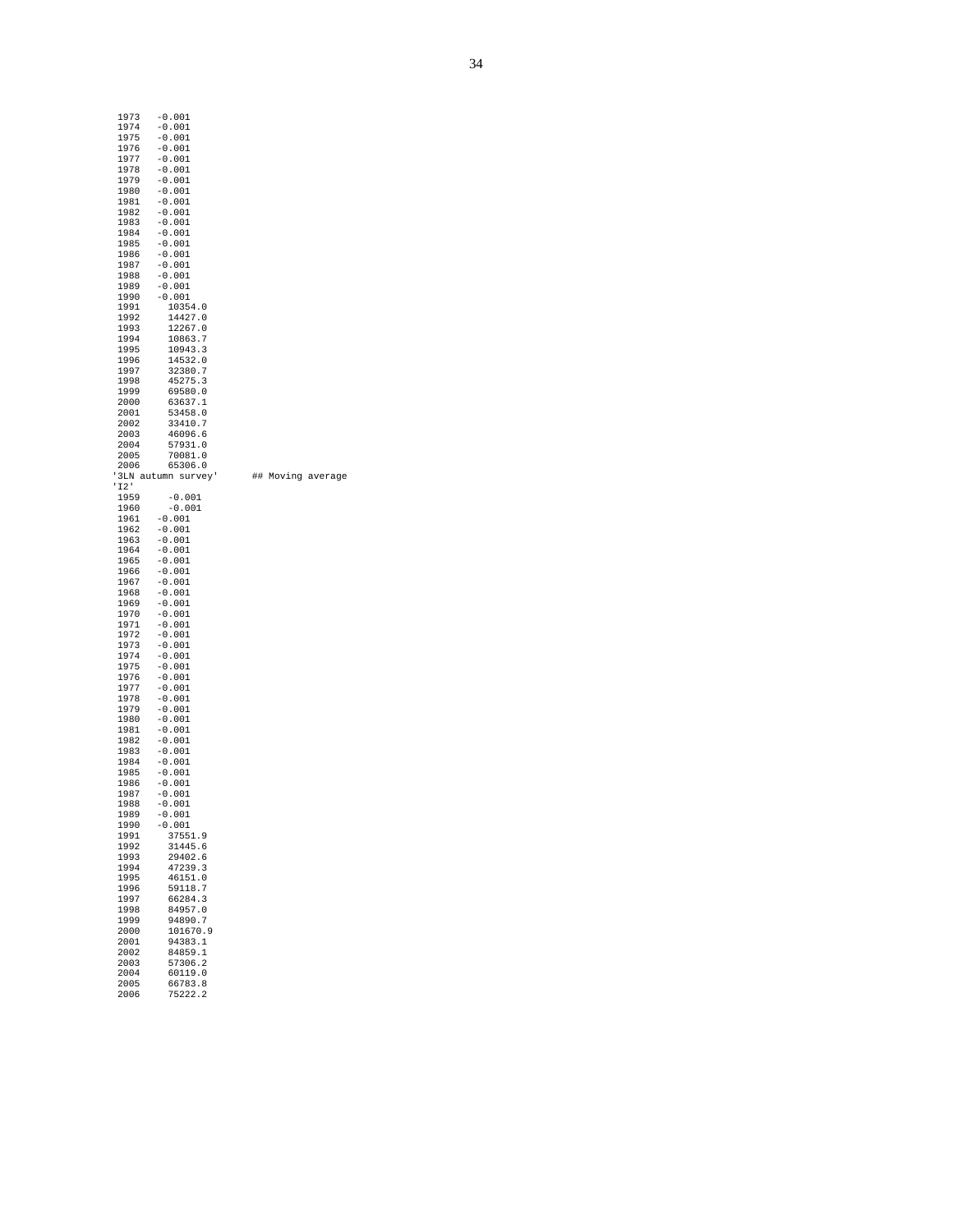# **Appendix 2:**

| 3LN redfish        | ASPIC FIT and BOT outputs (ASPIC 3 formulation)                                                                                                                                                                                                                                                                                                    |                      |                      |                           |                                                                                                                                                                                          |  |                                                             | Page 1                                                                          |  |  |
|--------------------|----------------------------------------------------------------------------------------------------------------------------------------------------------------------------------------------------------------------------------------------------------------------------------------------------------------------------------------------------|----------------------|----------------------|---------------------------|------------------------------------------------------------------------------------------------------------------------------------------------------------------------------------------|--|-------------------------------------------------------------|---------------------------------------------------------------------------------|--|--|
|                    |                                                                                                                                                                                                                                                                                                                                                    |                      |                      |                           |                                                                                                                                                                                          |  | Tuesday, 13 Mar 2007 at 15:27:58                            |                                                                                 |  |  |
|                    | ASPIC -- A Surplus-Production Model Including Covariates (Ver. 5.16)                                                                                                                                                                                                                                                                               |                      |                      |                           |                                                                                                                                                                                          |  |                                                             |                                                                                 |  |  |
| Author:            | Michael H. Prager; NOAA Center for Coastal Fisheries and Habitat Research<br>101 Pivers Island Road; Beaufort, North Carolina 28516 USA<br>Mike.Prager@noaa.gov                                                                                                                                                                                    |                      |                      |                           |                                                                                                                                                                                          |  |                                                             | FIT program mode<br>LOGISTIC model mode<br>YLD conditioning<br>SSE optimization |  |  |
|                    | Reference: Prager, M. H. 1994. A suite of extensions to a nonequilibrium<br>surplus-production model. Fishery Bulletin 92: 374-389.                                                                                                                                                                                                                |                      |                      |                           |                                                                                                                                                                                          |  | ASPIC User's Manual is available<br>gratis from the author. |                                                                                 |  |  |
|                    | CONTROL PARAMETERS (FROM INPUT FILE)<br>----------------------------------                                                                                                                                                                                                                                                                         |                      |                      |                           |                                                                                                                                                                                          |  |                                                             | Input file: aspic.inp                                                           |  |  |
|                    | Operation of ASPIC: Fit logistic (Schaefer) model by direct optimization.                                                                                                                                                                                                                                                                          |                      |                      |                           |                                                                                                                                                                                          |  |                                                             |                                                                                 |  |  |
|                    | Number of years analyzed:<br>Number of data series:<br>Objective function: Least squares Bounds on K (min, max): 1.000E+05 5.000E+05<br>Relative conv. criterion (simplex): 1.000E-08<br>Relative conv. criterion (restart): 3.000E-08<br>Relative conv. criterion (effort): 1.000E-04<br>Maximum F allowed in fitting:                            | 6.000                | 48<br>$\overline{3}$ |                           | Number of bootstrap trials:<br>Bounds on MSY (min, max): 5.000E+03 5.000E+04<br>Monte Carlo search mode, trials: 0<br>Random number seed:<br>Identical convergences required in fitting: |  |                                                             | $\Omega$<br>20000<br>3941285<br>-6                                              |  |  |
|                    | PROGRAM STATUS INFORMATION (NON-BOOTSTRAPPED ANALYSIS)                                                                                                                                                                                                                                                                                             |                      |                      |                           |                                                                                                                                                                                          |  |                                                             | error code 0                                                                    |  |  |
| Normal convergence |                                                                                                                                                                                                                                                                                                                                                    |                      |                      |                           |                                                                                                                                                                                          |  |                                                             |                                                                                 |  |  |
|                    | WARNING: Negative correlations detected between some indices. A fundamental assumption of ASPIC is that all indices<br>represent the abundance of the stock. That assumption appears to be violated.<br>Number of restarts required for convergence: 7<br>CORRELATION AMONG INPUT SERIES EXPRESSED AS CPUE (NUMBER OF PAIRWISE OBSERVATIONS BELOW) |                      |                      |                           |                                                                                                                                                                                          |  |                                                             |                                                                                 |  |  |
| 1 Statlant CPUE    |                                                                                                                                                                                                                                                                                                                                                    | 1,000<br>36          |                      |                           |                                                                                                                                                                                          |  |                                                             |                                                                                 |  |  |
|                    | 2 3LN spring survey                                                                                                                                                                                                                                                                                                                                | $-0.059$ 1.000       | 4 16                 |                           |                                                                                                                                                                                          |  |                                                             |                                                                                 |  |  |
|                    | 3 3LN autumn survey                                                                                                                                                                                                                                                                                                                                | $-0.469$ 0.762 1.000 | 4 16 16              |                           |                                                                                                                                                                                          |  |                                                             |                                                                                 |  |  |
|                    |                                                                                                                                                                                                                                                                                                                                                    | $\mathbf{1}$         | $\overline{2}$       | $\overline{\phantom{a}3}$ | ---------------------------                                                                                                                                                              |  |                                                             |                                                                                 |  |  |

GOODNESS-OF-FIT AND WEIGHTING (NON-BOOTSTRAPPED ANALYSIS)

|            | Loss component number and title            | Weighted<br>SSE | N  | Weighted<br>MSE       | Current<br>weight                        | Inv. var.<br>weight | R-squared<br>in CPUE |
|------------|--------------------------------------------|-----------------|----|-----------------------|------------------------------------------|---------------------|----------------------|
| $Loss(-1)$ | SSE in yield                               | $0.000E + 00$   |    |                       |                                          |                     |                      |
| Loss(0)    | Penalty for B1 > K                         | $0.000E + 00$   |    | N/A                   | $0.000E + 00$                            | N/A                 |                      |
| Loss(1)    | Statlant CPUE                              | $1.062E + 00$   | 36 | $3.123E - 02$         | $1.000E + 00$                            | $1.417E + 00$       | 0.420                |
| Loss(2)    | 3LN spring survey                          | $2.255E+00$     | 16 | $1.611E - 01$         | $1.000E + 00$                            | $2.747E - 01$       | 0.612                |
| Loss(3)    | 3LN autumn survey                          | $7.874E - 01$   | 16 | $5.624E - 02$         | $1.000E + 00$                            | 7.868E-01           | 0.470                |
|            |                                            |                 |    |                       |                                          |                     |                      |
|            | TOTAL OBJECTIVE FUNCTION, MSE, RMSE:       | 4.10420904E+00  |    | $6.620E - 02$         | $2.573E - 01$                            |                     |                      |
|            | Estimated contrast index (ideal = $1.0$ ): | 0.6725          |    | $C^* = (Bmax-Bmin)/K$ |                                          |                     |                      |
|            | Estimated nearness index (ideal = $1.0$ ): | 1,0000          |    | $N^* = 1 -$           | $\left \min\left(B-Bmsy\right)\right /K$ |                     |                      |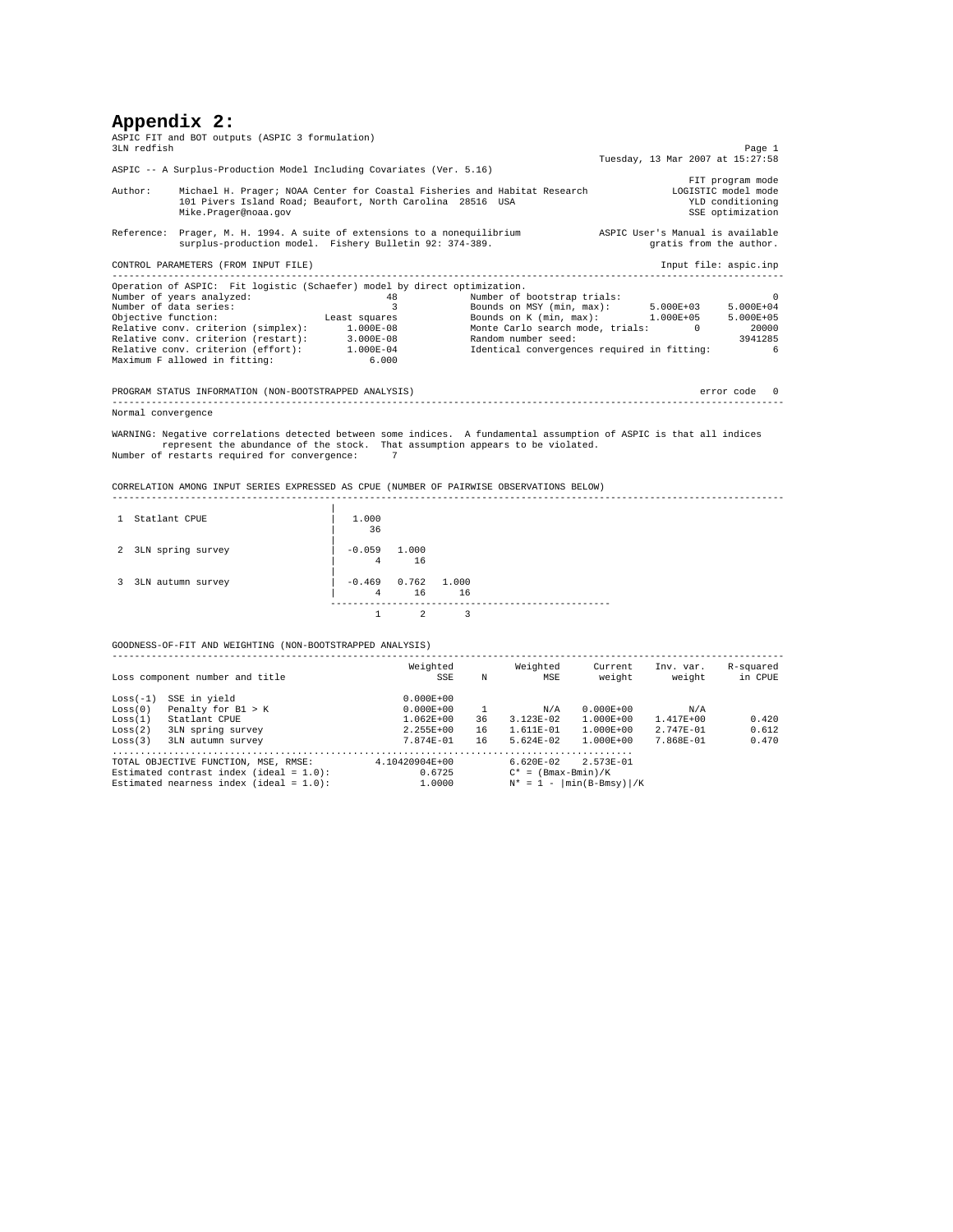3LN redfish Page 2

MODEL PARAMETER ESTIMATES (NON-BOOTSTRAPPED)

| Parameter |                                                                    | Estimate      | User/pqm quess | 2nd quess              |              | Estimated User quess     |
|-----------|--------------------------------------------------------------------|---------------|----------------|------------------------|--------------|--------------------------|
| B1/K      | Starting relative biomass (in 1959)                                | 8.645E-01     | $5.000E-01$    | 7.427E-01              | -1.          | 1                        |
| MSY       | Maximum sustainable yield                                          | 2.686E+04     | 2.000E+04      | $1.643E+04$            | $\mathbf{1}$ | $\mathbf{1}$             |
| K.        | Maximum population size                                            | 2.651E+05     | $2.000E + 05$  | 1.800E+05              | 1            | $\mathbf{1}$             |
| phi       | Shape of production curve (Bmsy/K)                                 | 0.5000        | 0.5000         | $- - - - -$            | $\Omega$     | $\mathbf{1}$             |
|           | --------- Catchability Coefficients by Data Series --------------- |               |                |                        |              |                          |
| q(1)      | Statlant CPUE                                                      | 8.147E-06     | $9.007E - 06$  | 8.557E-04              | -1.          | 1                        |
| q(2)      | 3LN spring survey                                                  | 1.833E-01     | 6.580E-01      | $1.291E+00$            | $\mathbf{1}$ | $\mathbf{1}$             |
| q(3)      | 3LN autumn survey                                                  | 3.581E-01     | $1.000E + 00$  | 7.600E-01              | 1            | $\mathbf{1}$             |
|           |                                                                    |               |                |                        |              |                          |
|           | MANAGEMENT and DERIVED PARAMETER ESTIMATES (NON-BOOTSTRAPPED)      |               |                |                        |              |                          |
| Parameter |                                                                    | Estimate      |                | Logistic formula       |              | General formula          |
| MSY       | Maximum sustainable yield                                          | 2.686E+04     |                | $---$                  |              | $- - - - -$              |
| Bmsy      | Stock biomass giving MSY                                           | 1.326E+05     |                | K/2                    |              | $K^*n^{**}(1/(1-n))$     |
| Fmsy      | Fishing mortality rate at MSY                                      | 2.026E-01     |                | MSY/Bmsv               |              | MSY/Bmsy                 |
| n         | Exponent in production function                                    | 2,0000        |                |                        |              |                          |
| đ         | Fletcher's gamma                                                   | $4.000E + 00$ |                | $- - - -$              |              | $[n**(n/(n-1))] / [n-1]$ |
| B./Bmsv   | Ratio: B(2007)/Bmsy                                                | 1.958E+00     |                |                        |              |                          |
| F./Fmsy   | Ratio: F(2006)/Fmsy                                                | $3.953E-03$   |                |                        |              |                          |
| Fmsy/F.   | Ratio: Fmsy/F(2006)                                                | 2.530E+02     |                | $---$                  |              | ----                     |
| Y. (Fmsv) | Approx. yield available at Fmsy in 2007                            | 5.259E+04     |                | MSY*B./Bmsy            |              | MSY*B./Bmsy              |
|           | as proportion of MSY                                               | 1.958E+00     |                | $---$                  |              | ----                     |
| Ye.       | Equilibrium yield available in 2007                                | $2.204E+03$   |                | $4*MSY*(B/K-(B/K)**2)$ |              | $q*MSY*(B/K-(B/K)**n)$   |
|           | as proportion of MSY                                               | 8.205E-02     |                |                        |              | $- - - -$                |
|           |                                                                    |               |                |                        |              |                          |

--------- Fishing effort rate at MSY in units of each CE or CC series --------- fmsy(1) Statlant CPUE 2.487E+04 Fmsy/q( 1) Fmsy/q( 1)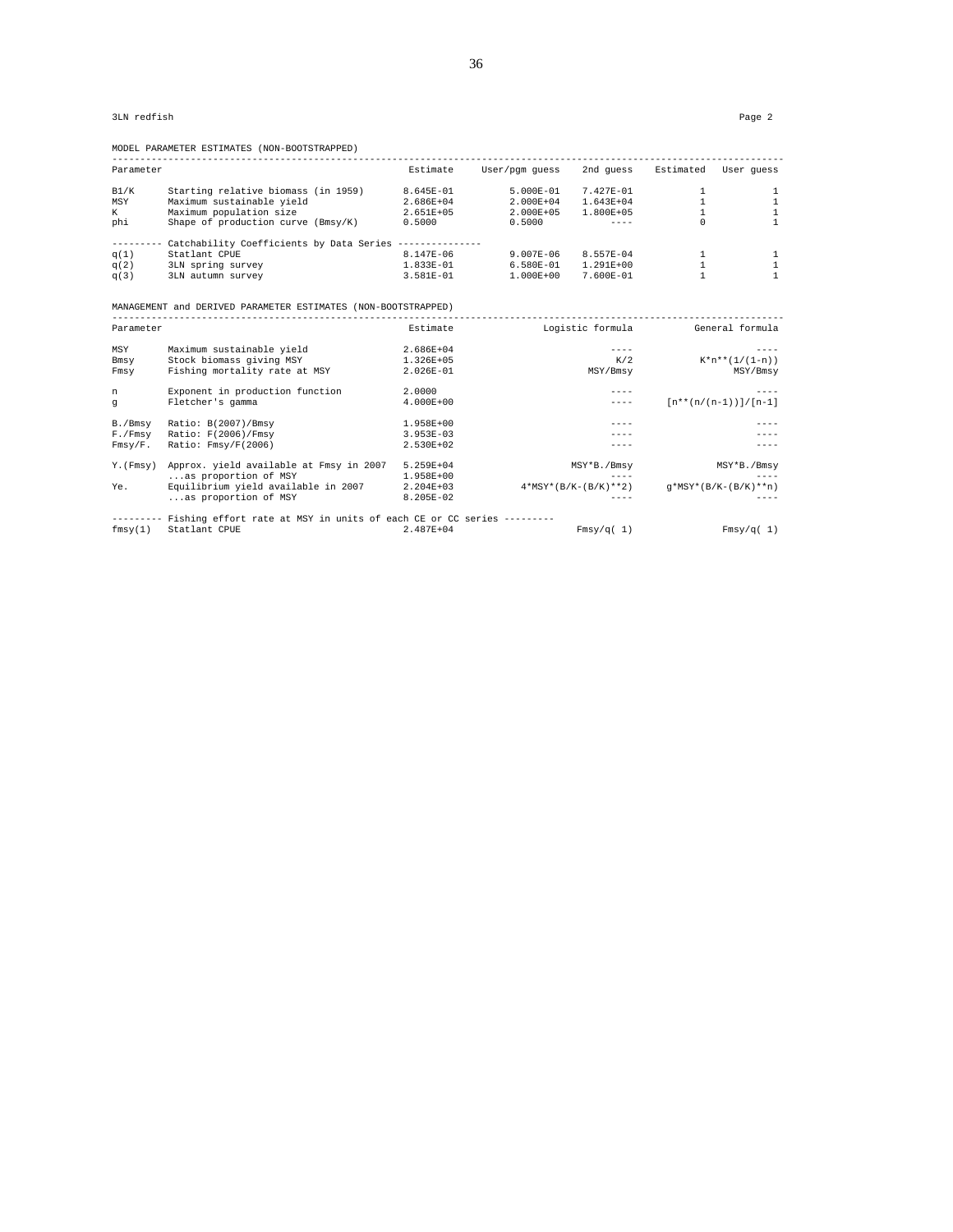ESTIMATED POPULATION TRAJECTORY (NON-BOOTSTRAPPED) ------------------------------------------------------------------------------------------------------------------------

|                |              | Estimated      | Estimated              | Estimated                  | Observed                   | Model                      | Estimated                  | Ratio of                 | Ratio of               |
|----------------|--------------|----------------|------------------------|----------------------------|----------------------------|----------------------------|----------------------------|--------------------------|------------------------|
|                | Year         | total          | starting               | average                    | total                      | total                      | surplus                    | F mort                   | biomass                |
| Obs            | or ID        | F mort         | biomass                | biomass                    | yield                      | yield                      | production                 | to Fmsy                  | to Bmsy                |
|                |              |                |                        |                            |                            |                            |                            |                          |                        |
| 1              | 1959         | 0.208          | $2.292E + 05$          | 2.141E+05                  | 4.458E+04                  | 4.458E+04                  | 1.659E+04                  | 1.028E+00                | 1.729E+00              |
| $\overline{2}$ | 1960         | 0.134          | 2.012E+05              | 1.979E+05                  | 2.656E+04                  | 2.656E+04                  | $2.033E + 04$              | $6.624E-01$              | 1.518E+00              |
| 3              | 1961         | 0.120          | 1.950E+05              | 1.939E+05                  | 2.318E+04                  | 2.318E+04                  | 2.111E+04                  | 5.899E-01                | 1.471E+00              |
| $\overline{4}$ | 1962         | 0.111          | 1.929E+05              | 1.928E+05                  | 2.144E+04                  | 2.144E+04                  | 2.131E+04                  | 5.487E-01                | 1.455E+00              |
| 5              | 1963         | 0.144          | 1.928E+05              | 1.898E+05                  | 2.736E+04                  | 2.736E+04                  | 2.184E+04                  | 7.112E-01                | $1.454E + 00$          |
| 6              | 1964         | 0.053          | $1.872E + 05$          | $1.930E + 05$              | 1.026E+04                  | 1.026E+04                  | 2.127E+04                  | 2.624E-01                | 1.413E+00              |
| 7              | 1965         | 0.119          | 1.982E+05              | $1.967E + 05$              | 2.347E+04                  | 2.347E+04                  | 2.057E+04                  | 5.887E-01                | 1.496E+00              |
| 8              | 1966         | 0.086          | 1.953E+05              | $1.972E + 05$              | 1.697E+04                  | 1.697E+04                  | 2.048E+04                  | 4.248E-01                | 1.474E+00              |
| 9              | 1967         | 0.139          | 1.988E+05              | $1.955E + 05$              | 2.719E+04                  | 2.719E+04                  | 2.080E+04                  | $6.864E-01$              | 1.500E+00              |
| 10             | 1968         | 0.091          | 1.925E+05              | $1.942E + 05$              | 1.766E+04                  | 1.766E+04                  | 2.104E+04                  | 4.487E-01                | 1.452E+00              |
| 11             | 1969         | 0.128          | 1.958E+05              | 1.939E+05                  | 2.475E+04                  | 2.475E+04                  | 2.110E+04                  | $6.298E-01$              | 1.477E+00              |
| 12             | 1970         | 0.074          | $1.922E + 05$          | $1.955E + 05$              | $1.442E + 04$              | $1.442E + 04$              | 2.079E+04                  | 3.639E-01                | 1.450E+00              |
| 13             | 1971         | 0.179          | 1.986E+05              | 1.917E+05                  | 3.437E+04                  | 3.437E+04                  | 2.148E+04                  | 8.846E-01                | 1.498E+00              |
| 14             | 1972         | 0.158          | 1.857E+05              | 1.826E+05                  | 2.893E+04                  | 2.893E+04                  | 2.303E+04                  | 7.820E-01                | 1.401E+00              |
| 15             | 1973         | 0.190          | 1.798E+05              | 1.749E+05                  | 3.330E+04                  | 3.330E+04                  | 2.410E+04                  | 9.393E-01                | 1.356E+00              |
| 16             | 1974         | 0.130          | 1.706E+05              | 1.717E+05                  | 2.229E+04                  | 2.229E+04                  | 2.451E+04                  | $6.404E-01$              | 1.287E+00              |
| 17             | 1975         | 0.102          | 1.728E+05              | 1.760E+05                  | 1.787E+04                  | 1.787E+04                  | 2.397E+04                  | 5.011E-01                | 1.304E+00              |
| 18             | 1976         | 0.114          | 1.789E+05              | $1.804E + 05$              | 2.051E+04                  | 2.051E+04                  | 2.336E+04                  | 5.611E-01                | 1.350E+00              |
| 19             | 1977         | 0.089          | 1.818E+05              | $1.850E + 05$              | $1.652E+04$                | $1.652E+04$                | 2.266E+04                  | 4.407E-01                | 1.371E+00              |
| 20             | 1978         | 0.062          | 1.879E+05              | 1.927E+05                  | $1.204E + 04$              | 1.204E+04                  | 2.131E+04                  | 3.084E-01                | 1.418E+00              |
| 21             | 1979         | 0.070          | 1.972E+05              | $2.002E + 05$              | 1.407E+04                  | 1.407E+04                  | 1.986E+04                  | 3.467E-01                | 1.487E+00              |
| 22             | 1980         | 0.078          | $2.030E + 05$          | $2.045E + 05$              | 1.603E+04                  | 1.603E+04                  | 1.895E+04                  | 3.868E-01                | 1.531E+00              |
| 23             | 1981         | 0.119          | $2.059E + 05$          | $2.032E + 05$              | 2.428E+04                  | 2.428E+04                  | $1.922E + 04$              | 5.896E-01                | 1.553E+00              |
| 24             | 1982         | 0.108          | 2.008E+05              | 2.000E+05                  | 2.155E+04                  | 2.155E+04                  | 1.991E+04                  | 5.318E-01                | 1.515E+00              |
| 25             | 1983         | 0.099          | $1.992E + 05$          | 1.993E+05                  | 1.975E+04                  | 1.975E+04                  | $2.004E + 04$              | 4.888E-01                | 1.503E+00              |
| 26             | 1984         | 0.073          | 1.995E+05              | $2.020E + 05$              | 1.476E+04                  | 1.476E+04                  | 1.949E+04                  | 3.607E-01                | 1.505E+00              |
| 27             | 1985         | 0.101          | $2.042E + 05$          | 2.035E+05                  | 2.056E+04                  | 2.056E+04                  | 1.917E+04                  | 4.985E-01                | 1.541E+00              |
| 28             | 1986         | 0.224          | 2.028E+05              | 1.915E+05                  | 4.280E+04                  | 4.280E+04                  | 2.150E+04                  | 1.103E+00                | 1.530E+00              |
| 29             | 1987         | 0.519          | 1.815E+05              | $1.524E + 05$              | 7.903E+04                  | 7.903E+04                  | 2.590E+04                  | 2.559E+00                | 1.369E+00              |
| 30             | 1988         | 0.467          | 1.284E+05              | 1.140E+05                  | 5.327E+04                  | 5.327E+04                  | $2.624E + 04$              | 2.307E+00                | $9.686E - 01$          |
| 31             | 1989         | 0.348          | 1.014E+05              | $9.682E + 04$              | $3.365E + 04$              | $3.365E + 04$              | 2.490E+04                  | 1.715E+00                | 7.647E-01              |
| 32             | 1990         | 0.323          | $9.262E + 04$          | $9.003E + 04$              | 2.910E+04                  | 2.910E+04                  | 2.409E+04                  | 1.595E+00                | 6.987E-01              |
| 33             | 1991         | 0.299          | 8.760E+04              | 8.647E+04                  | $2.582E+04$                | 2.582E+04                  | $2.361E+04$                | 1.473E+00                | $6.609E-01$            |
| 34             | 1992         | 0.328          | 8.540E+04              | 8.327E+04                  | 2.728E+04                  | 2.728E+04                  | 2.315E+04                  | 1.617E+00                | $6.443E-01$            |
| 35             | 1993         | 0.260          | 8.126E+04              | 8.211E+04                  | 2.131E+04                  | 2.131E+04                  | 2.297E+04                  | 1.281E+00                | 6.131E-01              |
| 36             | 1994         | 0.062          | 8.292E+04              | $9.212E + 04$              | 5.741E+03                  | 5.741E+03                  | 2.432E+04                  | 3.076E-01                | $6.256E-01$            |
| 37             | 1995         | 0.018          | 1.015E+05              | 1.135E+05                  | 1.989E+03                  | 1.989E+03                  | $2.623E + 04$              | 8.645E-02                | 7.657E-01              |
| 38             | 1996         | 0.003          | $1.257E + 05$          | 1.389E+05                  | 4.510E+02                  | 4.510E+02                  | $2.671E + 04$              | $1.602E-02$              | $9.486E-01$            |
| 39             | 1997         | 0.004          | 1.520E+05              | 1.645E+05                  | $6.300E + 02$              | $6.300E + 02$              | $2.522E+04$                | 1.890E-02                | 1.147E+00              |
| 40             | 1998<br>1999 | 0.005          | 1.766E+05              | $1.875E + 05$              | 8.990E+02                  | 8.990E+02                  | 2.218E+04                  | 2.366E-02                | 1.332E+00              |
| 41             |              | 0.011          | 1.979E+05              | $2.063E + 05$              | 2.318E+03                  | 2.318E+03                  | $1.851E+04$                | 5.545E-02                | 1.493E+00              |
| 42<br>43       | 2000<br>2001 | 0.014<br>0.006 | 2.141E+05<br>2.260E+05 | $2.203E + 05$<br>2.315E+05 | 3.141E+03<br>$1.442E + 03$ | 3.141E+03<br>$1.442E + 03$ | $1.507E + 04$<br>1.188E+04 | 7.036E-02<br>$3.074E-02$ | 1.615E+00<br>1.705E+00 |
| 44             | 2002         | 0.005          | $2.364E + 05$          | 2.406E+05                  | 1.216E+03                  | 1.216E+03                  | $9.020E + 03$              | 2.495E-02                | 1.784E+00              |
| 45             | 2003         | 0.005          | 2.442E+05              | 2.471E+05                  | 1.334E+03                  | 1.334E+03                  | $6.787E + 03$              | 2.664E-02                | 1.843E+00              |
| 46             | 2004         | 0.003          | 2.497E+05              | 2.520E+05                  | 6.370E+02                  | 6.370E+02                  | $5.036E + 03$              | 1.247E-02                | 1.884E+00              |
| 47             | 2005         | 0.003          | 2.541E+05              | $2.557E + 05$              | 6.590E+02                  | 6.590E+02                  | $3.676E + 03$              | 1.272E-02                | 1.917E+00              |
| 48             | 2006         | 0.001          | 2.571E+05              | 2.584E+05                  | 2.070E+02                  | 2.070E+02                  | 2.645E+03                  | $3.953E-03$              | 1.940E+00              |
| 49             | 2007         |                |                        |                            |                            |                            |                            |                          |                        |
|                |              |                | 2.596E+05              |                            |                            |                            |                            |                          | 1.958E+00              |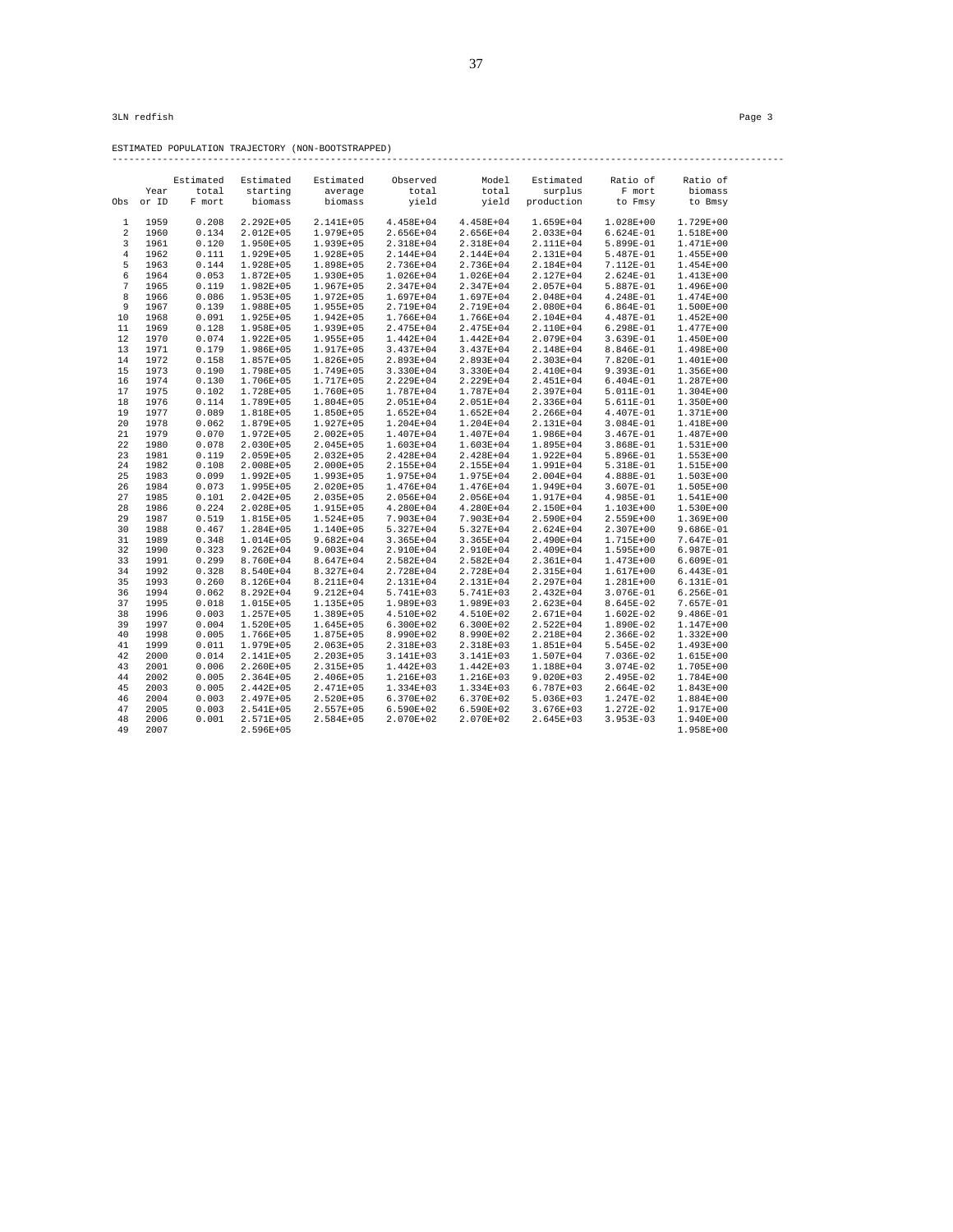RESULTS FOR DATA SERIES # 1 (NON-BOOTSTRAPPED) Statlant CPUE ------------------------------------------------------------------------------------------------------------------------ Data type CC: CPUE-catch series Series weight: 1.000

|     |      | Observed      | Estimated     | Estim  | Observed      | Model         | Resid in   | Statist       |
|-----|------|---------------|---------------|--------|---------------|---------------|------------|---------------|
| Obs | Year | CPUE          | CPUE          | F      | yield         | yield         | log scale  | weight        |
| 1   | 1959 | $1.514E+00$   | 1.744E+00     | 0.2082 | 4.458E+04     | 4.458E+04     | 0.14170    | $1.000E + 00$ |
| 2   | 1960 | $1.575E+00$   | 1.612E+00     | 0.1342 | 2.656E+04     | 2.656E+04     | 0.02341    | $1.000E + 00$ |
| 3   | 1961 | $1.643E+00$   | 1.580E+00     | 0.1195 | 2.318E+04     | 2.318E+04     | $-0.03941$ | 1.000E+00     |
| 4   | 1962 | $1.653E+00$   | 1.571E+00     | 0.1112 | 2.144E+04     | 2.144E+04     | $-0.05090$ | $1.000E + 00$ |
| 5   | 1963 | $1.692E + 00$ | 1.547E+00     | 0.1441 | 2.736E+04     | 2.736E+04     | $-0.08975$ | $1.000E + 00$ |
| 6   | 1964 | 1.876E+00     | $1.572E + 00$ | 0.0532 | $1.026E + 04$ | 1.026E+04     | $-0.17675$ | $1.000E + 00$ |
| 7   | 1965 | $1.926E + 00$ | $1.603E + 00$ | 0.1193 | 2.347E+04     | 2.347E+04     | $-0.18376$ | $1.000E + 00$ |
| 8   | 1966 | $1.953E+00$   | 1.606E+00     | 0.0861 | $1.697E + 04$ | 1.697E+04     | $-0.19535$ | $1.000E + 00$ |
| 9   | 1967 | $1.532E + 00$ | 1.593E+00     | 0.1391 | 2.719E+04     | 2.719E+04     | 0.03878    | $1.000E + 00$ |
| 10  | 1968 | $1.384E + 00$ | 1.582E+00     | 0.0909 | 1.766E+04     | 1.766E+04     | 0.13398    | $1.000E + 00$ |
| 11  | 1969 | 1.209E+00     | 1.580E+00     | 0.1276 | 2.475E+04     | 2.475E+04     | 0.26759    | $1.000E + 00$ |
| 12  | 1970 | $1.350E+00$   | 1.593E+00     | 0.0737 | 1.442E+04     | 1.442E+04     | 0.16549    | $1.000E + 00$ |
| 13  | 1971 | $1.367E + 00$ | $1.562E+00$   | 0.1793 | 3.437E+04     | 3.437E+04     | 0.13344    | $1.000E + 00$ |
| 14  | 1972 | 1.459E+00     | 1.488E+00     | 0.1585 | 2.893E+04     | 2.893E+04     | 0.01935    | $1.000E + 00$ |
| 15  | 1973 | $1.440E + 00$ | 1.425E+00     | 0.1903 | 3.330E+04     | 3.330E+04     | $-0.01028$ | $1.000E + 00$ |
| 16  | 1974 | $1.534E+00$   | 1.399E+00     | 0.1298 | 2.229E+04     | 2.229E+04     | $-0.09194$ | $1.000E + 00$ |
| 17  | 1975 | 1.417E+00     | 1.434E+00     | 0.1016 | 1.787E+04     | 1.787E+04     | 0.01176    | $1.000E + 00$ |
| 18  | 1976 | $1.404E + 00$ | 1.470E+00     | 0.1137 | 2.051E+04     | 2.051E+04     | 0.04577    | $1.000E + 00$ |
| 19  | 1977 | 1.217E+00     | 1.507E+00     | 0.0893 | $1.652E+04$   | 1.652E+04     | 0.21367    | $1.000E + 00$ |
| 20  | 1978 | 1.270E+00     | 1.570E+00     | 0.0625 | $1.204E + 04$ | 1.204E+04     | 0.21219    | $1.000E + 00$ |
| 21  | 1979 | $1.440E+00$   | 1.631E+00     | 0.0703 | 1.407E+04     | 1.407E+04     | 0.12461    | $1.000E + 00$ |
| 22  | 1980 | $1.602E + 00$ | 1.666E+00     | 0.0784 | $1.603E + 04$ | 1.603E+04     | 0.03922    | $1.000E + 00$ |
| 23  | 1981 | $1.672E + 00$ | 1.656E+00     | 0.1195 | 2.428E+04     | 2.428E+04     | $-0.00983$ | $1.000E + 00$ |
| 24  | 1982 | $1.603E+00$   | 1.629E+00     | 0.1078 | 2.155E+04     | 2.155E+04     | 0.01620    | $1.000E + 00$ |
| 25  | 1983 | $1.422E + 00$ | $1.624E + 00$ | 0.0991 | 1.975E+04     | 1.975E+04     | 0.13291    | $1.000E + 00$ |
| 26  | 1984 | $1.230E+00$   | 1.645E+00     | 0.0731 | 1.476E+04     | 1.476E+04     | 0.29100    | 1.000E+00     |
| 27  | 1985 | 1.182E+00     | 1.658E+00     | 0.1010 | 2.056E+04     | 2.056E+04     | 0.33832    | $1.000E + 00$ |
| 28  | 1986 | $1.340E+00$   | 1.560E+00     | 0.2236 | 4.280E+04     | 4.280E+04     | 0.15194    | $1.000E + 00$ |
| 29  | 1987 | $1.381E+00$   | $1.242E + 00$ | 0.5186 | 7.903E+04     | 7.903E+04     | $-0.10636$ | 1.000E+00     |
| 30  | 1988 | $1.351E+00$   | 9.284E-01     | 0.4674 | 5.327E+04     | 5.327E+04     | $-0.37509$ | $1.000E + 00$ |
| 31  | 1989 | 1.118E+00     | 7.888E-01     | 0.3476 | $3.365E+04$   | $3.365E+04$   | $-0.34878$ | $1.000E + 00$ |
| 32  | 1990 | $9.380E - 01$ | 7.335E-01     | 0.3233 | 2.910E+04     | 2.910E+04     | $-0.24592$ | $1.000E + 00$ |
| 33  | 1991 | 8.010E-01     | 7.045E-01     | 0.2985 | 2.582E+04     | 2.582E+04     | $-0.12835$ | $1.000E + 00$ |
| 34  | 1992 | 7.940E-01     | 6.784E-01     | 0.3276 | 2.728E+04     | 2.728E+04     | $-0.15729$ | $1.000E + 00$ |
| 35  | 1993 | 8.380E-01     | 6.690E-01     | 0.2595 | 2.131E+04     | 2.131E+04     | $-0.22529$ | 1.000E+00     |
| 36  | 1994 | 8.010E-01     | 7.505E-01     | 0.0623 | 5.741E+03     | 5.741E+03     | $-0.06510$ | 1.000E+00     |
| 37  | 1995 | $\star$       | 9.250E-01     | 0.0175 | 1.989E+03     | 1.989E+03     | 0.00000    | 1.000E+00     |
| 38  | 1996 | $\star$       | $1.132E + 00$ | 0.0032 | 4.510E+02     | 4.510E+02     | 0.00000    | $1.000E + 00$ |
| 39  | 1997 | *             | 1.340E+00     | 0.0038 | $6.300E + 02$ | $6.300E + 02$ | 0.00000    | 1.000E+00     |
| 40  | 1998 | *             | 1.528E+00     | 0.0048 | 8.990E+02     | 8.990E+02     | 0.00000    | $1.000E + 00$ |
| 41  | 1999 | *             | 1.681E+00     | 0.0112 | 2.318E+03     | 2.318E+03     | 0.00000    | $1.000E + 00$ |
| 42  | 2000 | $\star$       | 1.795E+00     | 0.0143 | 3.141E+03     | 3.141E+03     | 0.00000    | 1.000E+00     |
| 43  | 2001 | *             | 1.886E+00     | 0.0062 | $1.442E + 03$ | $1.442E + 03$ | 0.00000    | 1.000E+00     |
| 44  | 2002 | *             | 1.960E+00     | 0.0051 | 1.216E+03     | 1.216E+03     | 0.00000    | $1.000E + 00$ |
| 45  | 2003 | $\star$       | 2.013E+00     | 0.0054 | 1.334E+03     | 1.334E+03     | 0.00000    | 1.000E+00     |
| 46  | 2004 | *             | $2.053E+00$   | 0.0025 | 6.370E+02     | 6.370E+02     | 0.00000    | 1.000E+00     |
| 47  | 2005 | $\star$       | $2.083E+00$   | 0.0026 | 6.590E+02     | 6.590E+02     | 0.00000    | 1.000E+00     |
| 48  | 2006 | $\star$       | 2.105E+00     | 0.0008 | 2.070E+02     | 2.070E+02     | 0.00000    | 1.000E+00     |

\* Asterisk indicates missing value(s).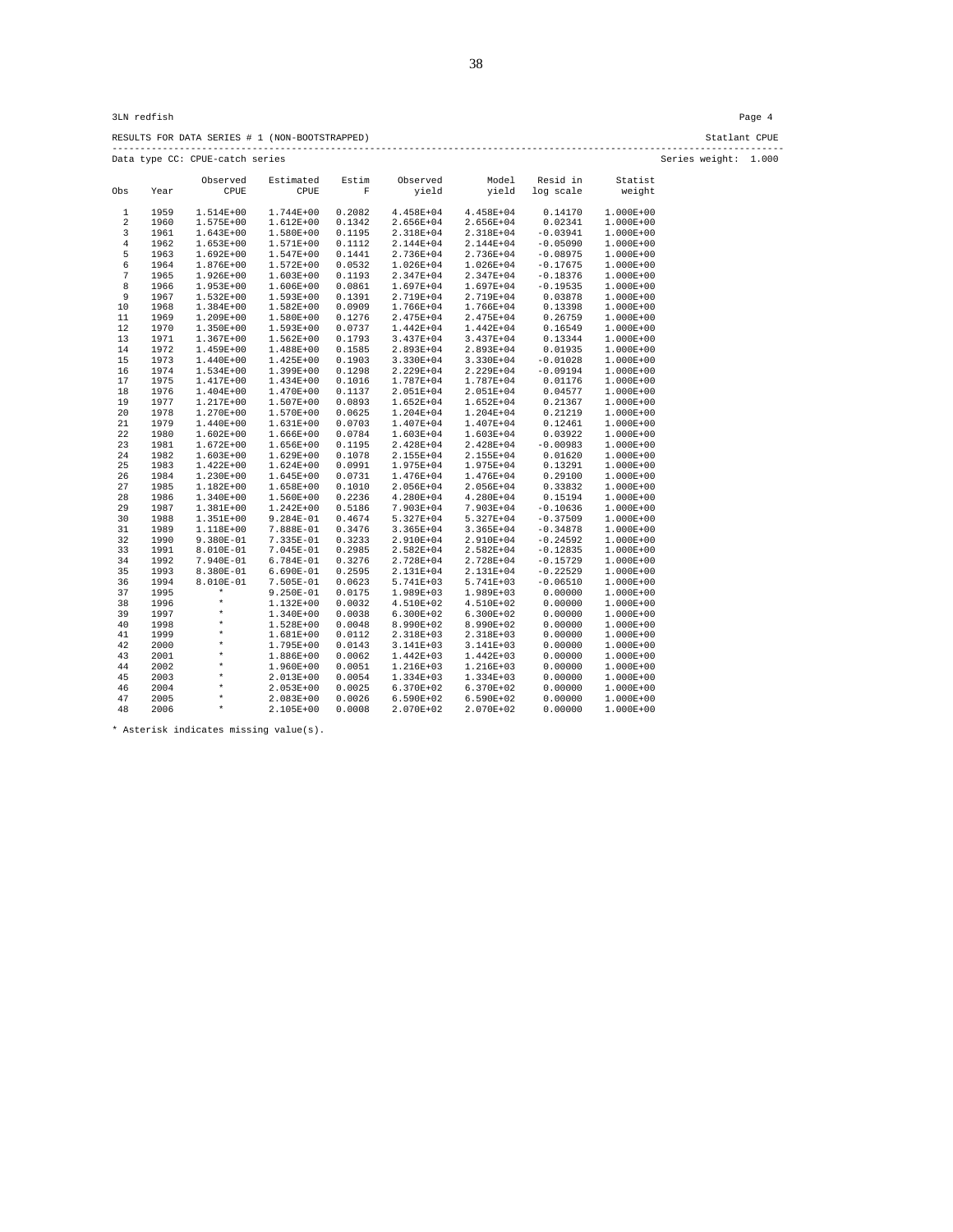



39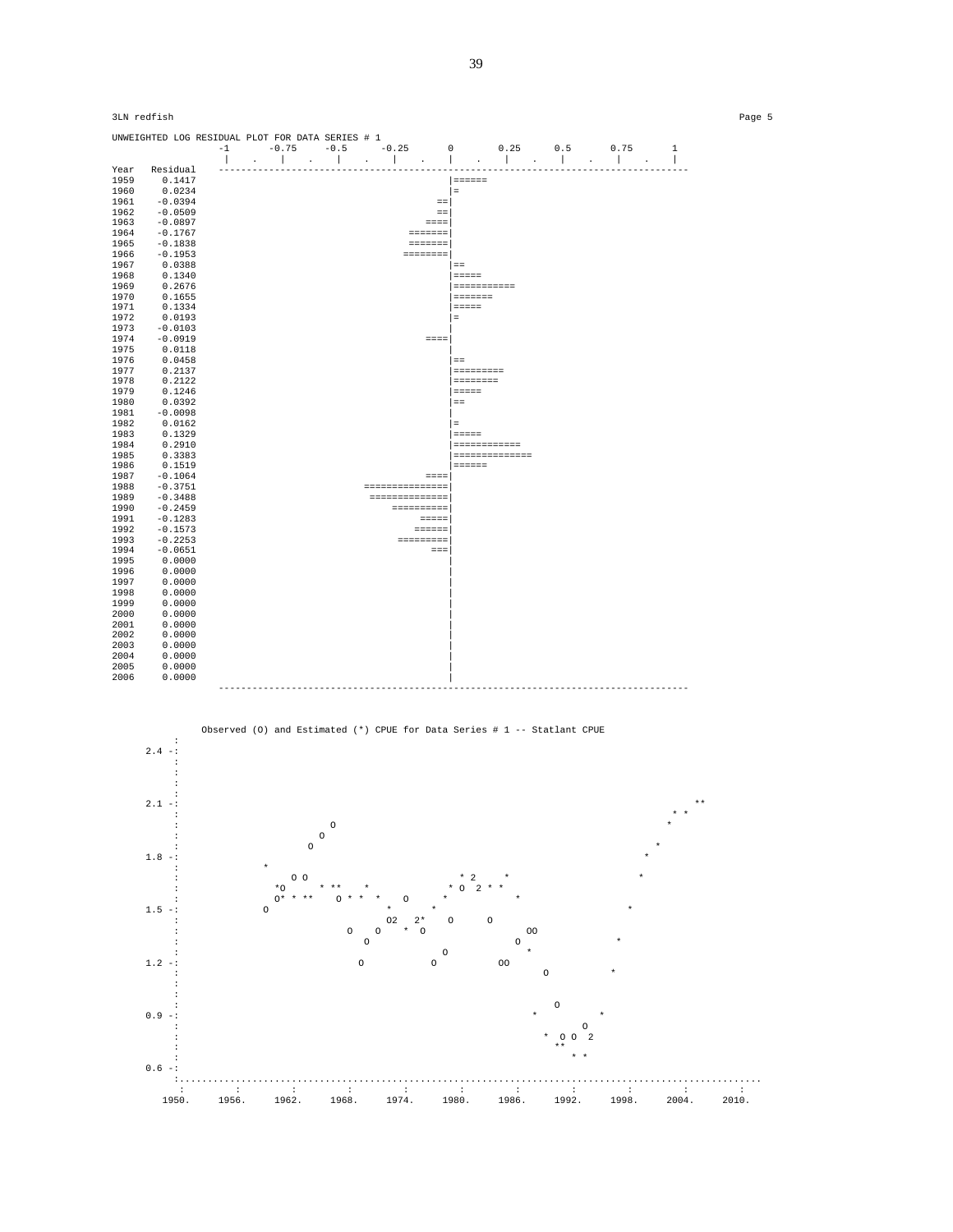| ×<br>٠ |
|--------|
|        |

RESULTS FOR DATA SERIES # 2 (NON-BOOTSTRAPPED) 3LN spring survey

Data type I1: Abundance index (annual average) Observed Estimated Estim Observed Model Resid in Statist<br>Obs Year effort effort F index index log\_index weight. F index index log index 1 1959 0.000E+00 0.000E+00 -- \* 3.925E+04 0.00000 1.000E+00 2 1960 0.000E+00 0.000E+00 -- \* 3.628E+04 0.00000 1.000E+00 3 1961 0.000E+00 0.000E+00 -- \* 3.554E+04 0.00000 1.000E+00 4 1962 0.000E+00 0.000E+00 -- \* 3.534E+04 0.00000 1.000E+00 5 1963 0.000E+00 0.000E+00 -- \* 3.480E+04 0.00000 1.000E+00 6 1964 0.000E+00 0.000E+00 -- \* 3.537E+04 0.00000 1.000E+00 7 1965 0.000E+00 0.000E+00 -- \* 3.606E+04 0.00000 1.000E+00 8 1966 0.000E+00 0.000E+00 -- \* 3.614E+04 0.00000 1.000E+00 9 1967 0.000E+00 0.000E+00 -- \* 3.583E+04 0.00000 1.000E+00 10 1968 0.000E+00 0.000E+00 -- \* 3.560E+04 0.00000 1.000E+00 11 1969 0.000E+00 0.000E+00 -- \* 3.555E+04 0.00000 1.000E+00 12 1970 0.000E+00 0.000E+00 -- \* 3.584E+04 0.00000 1.000E+00 13 1971 0.000E+00 0.000E+00 -- \* 3.515E+04 0.00000 1.000E+00 14 1972 0.000E+00 0.000E+00 -- \* 3.347E+04 0.00000 1.000E+00 15 1973 0.000E+00 0.000E+00 -- \* 3.207E+04 0.00000 1.000E+00 16 1974 0.000E+00 0.000E+00 -- \* 3.148E+04 0.00000 1.000E+00 17 1975 0.000E+00 0.000E+00 -- \* 3.226E+04 0.00000 1.000E+00 18 1976 0.000E+00 0.000E+00 -- \* 3.307E+04 0.00000 1.000E+00 19 1977 0.000E+00 0.000E+00 -- \* 3.390E+04 0.00000 1.000E+00 20 1978 0.000E+00 0.000E+00 -- \* 3.533E+04 0.00000 1.000E+00 21 1979 0.000E+00 0.000E+00 -- \* 3.670E+04 0.00000 1.000E+00 22 1980 0.000E+00 0.000E+00 -- \* 3.748E+04 0.00000 1.000E+00 23 1981 0.000E+00 0.000E+00 -- \* 3.725E+04 0.00000 1.000E+00 24 1982 0.000E+00 0.000E+00 -- \* 3.665E+04 0.00000 1.000E+00 25 1983 0.000E+00 0.000E+00 -- \* 3.654E+04 0.00000 1.000E+00 26 1984 0.000E+00 0.000E+00 -- \* 3.702E+04 0.00000 1.000E+00 27 1985 0.000E+00 0.000E+00 -- \* 3.730E+04 0.00000 1.000E+00 28 1986 0.000E+00 0.000E+00 -- \* 3.510E+04 0.00000 1.000E+00 29 1987 0.000E+00 0.000E+00 -- \* 2.794E+04 0.00000 1.000E+00 30 1988 0.000E+00 0.000E+00 -- \* 2.089E+04 0.00000 1.000E+00 31 1989 0.000E+00 0.000E+00 -- \* 1.775E+04 0.00000 1.000E+00 32 1990 0.000E+00 0.000E+00 -- \* 1.650E+04 0.00000 1.000E+00 33 1991 1.000E+00 1.000E+00 -- 1.035E+04 1.585E+04 -0.42585 1.000E+00 34 1992 1.000E+00 1.000E+00 -- 1.443E+04 1.526E+04 -0.05640 1.000E+00 35 1993 1.000E+00 1.000E+00 -- 1.227E+04 1.505E+04 -0.20452 1.000E+00  $\mathtt{36} \quad \mathtt{1994} \quad \mathtt{1.000E+00} \quad \mathtt{1.000E+00} \quad \mathtt{--} \quad \mathtt{1.086E+04} \quad \mathtt{1.689E+04} \quad \mathtt{-0.44104} \quad \mathtt{1.000E+00}$  37 1995 1.000E+00 1.000E+00 -- 1.094E+04 2.081E+04 -0.64283 1.000E+00 38 1996 1.000E+00 1.000E+00 -- 1.453E+04 2.547E+04 -0.56096 1.000E+00 39 1997 1.000E+00 1.000E+00 -- 3.238E+04 3.015E+04 0.07121 1.000E+00 40 1998 1.000E+00 1.000E+00 -- 4.528E+04 3.438E+04 0.27536 1.000E+00 41 1999 1.000E+00 1.000E+00 -- 6.958E+04 3.781E+04 0.60978 1.000E+00 42 2000 1.000E+00 1.000E+00 -- 6.364E+04 4.039E+04 0.45474 1.000E+00 43 2001 1.000E+00 1.000E+00 -- 5.346E+04 4.243E+04 0.23097 1.000E+00 44 2002 1.000E+00 1.000E+00 -- 3.341E+04 4.410E+04 -0.27749 1.000E+00 45 2003 1.000E+00 1.000E+00 -- 4.610E+04 4.530E+04 0.01742 1.000E+00 46 2004 1.000E+00 1.000E+00 -- 5.793E+04 4.620E+04 0.22631 1.000E+00 47 2005 1.000E+00 1.000E+00 -- 7.008E+04 4.687E+04 0.40225 1.000E+00 48 2006 1.000E+00 1.000E+00 -- 6.531E+04 4.737E+04 0.32114 1.000E+00

\* Asterisk indicates missing value(s).

------------------------------------------------------------------------------------------------------------------------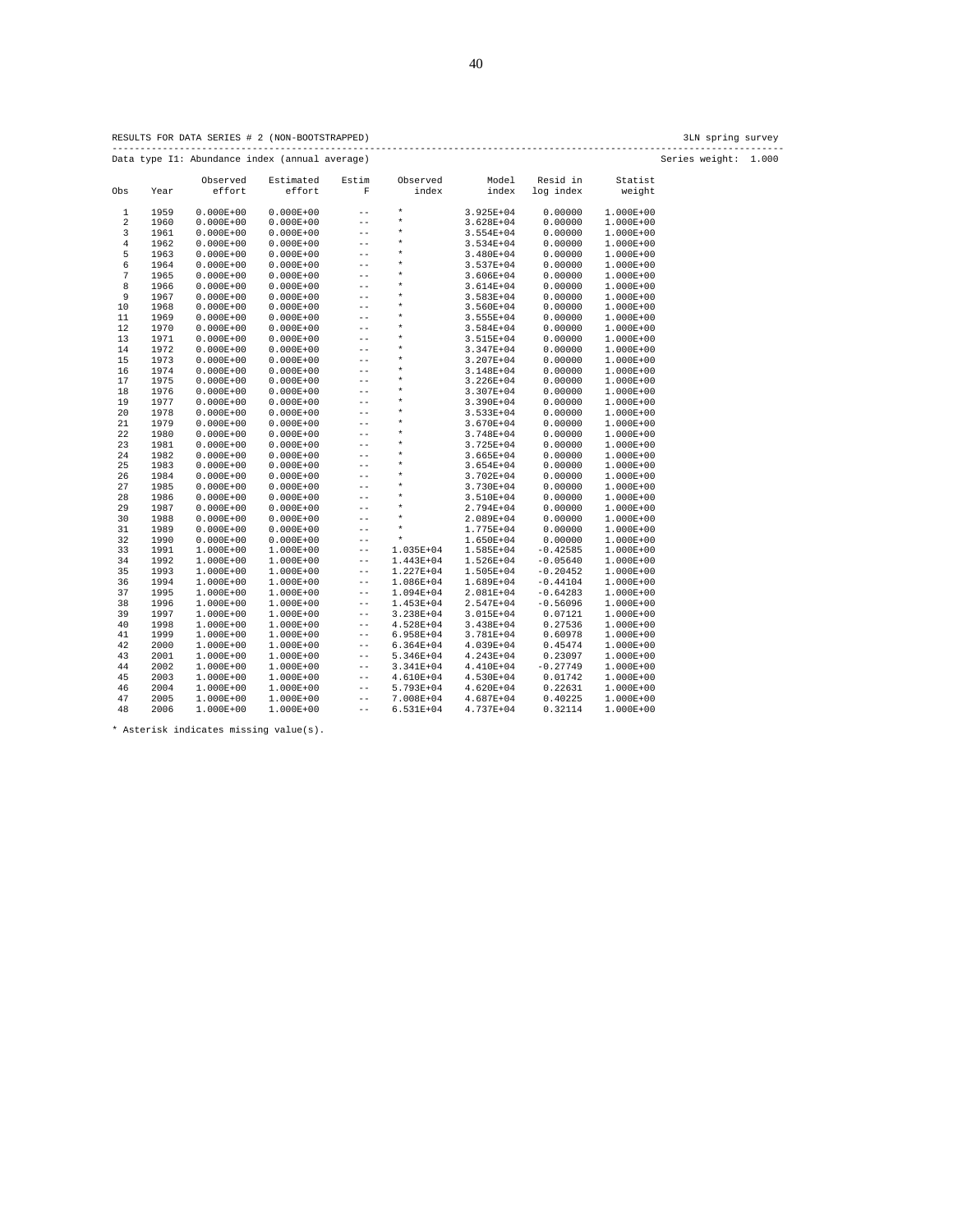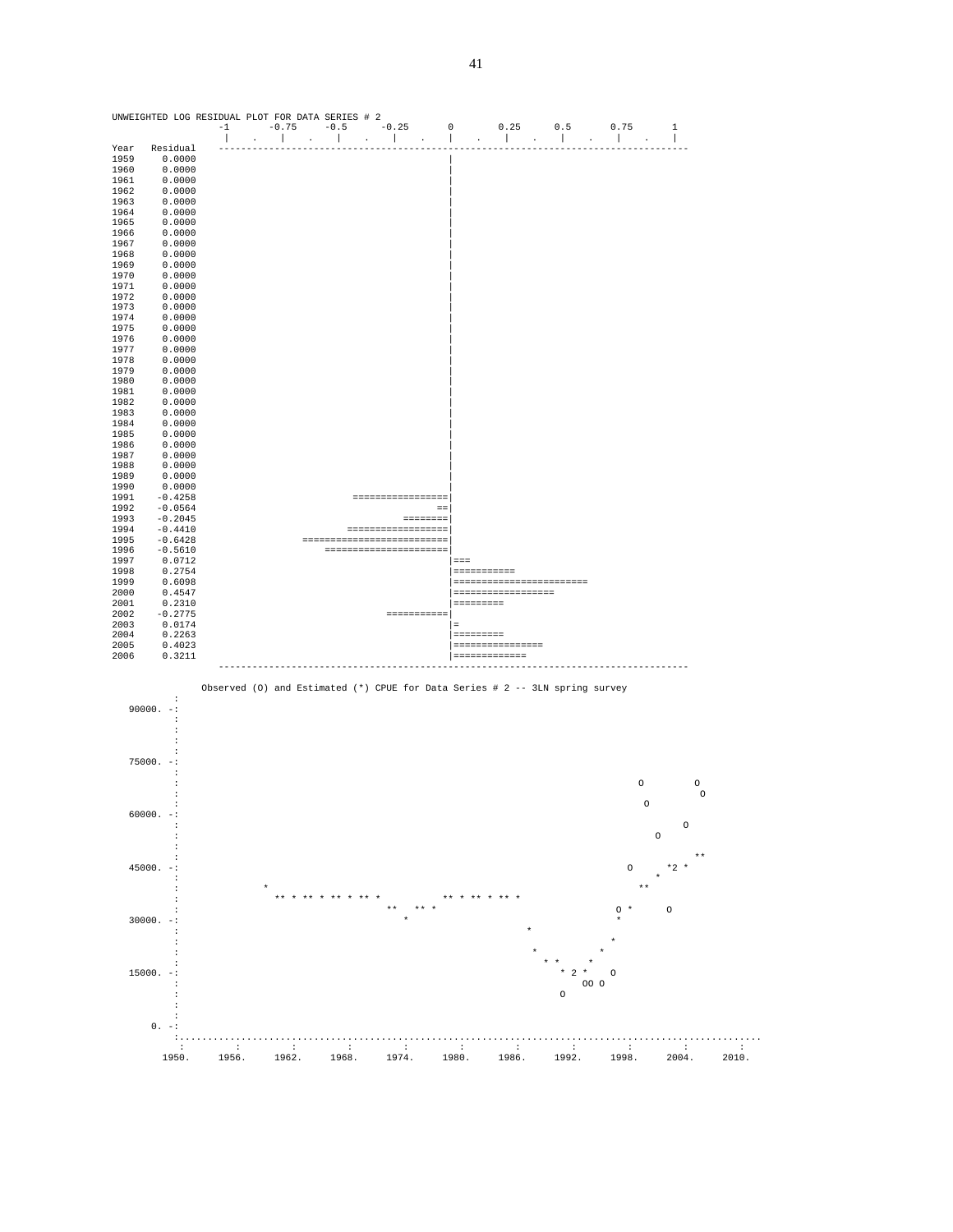RESULTS FOR DATA SERIES # 3 (NON-BOOTSTRAPPED) 3LN autumn survey ------------------------------------------------------------------------------------------------------------------------ Data type I2: Abundance index (end of year) Series weight: 1.000

|                |      | Observed      | Estimated     | Estim             | Observed           | Model         | Resid in   | Statist       |
|----------------|------|---------------|---------------|-------------------|--------------------|---------------|------------|---------------|
| Obs            | Year | effort        | effort        | F                 | index              | index         | log index  | weight        |
| 1              | 1959 | $0.000E + 00$ | $0.000E + 00$ | $- -$             | $\star$            | 7.204E+04     | 0.00000    | 1.000E+00     |
| 2              | 1960 | $0.000E + 00$ | $0.000E + 00$ | $- -$             | $\star$            | 6.980E+04     | 0.00000    | 1.000E+00     |
| 3              | 1961 | $0.000E + 00$ | $0.000E + 00$ | $- -$             | $\star$            | 6.907E+04     | 0.00000    | 1.000E+00     |
| $\overline{4}$ | 1962 | $0.000E + 00$ | $0.000E + 00$ | $- -$             | $\star$            | $6.902E + 04$ | 0.00000    | 1.000E+00     |
| 5              | 1963 | $0.000E + 00$ | $0.000E + 00$ | $- -$             | $^\star$           | 6.704E+04     | 0.00000    | $1.000E + 00$ |
| 6              | 1964 | $0.000E + 00$ | $0.000E + 00$ | $- -$             | $\star$            | 7.098E+04     | 0.00000    | 1.000E+00     |
| 7              | 1965 | $0.000E + 00$ |               | $\qquad \qquad -$ | $\star$            |               | 0.00000    |               |
|                |      |               | $0.000E + 00$ |                   | *                  | 6.994E+04     |            | $1.000E + 00$ |
| 8              | 1966 | $0.000E + 00$ | $0.000E + 00$ | $- -$             | $\star$            | 7.120E+04     | 0.00000    | 1.000E+00     |
| 9              | 1967 | $0.000E + 00$ | $0.000E + 00$ | $- -$             | $\star$            | 6.891E+04     | 0.00000    | $1.000E + 00$ |
| 10             | 1968 | $0.000E + 00$ | $0.000E + 00$ | $- -$             | $\star$            | 7.012E+04     | 0.00000    | 1.000E+00     |
| 11             | 1969 | $0.000E + 00$ | $0.000E + 00$ | $\qquad \qquad -$ | $\star$            | $6.882E + 04$ | 0.00000    | $1.000E + 00$ |
| 12             | 1970 | $0.000E + 00$ | $0.000E + 00$ | $- -$             |                    | 7.110E+04     | 0.00000    | $1.000E + 00$ |
| 13             | 1971 | $0.000E + 00$ | $0.000E + 00$ | $\qquad \qquad -$ | $\star$<br>$\star$ | 6.649E+04     | 0.00000    | $1.000E + 00$ |
| 14             | 1972 | $0.000E + 00$ | $0.000E + 00$ | $\qquad \qquad -$ |                    | $6.437E + 04$ | 0.00000    | 1.000E+00     |
| 15             | 1973 | $0.000E + 00$ | $0.000E + 00$ | $- -$             | $\star$            | 6.108E+04     | 0.00000    | 1.000E+00     |
| 16             | 1974 | $0.000E + 00$ | $0.000E + 00$ | $- -$             | $\star$            | 6.188E+04     | 0.00000    | 1.000E+00     |
| 17             | 1975 | $0.000E + 00$ | $0.000E + 00$ | $- -$             | $\star$            | $6.406E + 04$ | 0.00000    | 1.000E+00     |
| 18             | 1976 | $0.000E + 00$ | $0.000E + 00$ | $- -$             | $\star$            | $6.508E + 04$ | 0.00000    | 1.000E+00     |
| 19             | 1977 | $0.000E + 00$ | $0.000E + 00$ | $\qquad \qquad -$ | $\star$            | 6.728E+04     | 0.00000    | 1.000E+00     |
| 20             | 1978 | $0.000E + 00$ | $0.000E + 00$ | $ -$              | $\star$            | 7.060E+04     | 0.00000    | 1.000E+00     |
| 21             | 1979 | $0.000E + 00$ | $0.000E + 00$ | $- -$             | $^\star$           | 7.267E+04     | 0.00000    | $1.000E + 00$ |
| 22             | 1980 | $0.000E + 00$ | $0.000E + 00$ | $-$               | $^\star$           | 7.372E+04     | 0.00000    | $1.000E + 00$ |
| 23             | 1981 | $0.000E + 00$ | $0.000E + 00$ | $- -$             | *                  | 7.191E+04     | 0.00000    | 1.000E+00     |
| 24             | 1982 | $0.000E + 00$ | $0.000E + 00$ | $\qquad \qquad -$ | $\star$            | 7.132E+04     | 0.00000    | $1.000E + 00$ |
| 25             | 1983 | $0.000E + 00$ | $0.000E + 00$ | $- -$             | *                  | 7.143E+04     | 0.00000    | 1.000E+00     |
| 26             | 1984 | $0.000E + 00$ | $0.000E + 00$ | $- -$             | $\star$            | 7.312E+04     | 0.00000    | $1.000E + 00$ |
| 27             | 1985 | $0.000E + 00$ | $0.000E + 00$ | $- -$             | $\star$            | 7.262E+04     | 0.00000    | 1.000E+00     |
| 28             | 1986 | $0.000E + 00$ | $0.000E + 00$ | $\qquad \qquad -$ | $\star$            | 6.500E+04     | 0.00000    | $1.000E + 00$ |
| 29             | 1987 | $0.000E + 00$ | $0.000E + 00$ | $\qquad \qquad -$ | $^\star$           | 4.597E+04     | 0.00000    | 1.000E+00     |
| 30             | 1988 | $0.000E + 00$ | $0.000E + 00$ | $\qquad \qquad -$ | $\star$            | 3.630E+04     | 0.00000    | $1.000E + 00$ |
| 31             | 1989 | $0.000E + 00$ | $0.000E + 00$ | $\qquad \qquad -$ | $\star$            | 3.316E+04     | 0.00000    | 1.000E+00     |
| 32             | 1990 | $0.000E + 00$ | $0.000E + 00$ | $\qquad \qquad -$ | $\star$            | 3.137E+04     | 0.00000    | 1.000E+00     |
| 33             | 1991 | $1.000E + 00$ | 1.000E+00     | $\qquad \qquad -$ | 3.755E+04          | 3.058E+04     | 0.20541    | 1.000E+00     |
| 34             | 1992 | $1.000E + 00$ | 1.000E+00     | $\qquad \qquad -$ | $3.145E + 04$      | 2.910E+04     | 0.07761    | 1.000E+00     |
| 35             | 1993 | $1.000E + 00$ | 1.000E+00     | $\qquad \qquad -$ | 2.940E+04          | 2.969E+04     | $-0.00980$ | 1.000E+00     |
| 36             | 1994 | $1.000E + 00$ | 1.000E+00     | $\qquad \qquad -$ | 4.724E+04          | $3.634E + 04$ | 0.26221    | $1.000E + 00$ |
| 37             | 1995 | $1.000E + 00$ | 1.000E+00     | $\qquad \qquad -$ | 4.615E+04          | 4.502E+04     | 0.02472    | 1.000E+00     |
| 38             | 1996 | $1.000E + 00$ | 1.000E+00     | $\qquad \qquad -$ | 5.912E+04          | 5.443E+04     | 0.08270    | 1.000E+00     |
| 39             | 1997 | $1.000E + 00$ | 1.000E+00     | $\qquad \qquad -$ | $6.628E + 04$      | $6.323E+04$   | 0.04714    | 1.000E+00     |
| 40             | 1998 | 1.000E+00     | 1.000E+00     | $\qquad \qquad -$ | 8.496E+04          | 7.085E+04     | 0.18155    | 1.000E+00     |
| 41             | 1999 | $1.000E + 00$ | 1.000E+00     | $\qquad \qquad -$ | 9.489E+04          | 7.665E+04     | 0.21346    | 1.000E+00     |
| 42             | 2000 | $1.000E + 00$ | 1.000E+00     | $\qquad \qquad -$ | 1.017E+05          | 8.092E+04     | 0.22826    | 1.000E+00     |
| 43             | 2001 | $1.000E + 00$ | 1.000E+00     | $\qquad \qquad -$ | 9.438E+04          | 8.466E+04     | 0.10872    | 1.000E+00     |
| 44             | 2002 | 1.000E+00     | 1.000E+00     | $\qquad \qquad -$ | 8.486E+04          | 8.745E+04     | $-0.03013$ | 1.000E+00     |
| 45             | 2003 | $1.000E + 00$ | 1.000E+00     | $\qquad \qquad -$ | 5.731E+04          | 8.941E+04     | $-0.44479$ | $1.000E + 00$ |
| 46             | 2004 | $1.000E + 00$ | 1.000E+00     | $\qquad \qquad -$ | $6.012E + 04$      | 9.098E+04     | $-0.41434$ | 1.000E+00     |
| 47             | 2005 | $1.000E + 00$ | 1.000E+00     | $\qquad \qquad -$ | 6.678E+04          | 9.206E+04     | $-0.32101$ | $1.000E + 00$ |
| 48             | 2006 | 1.000E+00     | 1.000E+00     | $- -$             | 7.522E+04          | 9.294E+04     | $-0.21146$ | 1.000E+00     |
|                |      |               |               |                   |                    |               |            |               |

\* Asterisk indicates missing value(s).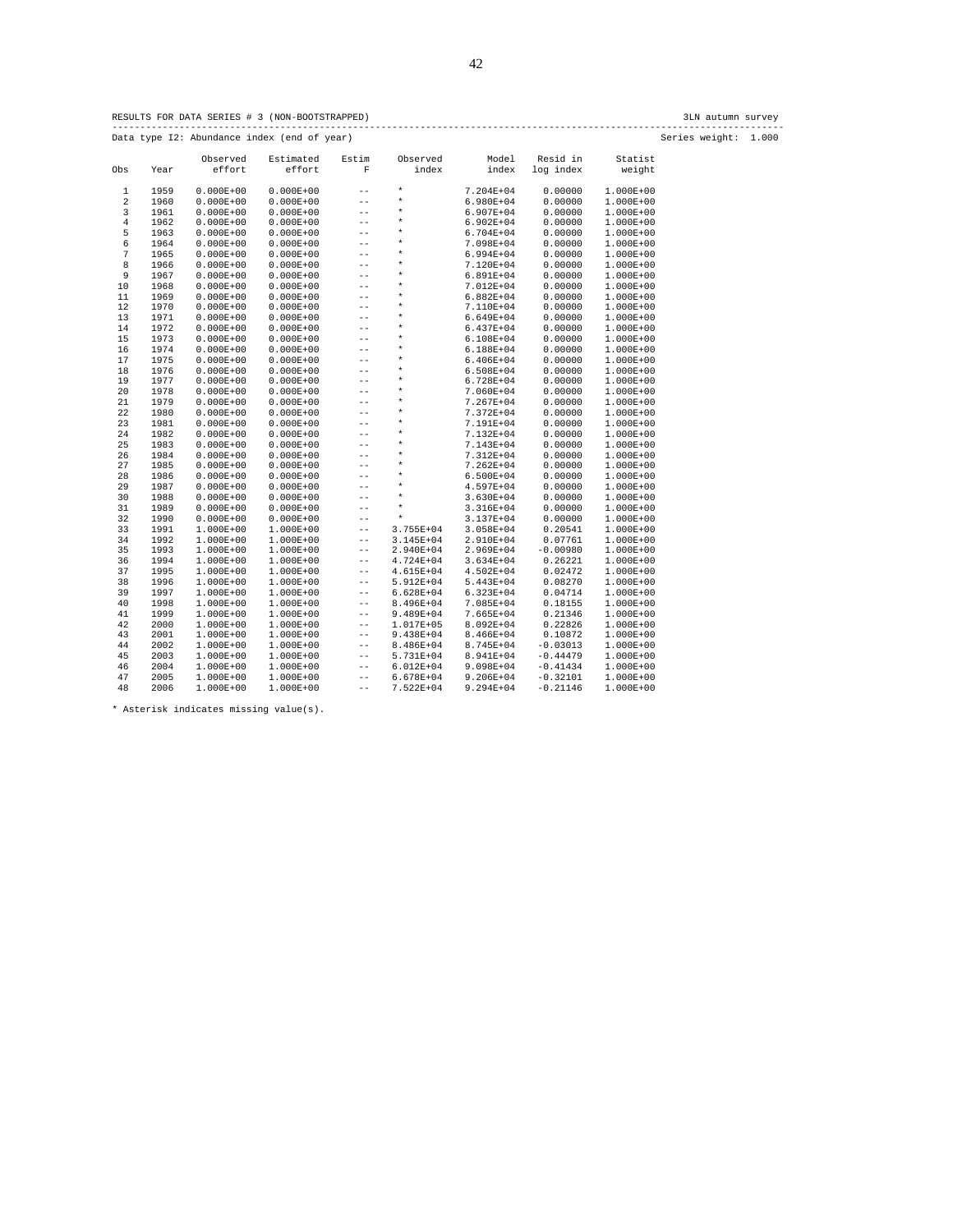| 3LN redfish  |                                                  |  |  |                                                                                                                |                    |  |              | Page 9 |
|--------------|--------------------------------------------------|--|--|----------------------------------------------------------------------------------------------------------------|--------------------|--|--------------|--------|
|              | UNWEIGHTED LOG RESIDUAL PLOT FOR DATA SERIES # 3 |  |  |                                                                                                                |                    |  | $\mathbf{1}$ |        |
|              |                                                  |  |  |                                                                                                                |                    |  |              |        |
| Year         | Residual                                         |  |  |                                                                                                                |                    |  |              |        |
| 1959         | 0.0000                                           |  |  |                                                                                                                |                    |  |              |        |
| 1960         | 0.0000                                           |  |  |                                                                                                                |                    |  |              |        |
| 1961         | 0.0000                                           |  |  |                                                                                                                |                    |  |              |        |
| 1962         | 0.0000                                           |  |  |                                                                                                                |                    |  |              |        |
| 1963         | 0.0000                                           |  |  |                                                                                                                |                    |  |              |        |
| 1964         | 0.0000                                           |  |  |                                                                                                                |                    |  |              |        |
| 1965         | 0.0000                                           |  |  |                                                                                                                |                    |  |              |        |
| 1966         | 0.0000                                           |  |  |                                                                                                                |                    |  |              |        |
| 1967         | 0.0000                                           |  |  |                                                                                                                |                    |  |              |        |
| 1968         | 0.0000                                           |  |  |                                                                                                                |                    |  |              |        |
| 1969         | 0.0000                                           |  |  |                                                                                                                |                    |  |              |        |
| 1970         | 0.0000                                           |  |  |                                                                                                                |                    |  |              |        |
| 1971         | 0.0000                                           |  |  |                                                                                                                |                    |  |              |        |
| 1972         | 0.0000                                           |  |  |                                                                                                                |                    |  |              |        |
| 1973         | 0.0000                                           |  |  |                                                                                                                |                    |  |              |        |
| 1974         | 0.0000                                           |  |  |                                                                                                                |                    |  |              |        |
| 1975         | 0.0000                                           |  |  |                                                                                                                |                    |  |              |        |
| 1976         | 0.0000                                           |  |  |                                                                                                                |                    |  |              |        |
| 1977         | 0.0000                                           |  |  |                                                                                                                |                    |  |              |        |
| 1978         | 0.0000                                           |  |  |                                                                                                                |                    |  |              |        |
| 1979         | 0.0000                                           |  |  |                                                                                                                |                    |  |              |        |
| 1980         | 0.0000                                           |  |  |                                                                                                                |                    |  |              |        |
| 1981         | 0.0000                                           |  |  |                                                                                                                |                    |  |              |        |
| 1982         | 0.0000                                           |  |  |                                                                                                                |                    |  |              |        |
| 1983         | 0.0000                                           |  |  |                                                                                                                |                    |  |              |        |
| 1984         | 0.0000                                           |  |  |                                                                                                                |                    |  |              |        |
| 1985         | 0.0000                                           |  |  |                                                                                                                |                    |  |              |        |
| 1986         | 0.0000                                           |  |  |                                                                                                                |                    |  |              |        |
| 1987         | 0.0000                                           |  |  |                                                                                                                |                    |  |              |        |
| 1988         | 0.0000                                           |  |  |                                                                                                                |                    |  |              |        |
| 1989         | 0.0000                                           |  |  |                                                                                                                |                    |  |              |        |
| 1990         | 0.0000                                           |  |  |                                                                                                                |                    |  |              |        |
| 1991         | 0.2054                                           |  |  |                                                                                                                |                    |  |              |        |
| 1992         | 0.0776                                           |  |  |                                                                                                                | $=$ = $=$          |  |              |        |
| 1993         | $-0.0098$                                        |  |  |                                                                                                                |                    |  |              |        |
| 1994         | 0.2622                                           |  |  |                                                                                                                | ==========         |  |              |        |
| 1995         | 0.0247                                           |  |  |                                                                                                                | $\equiv$ 100 $\pm$ |  |              |        |
| 1996         | 0.0827                                           |  |  |                                                                                                                | $= = =$            |  |              |        |
| 1997<br>1998 | 0.0471<br>0.1816                                 |  |  |                                                                                                                | $=$                |  |              |        |
|              |                                                  |  |  |                                                                                                                | <b>SEESSEE</b>     |  |              |        |
| 1999<br>2000 | 0.2135<br>0.2283                                 |  |  |                                                                                                                | eccesses           |  |              |        |
| 2001         | 0.1087                                           |  |  |                                                                                                                | $= - - -$          |  |              |        |
| 2002         | $-0.0301$                                        |  |  |                                                                                                                |                    |  |              |        |
| 2003         | $-0.4448$                                        |  |  | - ==================                                                                                           | $\equiv$           |  |              |        |
| 2004         | $-0.4143$                                        |  |  | =================                                                                                              |                    |  |              |        |
| 2005         | $-0.3210$                                        |  |  | --------------                                                                                                 |                    |  |              |        |
| 2006         | $-0.2115$                                        |  |  | and a mode a series of the series of the series of the series of the series of the series of the series of the |                    |  |              |        |
|              |                                                  |  |  |                                                                                                                |                    |  |              |        |
|              |                                                  |  |  |                                                                                                                |                    |  |              |        |



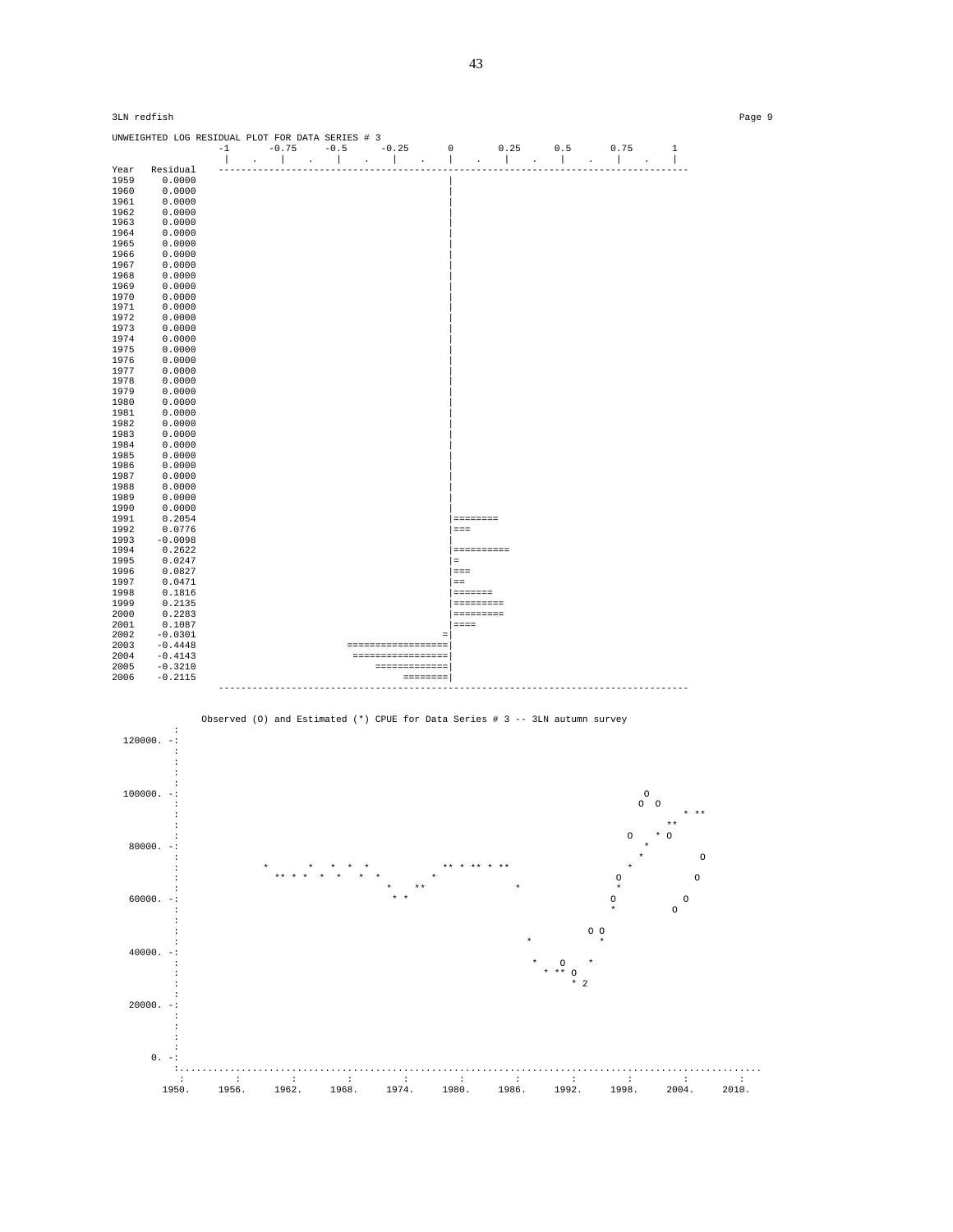3LN redfish Page 7

ESTIMATES FROM BOOTSTRAPPED ANALYSIS

|           |               | Estimated     | Estimated |               | Bias-corrected approximate confidence limits |               |               | Inter-        |          |
|-----------|---------------|---------------|-----------|---------------|----------------------------------------------|---------------|---------------|---------------|----------|
| Param     | Point         | bias in pt    | relative  |               |                                              |               |               | quartile      | Relative |
| name      | estimate      | estimate      | bias      | 80% lower     | 80% upper                                    | 50% lower     | 50% upper     | range         | IO range |
| B1/K      | 8.645E-01     | 2.098E-02     | 2.43%     | 7.186E-01     | $1.212E+00$                                  | 7.937E-01     | 1.046E+00     | 2.525E-01     | 0.292    |
| K         | 2.651E+05     | $6.521E+03$   | 2.46%     | 2.210E+05     | 3.211E+05                                    | 2.402E+05     | 2.901E+05     | 4.989E+04     | 0.188    |
| q(1)      | 8.147E-06     | 4.873E-08     | 0.60%     | $6.881E-06$   | $9.460E-06$                                  | 7.393E-06     | 8.866E-06     | 1.473E-06     | 0.181    |
| q(2)      | 1.833E-01     | 2.834E-03     | 1.55%     | 1.570E-01     | 2.086E-01                                    | 1.682E-01     | 1.954E-01     | 2.719E-02     | 0.148    |
| q(3)      | 3.581E-01     | 4.921E-03     | 1.37%     | 3.035E-01     | 4.086E-01                                    | 3.272E-01     | 3.859E-01     | 5.874E-02     | 0.164    |
| MSY       | 2.686E+04     | $-3.443E+01$  | $-0.13%$  | 2.445E+04     | 2.947E+04                                    | 2.563E+04     | 2.820E+04     | 2.574E+03     | 0.096    |
| Ye (2007) | $2.204E+03$   | 8.463E+02     | 38.40%    | 9.308E+02     | $5.460E+03$                                  | 1.365E+03     | 3.526E+03     | $2.160E + 03$ | 0.980    |
| Y.@Fmsv   | 5.259E+04     | $-5.747E+02$  | $-1.09%$  | 4.584E+04     | 5.848E+04                                    | 4.940E+04     | 5.573E+04     | $6.328E+03$   | 0.120    |
| Bmsy      | 1.326E+05     | 3.261E+03     | 2.46%     | 1.105E+05     | 1.606E+05                                    | 1.201E+05     | 1.451E+05     | 2.495E+04     | 0.188    |
| Fmsy      | 2.026E-01     | 1.487E-03     | 0.73%     | 1.535E-01     | $2.653E-01$                                  | 1.777E-01     | 2.349E-01     | 5.717E-02     | 0.282    |
| fmsy(1)   | 2.487E+04     | $-1.542E+02$  | $-0.62%$  | 2.104E+04     | 2.909E+04                                    | 2.304E+04     | 2.721E+04     | 4.169E+03     | 0.168    |
| fmsy(2)   | 1.105E+00     | $-1.236E-02$  | $-1.12%$  | 9.015E-01     | 1.373E+00                                    | 1.015E+00     | 1.249E+00     | 2.338E-01     | 0.212    |
| fmsy(3)   | 5.659E-01     | $-4.895E-03$  | $-0.86%$  | 4.520E-01     | $6.950E-01$                                  | 5.091E-01     | 6.381E-01     | 1.291E-01     | 0.228    |
| B./Bmsy   | 1.958E+00     | $-2.305E-02$  | $-1.18%$  | $1.882E + 00$ | 1.984E+00                                    | 1.929E+00     | 1.976E+00     | 4.691E-02     | 0.024    |
| F./Fmsy   | $3.953E-03$   | 9.814E-05     | 2.48%     | $3.547E-03$   | $4.560E-03$                                  | 3.726E-03     | 4.219E-03     | 4.935E-04     | 0.125    |
| Ye./MSY   | 8.205E-02     | 3.877E-02     | 47.25%    | 3.149E-02     | 2.224E-01                                    | 4.839E-02     | 1.377E-01     | 8.933E-02     | 1.089    |
| q2/q1     | 2.250E+04     | 3.551E+02     | 1.58%     | 1.982E+04     | 2.530E+04                                    | 2.102E+04     | 2.371E+04     | 2.694E+03     | 0.120    |
| q3/q1     | $4.395E + 04$ | $6.224E + 02$ | 1.42%     | $3.831E + 04$ | $4.902E + 04$                                | $4.080E + 04$ | $4.592E + 04$ | $5.117E + 03$ | 0.116    |
|           |               |               |           |               |                                              |               |               |               |          |

INFORMATION FOR REPAST (Prager, Porch, Shertzer, & Caddy. 2003. NAJFM 23: 349-361)

------------------------------------------------------------------------------------------------------------------------ Unitless limit reference point in F (Fmsy/F.): 253.0 CV of above (from bootstrap distribution): 0.1040

NOTES ON BOOTSTRAPPED ESTIMATES:

------------------------------------------------------------------------------------------------------------------------ - Bootstrap results were computed from 1000 trials. - Results are conditional on bounds set on MSY and K in the input file. - All bootstrapped intervals are approximate. The statistical literature recommends using at least 1000 trials for accurate 95% intervals. The default 80% intervals used by ASPIC should require fewer trials for equivalent accuracy. Using at least 500 trials is recommended. - Bias estimates are typically of high variance and therefore may be misleading.

|  | Trials replaced for lack of convergence: | Trials replaced for MSY out of bounds: |        |
|--|------------------------------------------|----------------------------------------|--------|
|  | Trials replaced for q out-of-bounds:     |                                        |        |
|  | Trials replaced for K out-of-bounds:     | Residual-adjustment factor:            | 1.0473 |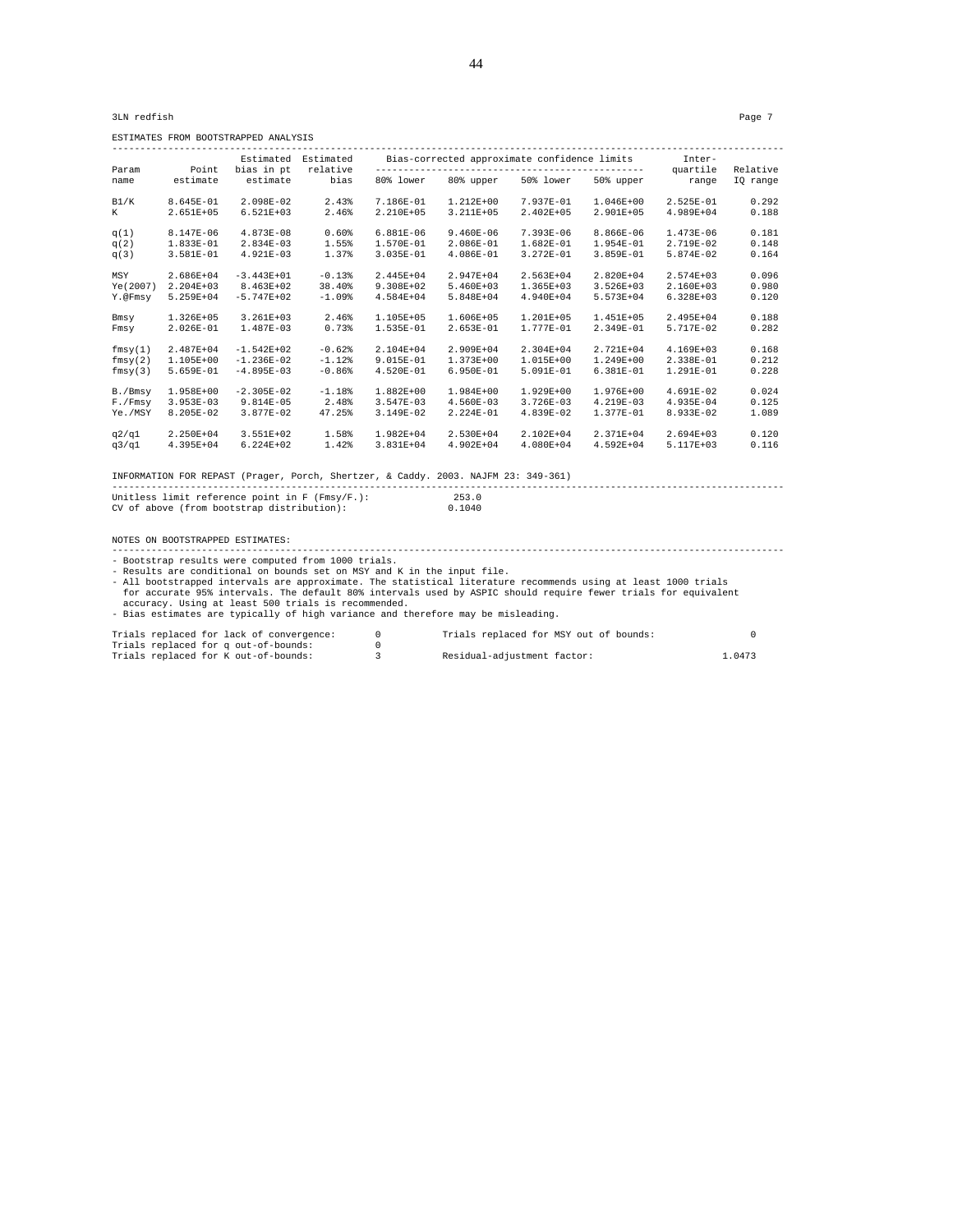# **Appendix 3:**

ASPICP control file

| 'Projection with 5000 Y' | ## Projection title                      |
|--------------------------|------------------------------------------|
| 'aspic.bio'              | ## BIO file to read                      |
| 'red3lnprj.txt'          | ## Projection file to write              |
| $\Omega$                 | ## Not used at present; set to 0d0       |
| $\Omega$                 | ## Years to drop at start of plots       |
| 10                       | ## Years of projections                  |
| 500 Y                    | ## Specification for projection year 1.  |
| 5000 Y                   | ## Specification for projection year 2.  |
| 5000 Y                   | ## Specification for projection year 3.  |
| 5000 Y                   | ## Specification for projection year 4.  |
| 5000 Y                   | ## Specification for projection year 5.  |
| 5000 Y                   | ## Specification for projection year 6.  |
| 5000 Y                   | ## Specification for projection year 7.  |
| 5000 Y                   | ## Specification for projection year 8.  |
| 5000 Y                   | ## Specification for projection year 9.  |
| 5000 Y                   | ## Specification for projection year 10. |

Note: the years of projection should have on each line:

- 1. A real number, the projected yield or effort.
	- If yield, it is in the same units as for the initial fit. - If effort, it is a unitless number: the multiple of the effort in the last year of the fit.
- 2. A character\*1 indicator of whether the number is effort or yield. - This should be the capital letter 'Y' or 'F'.
- 3. Comments if desired may follow the letter, but must be delimited from it by at least one space.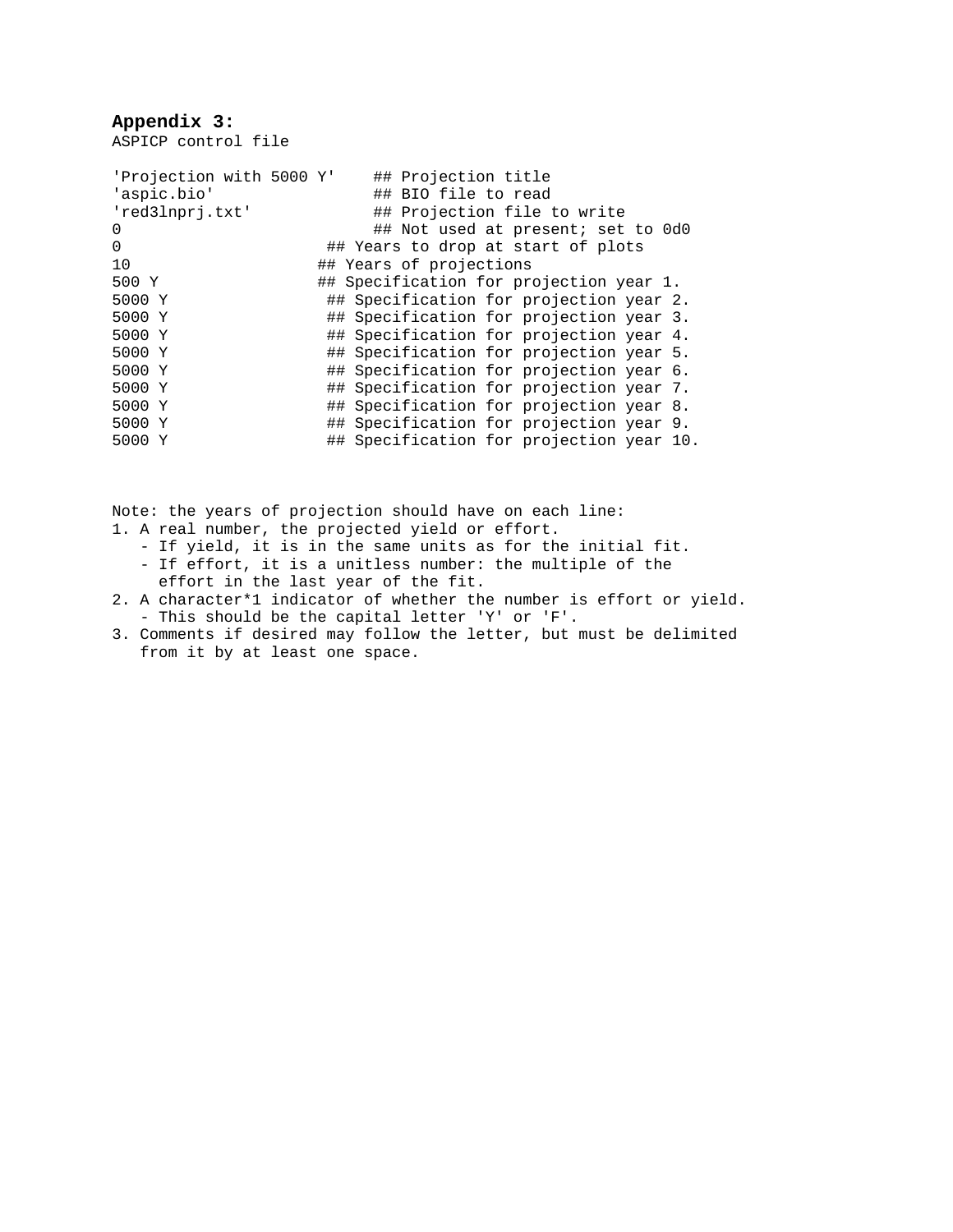|                                                                                                                                                                                                                                                                                                                                                                      | Appendix $4:$ The trajectories of biomass (1959-2017) and fishing mortality rate (1959-2016).<br>Results from ASPICP.EXE, version 3.16<br>23 Mar 2007 at 16:19.32<br>3LN redfish                                                                                                                                                                                                                                                                                                   |                                                                                                                                                                                                                                                                                                                                                                                                                                                                                                                                                                                                                                         |                                                                                                                                                                                                                                                                                                                                                                                                                                                            |                                                                                                                                                                                                                                                                                                                                                                                                                                                                                  |                                                                                                                                                                                                                                                                                                                                                                                                                                                                                  |                                                                                                                                                                                                                                                                                                                                                                                                                                                                                  |                                                                                                                                                                                                                                                                                                                                                                                                                                                                                  |                                                                                                                                                                                                                                                                                                                                                                                                                                                                                  |                                                                                                                                                                                                                                                                                                                                  |  |  |  |
|----------------------------------------------------------------------------------------------------------------------------------------------------------------------------------------------------------------------------------------------------------------------------------------------------------------------------------------------------------------------|------------------------------------------------------------------------------------------------------------------------------------------------------------------------------------------------------------------------------------------------------------------------------------------------------------------------------------------------------------------------------------------------------------------------------------------------------------------------------------|-----------------------------------------------------------------------------------------------------------------------------------------------------------------------------------------------------------------------------------------------------------------------------------------------------------------------------------------------------------------------------------------------------------------------------------------------------------------------------------------------------------------------------------------------------------------------------------------------------------------------------------------|------------------------------------------------------------------------------------------------------------------------------------------------------------------------------------------------------------------------------------------------------------------------------------------------------------------------------------------------------------------------------------------------------------------------------------------------------------|----------------------------------------------------------------------------------------------------------------------------------------------------------------------------------------------------------------------------------------------------------------------------------------------------------------------------------------------------------------------------------------------------------------------------------------------------------------------------------|----------------------------------------------------------------------------------------------------------------------------------------------------------------------------------------------------------------------------------------------------------------------------------------------------------------------------------------------------------------------------------------------------------------------------------------------------------------------------------|----------------------------------------------------------------------------------------------------------------------------------------------------------------------------------------------------------------------------------------------------------------------------------------------------------------------------------------------------------------------------------------------------------------------------------------------------------------------------------|----------------------------------------------------------------------------------------------------------------------------------------------------------------------------------------------------------------------------------------------------------------------------------------------------------------------------------------------------------------------------------------------------------------------------------------------------------------------------------|----------------------------------------------------------------------------------------------------------------------------------------------------------------------------------------------------------------------------------------------------------------------------------------------------------------------------------------------------------------------------------------------------------------------------------------------------------------------------------|----------------------------------------------------------------------------------------------------------------------------------------------------------------------------------------------------------------------------------------------------------------------------------------------------------------------------------|--|--|--|
|                                                                                                                                                                                                                                                                                                                                                                      | Projection with 5000 Y                                                                                                                                                                                                                                                                                                                                                                                                                                                             |                                                                                                                                                                                                                                                                                                                                                                                                                                                                                                                                                                                                                                         |                                                                                                                                                                                                                                                                                                                                                                                                                                                            |                                                                                                                                                                                                                                                                                                                                                                                                                                                                                  |                                                                                                                                                                                                                                                                                                                                                                                                                                                                                  |                                                                                                                                                                                                                                                                                                                                                                                                                                                                                  |                                                                                                                                                                                                                                                                                                                                                                                                                                                                                  |                                                                                                                                                                                                                                                                                                                                                                                                                                                                                  | Page 1                                                                                                                                                                                                                                                                                                                           |  |  |  |
|                                                                                                                                                                                                                                                                                                                                                                      |                                                                                                                                                                                                                                                                                                                                                                                                                                                                                    | USER CONTROL INFORMATION (FROM INPUT FILE)                                                                                                                                                                                                                                                                                                                                                                                                                                                                                                                                                                                              |                                                                                                                                                                                                                                                                                                                                                                                                                                                            |                                                                                                                                                                                                                                                                                                                                                                                                                                                                                  |                                                                                                                                                                                                                                                                                                                                                                                                                                                                                  |                                                                                                                                                                                                                                                                                                                                                                                                                                                                                  |                                                                                                                                                                                                                                                                                                                                                                                                                                                                                  |                                                                                                                                                                                                                                                                                                                                                                                                                                                                                  |                                                                                                                                                                                                                                                                                                                                  |  |  |  |
| Year<br>$- - - - -$                                                                                                                                                                                                                                                                                                                                                  | Control (CTL) file read was:<br>Biomass (BIO) file read was:<br>Production-model type:<br>Number of years of projections:<br>Type of confidence intervals:<br>Confidence interval smoothing:<br>Input data                                                                                                                                                                                                                                                                         | Output file (this file) written was:<br>-----------                                                                                                                                                                                                                                                                                                                                                                                                                                                                                                                                                                                     | User data type<br>--------------                                                                                                                                                                                                                                                                                                                                                                                                                           |                                                                                                                                                                                                                                                                                                                                                                                                                                                                                  | aspicp.ctl<br>aspic.bio<br>aspicp.prj<br>Logistic<br>10<br>Bias-corrected percentile<br>ON                                                                                                                                                                                                                                                                                                                                                                                       |                                                                                                                                                                                                                                                                                                                                                                                                                                                                                  |                                                                                                                                                                                                                                                                                                                                                                                                                                                                                  |                                                                                                                                                                                                                                                                                                                                                                                                                                                                                  |                                                                                                                                                                                                                                                                                                                                  |  |  |  |
| 2007<br>5.000E+02<br>TAC<br>2008<br>$5.000E + 03$<br>TAC<br>2009<br>$5.000E + 03$<br>TAC<br>2010<br>5.000E+03<br>TAC<br>2011<br>$5.000E + 03$<br>TAC<br>2012<br>5.000E+03<br>TAC<br>2013<br>$5.000E + 03$<br>TAC<br>$5.000E + 03$<br>2014<br>TAC<br>2015<br>$5.000E + 03$<br>TAC<br>2016<br>5.000E+03<br>TAC<br>TRAJECTORY OF RELATIVE BIOMASS B/Bmsy (BOOTSTRAPPED) |                                                                                                                                                                                                                                                                                                                                                                                                                                                                                    |                                                                                                                                                                                                                                                                                                                                                                                                                                                                                                                                                                                                                                         |                                                                                                                                                                                                                                                                                                                                                                                                                                                            |                                                                                                                                                                                                                                                                                                                                                                                                                                                                                  |                                                                                                                                                                                                                                                                                                                                                                                                                                                                                  |                                                                                                                                                                                                                                                                                                                                                                                                                                                                                  |                                                                                                                                                                                                                                                                                                                                                                                                                                                                                  |                                                                                                                                                                                                                                                                                                                                                                                                                                                                                  |                                                                                                                                                                                                                                                                                                                                  |  |  |  |
|                                                                                                                                                                                                                                                                                                                                                                      |                                                                                                                                                                                                                                                                                                                                                                                                                                                                                    |                                                                                                                                                                                                                                                                                                                                                                                                                                                                                                                                                                                                                                         |                                                                                                                                                                                                                                                                                                                                                                                                                                                            |                                                                                                                                                                                                                                                                                                                                                                                                                                                                                  |                                                                                                                                                                                                                                                                                                                                                                                                                                                                                  |                                                                                                                                                                                                                                                                                                                                                                                                                                                                                  |                                                                                                                                                                                                                                                                                                                                                                                                                                                                                  | Inter-                                                                                                                                                                                                                                                                                                                                                                                                                                                                           |                                                                                                                                                                                                                                                                                                                                  |  |  |  |
| Year<br>1959<br>1960<br>1961<br>1962<br>1963<br>1964<br>1965<br>1966<br>1967<br>1968<br>1969<br>1970<br>1971<br>1972<br>1973<br>1974<br>1975<br>1976<br>1977<br>1978<br>1979<br>1980<br>1981                                                                                                                                                                         | Point<br>estimate<br>1.729E+00<br>1.518E+00<br>1.471E+00<br>1.455E+00<br>1.454E+00<br>1.413E+00<br>1.496E+00<br>1.474E+00<br>1.500E+00<br>1.452E+00<br>1.477E+00<br>1.450E+00<br>1.498E+00<br>1.401E+00<br>1.356E+00<br>1.287E+00<br>1.304E+00<br>1.350E+00<br>1.371E+00<br>1.418E+00<br>1.487E+00<br>1.531E+00<br>1.553E+00                                                                                                                                                       | Estimated<br>bias<br>4.196E-02<br>1.209E-02<br>$-7.899E-04$<br>$-7.505E-03$<br>$-1.115E-02$<br>$-1.286E-02$<br>-1.413E-02<br>$-1.469E-02$<br>-1.492E-02<br>$-1.458E-02$<br>-1.426E-02<br>$-1.380E-02$<br>$-1.365E-02$<br>$-1.291E-02$<br>$-1.194E-02$<br>$-1.086E-02$<br>$-1.021E-02$<br>$-1.027E-02$<br>$-1.079E-02$<br>$-1.174E-02$<br>$-1.320E-02$<br>$-1.470E-02$<br>$-1.576E-02$                                                                                                                                                                                                                                                   | Relative<br>bias<br>2.43%<br>$0.80\%$<br>$-0.05%$<br>$-0.52%$<br>$-0.77%$<br>$-0.91%$<br>$-0.94%$<br>$-1.00\%$<br>$-0.99%$<br>$-1.00\%$<br>$-0.97%$<br>$-0.95%$<br>$-0.91\%$<br>$-0.92%$<br>$-0.88%$<br>$-0.84%$<br>$-0.78%$<br>$-0.76%$<br>$-0.79%$<br>$-0.83%$<br>$-0.89%$<br>$-0.96%$<br>$-1.01\$                                                                                                                                                       | Approx 80%<br>lower CL<br>1.437E+00<br>1.283E+00<br>1.266E+00<br>1.266E+00<br>1.274E+00<br>1.255E+00<br>1.337E+00<br>1.328E+00<br>1.357E+00<br>1.322E+00<br>1.343E+00<br>1.320E+00<br>1.373E+00<br>1.291E+00<br>1.254E+00<br>1.192E+00<br>1.206E+00<br>1.248E+00<br>1.267E+00<br>1.300E+00<br>1.359E+00<br>1.402E+00<br>1.429E+00                                                                                                                                                | Approx 80%<br>upper CL<br>2.424E+00<br>1.990E+00<br>1.825E+00<br>1.726E+00<br>1.655E+00<br>1.576E+00<br>1.631E+00<br>1.583E+00<br>1.596E+00<br>1.531E+00<br>1.551E+00<br>1.516E+00<br>1.571E+00<br>1.459E+00<br>1.413E+00<br>1.341E+00<br>1.372E+00<br>1.432E+00<br>1.464E+00<br>1.514E+00<br>1.587E+00<br>1.626E+00<br>1.641E+00                                                                                                                                                | Approx 50% Approx 50%<br>lower CL<br>1.437E+00<br>1.283E+00<br>1.266E+00<br>1.266E+00<br>1.274E+00<br>1.255E+00<br>1.337E+00<br>1.328E+00<br>1.357E+00<br>1.322E+00<br>1.343E+00<br>1.320E+00<br>1.373E+00<br>1.291E+00<br>1.254E+00<br>1.192E+00<br>1.206E+00<br>1.248E+00<br>1.267E+00<br>1.300E+00<br>1.359E+00<br>1.402E+00<br>1.429E+00                                                                                                                                     | upper CL<br>2.424E+00<br>1.990E+00<br>1.825E+00<br>1.726E+00<br>1.655E+00<br>1.576E+00<br>1.631E+00<br>1.583E+00<br>1.596E+00<br>1.531E+00<br>1.551E+00<br>1.516E+00<br>1.571E+00<br>1.459E+00<br>1.413E+00<br>1.341E+00<br>1.372E+00<br>1.432E+00<br>1.464E+00<br>1.514E+00<br>1.587E+00<br>1.626E+00<br>1.641E+00                                                                                                                                                              | range<br>$5.050E-01$<br>3.704E-01<br>2.949E-01<br>2.429E-01<br>2.002E-01<br>1.683E-01<br>1.495E-01<br>1.315E-01<br>1.219E-01<br>1.037E-01<br>1.010E-01<br>$9.332E-02$<br>9.162E-02<br>7.616E-02<br>7.307E-02<br>$6.904E-02$<br>7.564E-02<br>8.891E-02<br>9.346E-02<br>1.009E-01<br>1.095E-01<br>1.104E-01<br>1.044E-01                                                                                                                                                           | quartile Relative<br>IQ range<br>0.292<br>0.244<br>0.201<br>0.167<br>0.138<br>0.119<br>0.100<br>0.089<br>0.081<br>0.071<br>0.068<br>0.064<br>0.061<br>0.054<br>0.054<br>0.054<br>0.058<br>0.066<br>0.068<br>0.071<br>0.074<br>0.072<br>0.067                                                                                     |  |  |  |
| 1982<br>1983<br>1984<br>1985<br>1986<br>1987<br>1988<br>1989<br>1990<br>1991<br>1992<br>1993<br>1994<br>1995<br>1996<br>1997<br>1998<br>1999<br>2000<br>2001<br>2002<br>2003<br>2004<br>2005<br>2006<br>2007<br>2008<br>2009<br>2010<br>2011<br>2012<br>2013<br>2014<br>2015<br>2016<br>2017                                                                         | 1.515E+00<br>1.503E+00<br>1.505E+00<br>1.541E+00<br>1.530E+00<br>1.369E+00<br>9.686E-01<br>7.647E-01<br>6.987E-01<br>$6.609E-01$<br>6.443E-01<br>6.131E-01<br>6.256E-01<br>7.657E-01<br>9.486E-01<br>1.147E+00<br>1.332E+00<br>1.493E+00<br>1.615E+00<br>1.705E+00<br>1.784E+00<br>1.843E+00<br>1.884E+00<br>1.917E+00<br>1.940E+00<br>1.958E+00<br>1.969E+00<br>1.948E+00<br>1.934E+00<br>1.924E+00<br>1.917E+00<br>1.913E+00<br>1.909E+00<br>1.907E+00<br>1.906E+00<br>1.905E+00 | $-1.589E-02$<br>$-1.552E-02$<br>$-1.507E-02$<br>$-1.485E-02$<br>-1.451E-02<br>$-1.303E-02$<br>-1.033E-02<br>$-9.009E-03$<br>$-8.741E-03$<br>$-8.755E-03$<br>$-8.812E-03$<br>$-8.852E-03$<br>$-8.901E-03$<br>$-8.919E-03$<br>$-9.891E-03$<br>$-1.373E-02$<br>$-2.067E-02$<br>$-2.873E-02$<br>$-3.538E-02$<br>$-3.914E-02$<br>$-4.001E-02$<br>$-3.852E-02$<br>$-3.541E-02$<br>$-3.144E-02$<br>$-2.719E-02$<br>$-2.305E-02$<br>$-1.923E-02$<br>$-1.566E-02$<br>$-1.252E-02$<br>$-9.938E-03$<br>$-7.879E-03$<br>$-6.268E-03$<br>$-5.023E-03$<br>$-4.065E-03$<br>$-3.331E-03$<br>$-2.769E-03$<br>NOTE: Confidence intervals are approximate. | $-1.05%$<br>$-1.03%$<br>$-1.00%$<br>$-0.96\%$<br>$-0.95%$<br>$-0.95%$<br>$-1.07%$<br>$-1.18%$<br>$-1.25%$<br>$-1.32$ %<br>$-1.37%$<br>$-1.44%$<br>$-1.42$ %<br>$-1.16%$<br>$-1.04%$<br>$-1.20$ %<br>$-1.55%$<br>$-1.92$ $% -1.92$<br>$-2.19%$<br>$-2.30%$<br>$-2.24%$<br>$-2.09%$<br>$-1.88%$<br>$-1.64%$<br>$-1.40%$<br>$-1.18%$<br>$-0.98%$<br>$-0.80%$<br>$-0.65%$<br>$-0.52%$<br>$-0.41%$<br>$-0.33%$<br>$-0.26%$<br>$-0.21$ %<br>$-0.17%$<br>$-0.15%$ | 1.405E+00<br>1.399E+00<br>1.404E+00<br>1.438E+00<br>1.433E+00<br>1.295E+00<br>9.535E-01<br>7.358E-01<br>6.646E-01<br>6.212E-01<br>5.977E-01<br>5.524E-01<br>5.550E-01<br>6.601E-01<br>7.945E-01<br>9.409E-01<br>1.101E+00<br>1.254E+00<br>1.378E+00<br>1.483E+00<br>1.582E+00<br>1.669E+00<br>1.736E+00<br>1.795E+00<br>1.842E+00<br>1.882E+00<br>1.907E+00<br>1.905E+00<br>1.902E+00<br>1.901E+00<br>1.899E+00<br>1.897E+00<br>1.896E+00<br>1.894E+00<br>1.893E+00<br>1.893E+00 | 1.589E+00<br>1.571E+00<br>1.572E+00<br>1.612E+00<br>1.595E+00<br>1.412E+00<br>1.013E+00<br>8.200E-01<br>7.623E-01<br>7.300E-01<br>7.269E-01<br>7.074E-01<br>7.466E-01<br>9.271E-01<br>1.159E+00<br>1.384E+00<br>1.577E+00<br>1.723E+00<br>1.808E+00<br>1.859E+00<br>1.905E+00<br>1.934E+00<br>1.951E+00<br>1.966E+00<br>1.975E+00<br>1.984E+00<br>1.987E+00<br>1.957E+00<br>1.939E+00<br>1.929E+00<br>1.922E+00<br>1.918E+00<br>1.916E+00<br>1.914E+00<br>1.913E+00<br>1.912E+00 | 1.405E+00<br>1.399E+00<br>1.404E+00<br>1.438E+00<br>1.433E+00<br>1.295E+00<br>9.535E-01<br>7.358E-01<br>6.646E-01<br>6.212E-01<br>5.977E-01<br>5.524E-01<br>5.550E-01<br>6.601E-01<br>7.945E-01<br>9.409E-01<br>1.101E+00<br>1.254E+00<br>1.378E+00<br>1.483E+00<br>1.582E+00<br>1.669E+00<br>1.736E+00<br>1.795E+00<br>1.842E+00<br>1.882E+00<br>1.907E+00<br>1.905E+00<br>1.902E+00<br>1.901E+00<br>1.899E+00<br>1.897E+00<br>1.896E+00<br>1.894E+00<br>1.893E+00<br>1.893E+00 | 1.589E+00<br>1.571E+00<br>1.572E+00<br>1.612E+00<br>1.595E+00<br>1.412E+00<br>1.013E+00<br>8.200E-01<br>7.623E-01<br>7.300E-01<br>7.269E-01<br>7.074E-01<br>7.466E-01<br>9.271E-01<br>1.159E+00<br>1.384E+00<br>1.577E+00<br>1.723E+00<br>1.808E+00<br>1.859E+00<br>1.905E+00<br>1.934E+00<br>1.951E+00<br>1.966E+00<br>1.975E+00<br>1.984E+00<br>1.987E+00<br>1.957E+00<br>1.939E+00<br>1.929E+00<br>1.922E+00<br>1.918E+00<br>1.916E+00<br>1.914E+00<br>1.913E+00<br>1.912E+00 | 8.995E-02<br>8.484E-02<br>8.285E-02<br>8.619E-02<br>8.016E-02<br>5.508E-02<br>3.080E-02<br>4.274E-02<br>4.971E-02<br>5.643E-02<br>6.331E-02<br>7.726E-02<br>1.013E-01<br>1.428E-01<br>1.805E-01<br>2.193E-01<br>2.405E-01<br>2.431E-01<br>2.202E-01<br>1.915E-01<br>1.593E-01<br>1.275E-01<br>1.034E-01<br>8.013E-02<br>6.151E-02<br>4.691E-02<br>3.483E-02<br>2.214E-02<br>1.493E-02<br>1.070E-02<br>9.109E-03<br>8.582E-03<br>8.299E-03<br>8.434E-03<br>8.576E-03<br>8.861E-03 | 0.059<br>0.056<br>0.055<br>0.056<br>0.052<br>0.040<br>0.032<br>0.056<br>0.071<br>0.085<br>0.098<br>0.126<br>0.162<br>0.186<br>0.190<br>0.191<br>0.181<br>0.163<br>0.136<br>0.112<br>0.089<br>0.069<br>0.055<br>0.042<br>0.032<br>0.024<br>0.018<br>0.011<br>0.008<br>0.006<br>0.005<br>0.004<br>0.004<br>0.004<br>0.005<br>0.005 |  |  |  |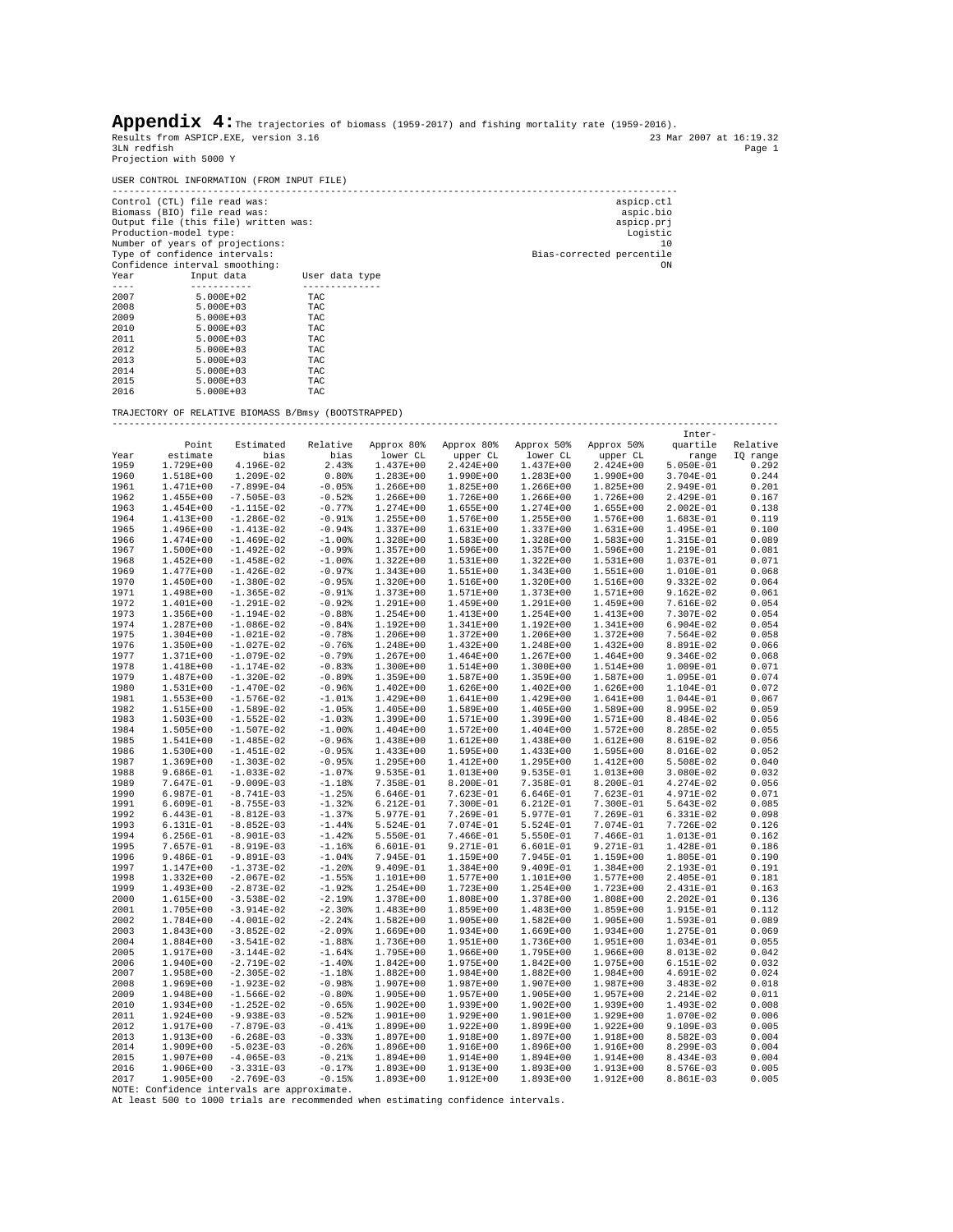Results from ASPICP.EXE, version 3.16<br>3LM redfish 23 Mar 2007 at 16:19.32<br>Projection with 5000 Y

TRAJECTORY OF RELATIVE FISHING MORTALITY RATE F/Fmsy (BOOTSTRAPPED) -----------------------------------------------------------------------------------------------------------------------

|              |                        |                        |                |                          |                        |                        |                        | Inter-                   |                |
|--------------|------------------------|------------------------|----------------|--------------------------|------------------------|------------------------|------------------------|--------------------------|----------------|
|              | Point                  | Estimated              | Relative       | Approx 80%               | Approx 80%             | Approx 50%             | Approx 50%             | quartile                 | Relative       |
| Year         | estimate               | bias                   | bias           | lower CL                 | upper CL               | lower CL               | upper CL               | range                    | IQ range       |
|              |                        |                        |                |                          |                        |                        |                        |                          |                |
| 1959         | 1.028E+00              | $3.004E - 02$          | 2.92%          | 7.431E-01                | $1.291E+00$            | 7.431E-01              | 1.291E+00              | $2.763E-01$              | 0.269          |
| 1960         | $6.624E-01$            | $2.046E-02$            | 3.09%          | 5.086E-01                | 8.182E-01              | 5.086E-01              | 8.182E-01              | 1.556E-01                | 0.235          |
| 1961         | 5.899E-01              | 1.803E-02              | 3.06%          | 4.754E-01                | 7.233E-01              | 4.754E-01              | 7.233E-01              | 1.260E-01                | 0.214          |
| 1962         | 5.487E-01              | 1.629E-02              | 2.97%          | 4.570E-01                | $6.684E-01$            | 4.570E-01              | $6.684E-01$            | 1.081E-01                | 0.197          |
| 1963         | 7.112E-01              | $2.053E-02$            | 2.89%          | 6.049E-01                | 8.647E-01              | 6.049E-01              | 8.647E-01              | 1.314E-01                | 0.185          |
| 1964         | 2.624E-01              | 7.331E-03              | 2.79%          | 2.256E-01                | 3.191E-01              | 2.256E-01              | 3.191E-01              | 4.575E-02                | 0.174          |
| 1965         | 5.887E-01              | 1.586E-02              | 2.69%          | 5.070E-01                | 7.073E-01              | 5.070E-01              | 7.073E-01              | 9.789E-02                | 0.166          |
| 1966         | 4.248E-01              | 1.108E-02              | 2.61%          | $3.667E-01$              | 5.029E-01              | $3.667E-01$            | 5.029E-01              | $6.734E-02$              | 0.159          |
| 1967         | $6.864E-01$            | 1.731E-02              | 2.52%          | 5.939E-01                | 8.095E-01              | 5.939E-01              | 8.095E-01              | 1.054E-01                | 0.154          |
| 1968         | 4.487E-01              | 1.099E-02              | 2.45%          | 3.874E-01                | $5.246E-01$            | 3.874E-01              | 5.246E-01              | $6.672E-02$              | 0.149          |
| 1969         | $6.298E-01$            | 1.504E-02              | 2.39%          | 5.476E-01                | 7.418E-01              | 5.476E-01              | 7.418E-01              | $9.264E-02$              | 0.147          |
| 1970         | 3.639E-01              | 8.536E-03              | 2.35%          | 3.163E-01                | 4.265E-01              | 3.163E-01              | 4.265E-01              | 5.348E-02                | 0.147          |
| 1971         | 8.846E-01              | $2.023E-02$            | 2.29%          | 7.685E-01                | 1.034E+00              | 7.685E-01              | 1.034E+00              | 1.263E-01                | 0.143          |
| 1972         | 7.820E-01              | 1.735E-02              | 2.22%          | 6.807E-01                | 9.097E-01              | 6.807E-01              | 9.097E-01              | 1.093E-01                | 0.140          |
| 1973         | 9.393E-01              | 2.045E-02              | 2.18%          | 8.161E-01                | $1.090E + 00$          | 8.161E-01              | 1.090E+00              | 1.319E-01                | 0.140          |
| 1974         | $6.404E-01$            | 1.396E-02              | 2.18%          | 5.547E-01                | 7.511E-01              | 5.547E-01              | 7.511E-01              | $9.340E - 02$            | 0.146          |
| 1975         | 5.011E-01              | 1.128E-02              | 2.25%          | 4.330E-01                | 5.960E-01              | 4.330E-01              | 5.960E-01              | 7.864E-02                | 0.157          |
| 1976         | 5.611E-01              | 1.312E-02              | 2.34%          | 4.816E-01                | 6.703E-01              | 4.816E-01              | 6.703E-01              | 9.196E-02                | 0.164          |
| 1977         | 4.407E-01              | 1.069E-02              | 2.43%          | 3.772E-01                | 5.290E-01              | 3.772E-01              | 5.290E-01              | 7.420E-02                | 0.168          |
| 1978         | 3.084E-01              | 7.765E-03              | 2.52%          | 2.634E-01                | 3.699E-01              | 2.634E-01              | 3.699E-01              | $5.252E-02$              | 0.170          |
| 1979         | 3.467E-01              | 8.934E-03              | 2.58%          | 2.968E-01                | 4.152E-01              | 2.968E-01              | 4.152E-01              | 5.945E-02                | 0.171          |
| 1980         | 3.868E-01              | $9.988E-03$            | 2.58%          | 3.319E-01                | 4.615E-01              | 3.319E-01              | 4.615E-01              | 6.417E-02                | 0.166          |
| 1981<br>1982 | 5.896E-01<br>5.318E-01 | 1.494E-02<br>1.311E-02 | 2.53%          | 5.101E-01                | 6.990E-01<br>6.278E-01 | 5.101E-01<br>4.629E-01 | 6.990E-01<br>6.278E-01 | $9.396E-02$<br>8.201E-02 | 0.159          |
|              | 4.888E-01              | 1.177E-02              | 2.47%<br>2.41% | 4.629E-01<br>$4.263E-01$ | 5.753E-01              | 4.263E-01              | 5.753E-01              | 7.423E-02                | 0.154<br>0.152 |
| 1983<br>1984 | 3.607E-01              | 8.527E-03              | 2.36%          | 3.143E-01                | 4.243E-01              | 3.143E-01              | 4.243E-01              | 5.480E-02                | 0.152          |
| 1985         | 4.985E-01              | 1.154E-02              | 2.31%          | 4.351E-01                | 5.855E-01              | 4.351E-01              | 5.855E-01              | 7.456E-02                | 0.150          |
| 1986         | 1.103E+00              | 2.431E-02              | 2.20%          | 9.700E-01                | 1.283E+00              | 9.700E-01              | 1.283E+00              | 1.547E-01                | 0.140          |
| 1987         | 2.559E+00              | 5.136E-02              | 2.01%          | $2.304E+00$              | 2.894E+00              | $2.304E+00$            | 2.894E+00              | 2.944E-01                | 0.115          |
| 1988         | 2.307E+00              | 4.480E-02              | 1.94%          | 2.130E+00                | 2.537E+00              | 2.130E+00              | 2.537E+00              | 2.011E-01                | 0.087          |
| 1989         | 1.715E+00              | 3.579E-02              | 2.09%          | 1.557E+00                | 1.855E+00              | 1.557E+00              | 1.855E+00              | 1.459E-01                | 0.085          |
| 1990         | 1.595E+00              | $3.702E-02$            | 2.32%          | 1.417E+00                | 1.750E+00              | 1.417E+00              | 1.750E+00              | $1.662E-01$              | 0.104          |
| 1991         | 1.473E+00              | 3.888E-02              | 2.64%          | 1.269E+00                | 1.644E+00              | 1.269E+00              | 1.644E+00              | 1.854E-01                | 0.126          |
| 1992         | 1.617E+00              | $5.063E-02$            | 3.13%          | 1.344E+00                | 1.843E+00              | 1.344E+00              | 1.843E+00              | 2.550E-01                | 0.158          |
| 1993         | 1.281E+00              | 4.904E-02              | 3.83%          | $1.025E + 00$            | 1.513E+00              | 1.025E+00              | 1.513E+00              | 2.556E-01                | 0.200          |
| 1994         | 3.076E-01              | 1.379E-02              | 4.48%          | 2.385E-01                | 3.829E-01              | 2.385E-01              | 3.829E-01              | $7.203E-02$              | 0.234          |
| 1995         | 8.645E-02              | $4.362E-03$            | 5.05%          | 6.538E-02                | 1.117E-01              | 6.538E-02              | 1.117E-01              | $2.261E-02$              | 0.262          |
| 1996         | 1.602E-02              | 8.898E-04              | 5.55%          | 1.209E-02                | 2.116E-02              | 1.209E-02              | 2.116E-02              | 4.416E-03                | 0.276          |
| 1997         | 1.890E-02              | 1.112E-03              | 5.89%          | 1.436E-02                | 2.492E-02              | 1.436E-02              | 2.492E-02              | $5.298E-03$              | 0.280          |
| 1998         | 2.366E-02              | 1.411E-03              | 5.97%          | 1.833E-02                | $3.098E-02$            | 1.833E-02              | 3.098E-02              | $6.235E-03$              | 0.264          |
| 1999         | 5.545E-02              | $3.213E-03$            | 5.79%          | 4.430E-02                | 7.189E-02              | 4.430E-02              | 7.189E-02              | 1.348E-02                | 0.243          |
| 2000         | 7.036E-02              | $3.823E-03$            | 5.43%          | 5.789E-02                | 8.988E-02              | 5.789E-02              | 8.988E-02              | 1.552E-02                | 0.221          |
| 2001         | 3.074E-02              | $1.521E-03$            | 4.95%          | 2.597E-02                | $3.847E-02$            | 2.597E-02              | 3.847E-02              | $6.050E-03$              | 0.197          |
| 2002         | 2.495E-02              | $1.098E-03$            | 4.40%          | 2.149E-02                | $3.082E-02$            | 2.149E-02              | $3.082E-02$            | $4.444E-03$              | 0.178          |
| 2003         | 2.664E-02              | $1.027E-03$            | 3.85%          | 2.330E-02                | 3.209E-02              | 2.330E-02              | 3.209E-02              | $4.253E-03$              | 0.160          |
| 2004         | 1.247E-02              | 4.168E-04              | 3.34%          | 1.103E-02                | 1.476E-02              | 1.103E-02              | 1.476E-02              | $1.820E-03$              | 0.146          |
| 2005         | 1.272E-02              | $3.665E-04$            | 2.88%          | 1.134E-02                | 1.485E-02              | 1.134E-02              | 1.485E-02              | 1.709E-03                | 0.134          |
| 2006         | $3.953E-03$            | $9.814E-05$            | 2.48%          | 3.547E-03                | 4.560E-03              | 3.547E-03              | 4.560E-03              | 4.935E-04                | 0.125          |
| 2007         | 9.479E-03              | $2.032E-04$            | 2.14%          | 8.544E-03                | 1.081E-02              | 8.544E-03              | 1.081E-02              | 1.112E-03                | 0.117          |
| 2008         | 9.509E-02              | $1.765E-03$            | 1.86%          | 8.603E-02                | 1.074E-01              | 8.603E-02              | 1.074E-01              | 1.057E-02                | 0.111          |
| 2009         | $9.594E-02$            | 1.549E-03              | 1.61%          | 8.704E-02                | 1.076E-01              | 8.704E-02              | 1.076E-01              | 1.016E-02                | 0.106          |
| 2010         | $9.653E-02$            | 1.373E-03              | 1.42%          | 8.767E-02                | 1.077E-01              | 8.767E-02              | 1.077E-01              | 9.951E-03                | 0.103          |
| 2011         | 9.694E-02              | $1.232E-03$            | 1.27%          | 8.806E-02                | 1.078E-01              | 8.806E-02              | 1.078E-01              | $9.841E-03$              | 0.102          |
| 2012         | 9.722E-02              | 1.123E-03              | 1.15%          | 8.830E-02                | 1.079E-01              | 8.830E-02              | 1.079E-01              | $9.791E-03$              | 0.101          |
| 2013         | 9.742E-02              | $1.038E-03$            | 1.07%          | 8.846E-02                | 1.079E-01              | 8.846E-02              | 1.079E-01              | 9.778E-03                | 0.100          |
| 2014         | 9.755E-02              | 9.722E-04              | 1.00%          | 8.855E-02                | 1.079E-01              | 8.855E-02              | 1.079E-01              | 9.784E-03                | 0.100          |
| 2015         | 9.765E-02              | $9.219E-04$            | 0.94%          | 8.861E-02                | 1.080E-01              | 8.861E-02              | 1.080E-01              | 9.799E-03                | 0.100          |
| 2016         | 9.771E-02              | 8.833E-04              | 0.90%          | 8.865E-02                | 1.080E-01              | 8.865E-02              | 1.080E-01              | $9.816E-03$              | 0.100          |
|              |                        |                        |                |                          |                        |                        |                        |                          |                |

Note: no yield(s) were estimated in the projection.

NOTE: Confidence intervals are approximate. At least 500 to 1000 trials are recommended when estimating confidence intervals.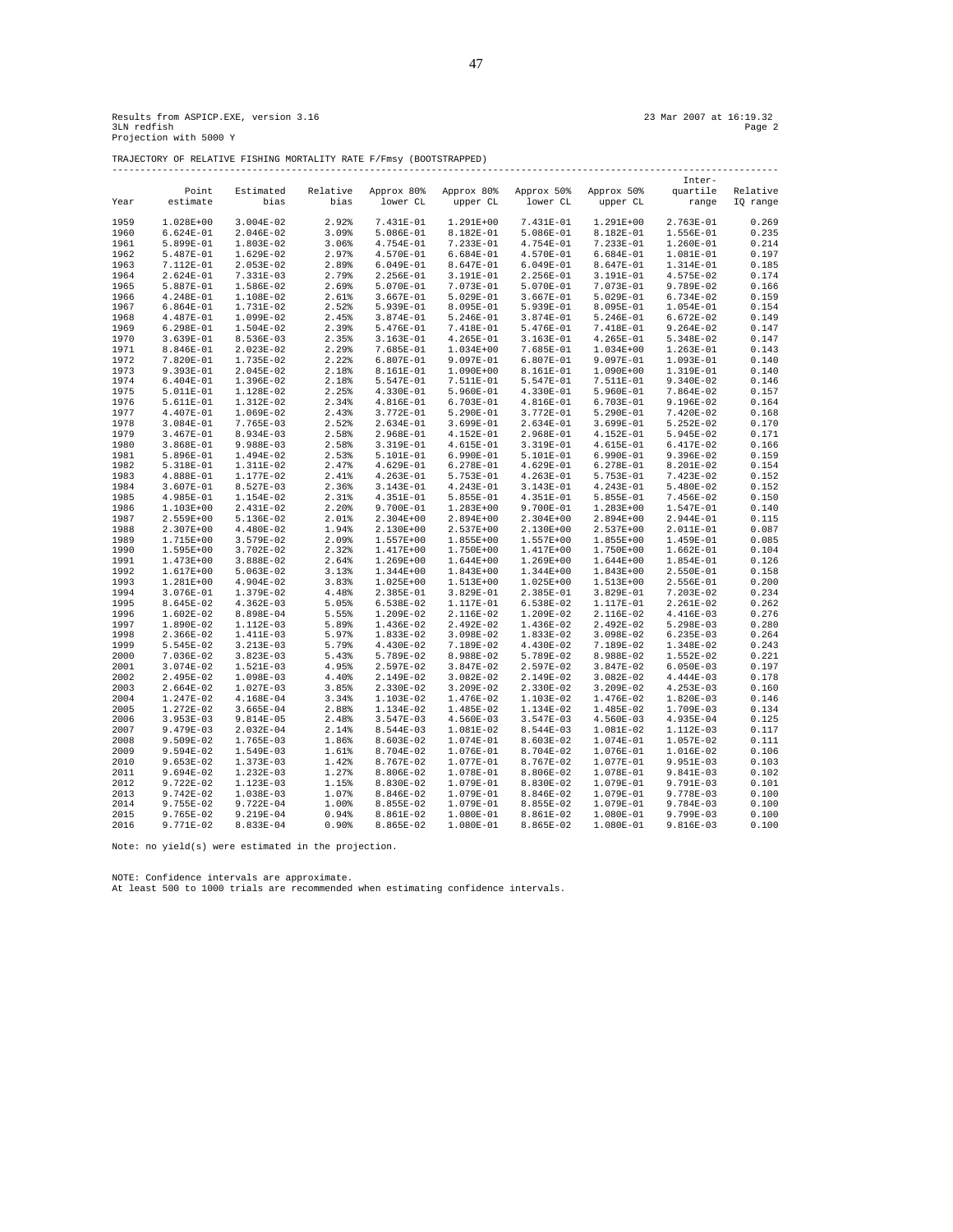TRAJECTORY OF ABSOLUTE BIOMASS (BOOTSTRAPPED)

|  |  | 23 Mar 2007 at 16:19.32 |
|--|--|-------------------------|
|  |  | Page 3                  |

|      |                        |                          |                |                        |                            |                        |                        | Inter-        |          |
|------|------------------------|--------------------------|----------------|------------------------|----------------------------|------------------------|------------------------|---------------|----------|
|      | Point                  | Estimated                | Relative       | Approx 80%             | Approx 80%                 | Approx 50% Approx 50%  |                        | quartile      | Relative |
| Year | estimate               | bias                     | bias           | lower CL               | upper CL                   | lower CL               | upper CL               | range         | IQ range |
|      |                        |                          |                |                        |                            |                        |                        |               |          |
| 1959 | 2.292E+05              | $9.289E + 03$            | 4.05%          | 1.748E+05              | $3.014E + 05$              | 1.748E+05              | 3.014E+05              | $6.609E + 04$ | 0.288    |
| 1960 | 2.012E+05              | 5.517E+03                | 2.74%          | 1.561E+05              | $2.637E + 05$              | 1.561E+05              | 2.637E+05              | 5.545E+04     | 0.276    |
| 1961 | 1.950E+05              | $3.755E + 03$            | 1.93%          | $1.562E + 05$          | 2.512E+05                  | $1.562E + 05$          | 2.512E+05              | 5.018E+04     | 0.257    |
| 1962 | 1.929E+05              | 2.770E+03                | 1.44%          | 1.588E+05              | 2.438E+05                  | 1.588E+05              | 2.438E+05              | 4.603E+04     | 0.239    |
| 1963 | 1.928E+05              | 2.192E+03                | 1.14%          | 1.626E+05              | 2.413E+05                  | 1.626E+05              | 2.413E+05              | 4.311E+04     | 0.224    |
| 1964 | 1.872E+05              | 1.849E+03                | 0.99%          | 1.595E+05              | 2.310E+05                  | 1.595E+05              | 2.310E+05              | $3.954E + 04$ | 0.211    |
| 1965 | 1.982E+05              | 1.637E+03                | 0.83%          | 1.721E+05              | 2.396E+05                  | 1.721E+05              | 2.396E+05              | $3.650E + 04$ | 0.184    |
| 1966 | 1.953E+05              | 1.533E+03                | 0.78%          | 1.711E+05              | $2.352E+05$                | 1.711E+05              | $2.352E+05$            | $3.502E + 04$ | 0.179    |
| 1967 | 1.988E+05              | 1.496E+03                | 0.75%          | 1.753E+05              | 2.370E+05                  | 1.753E+05              | 2.370E+05              | 3.339E+04     | 0.168    |
| 1968 | 1.925E+05              | $1.502E+03$              | 0.78%          | 1.694E+05              | 2.275E+05                  | 1.694E+05              | 2.275E+05              | 3.188E+04     | 0.166    |
| 1969 | 1.958E+05              | 1.521E+03                | 0.78%          | 1.725E+05              | $2.292E+05$                | 1.725E+05              | $2.292E + 05$          | $3.055E + 04$ | 0.156    |
| 1970 | 1.922E+05              | 1.549E+03                | 0.81%          | 1.688E+05              | 2.240E+05                  | 1.688E+05              | 2.240E+05              | 2.986E+04     | 0.155    |
| 1971 | 1.986E+05              | 1.575E+03                | 0.79%          | 1.760E+05              | 2.299E+05                  | 1.760E+05              | 2.299E+05              | 2.976E+04     | 0.150    |
| 1972 | 1.857E+05              | 1.611E+03                | 0.87%          | 1.635E+05              | 2.166E+05                  | 1.635E+05              | 2.166E+05              | 2.896E+04     | 0.156    |
| 1973 | 1.798E+05              | $1.628E+03$              | 0.91%          | 1.587E+05              | 2.098E+05                  | 1.587E+05              | 2.098E+05              | 2.753E+04     | 0.153    |
| 1974 |                        |                          |                |                        |                            |                        |                        |               |          |
| 1975 | 1.706E+05<br>1.728E+05 | 1.615E+03<br>$1.563E+03$ | 0.95%<br>0.90% | 1.506E+05<br>1.543E+05 | 1.991E+05<br>$2.001E + 05$ | 1.506E+05<br>1.543E+05 | 1.991E+05<br>2.001E+05 | 2.622E+04     | 0.154    |
|      |                        |                          |                |                        |                            |                        |                        | 2.487E+04     | 0.144    |
| 1976 | 1.789E+05              | $1.472E + 03$            | 0.82%          | 1.610E+05              | $2.054E + 05$              | 1.610E+05              | 2.054E+05              | 2.393E+04     | 0.134    |
| 1977 | 1.818E+05              | 1.358E+03                | 0.75%          | 1.641E+05              | 2.072E+05                  | 1.641E+05              | 2.072E+05              | 2.327E+04     | 0.128    |
| 1978 | 1.879E+05              | 1.238E+03                | 0.66%          | 1.699E+05              | 2.128E+05                  | 1.699E+05              | 2.128E+05              | 2.308E+04     | 0.123    |
| 1979 | 1.972E+05              | 1.127E+03                | 0.57%          | 1.783E+05              | 2.223E+05                  | 1.783E+05              | 2.223E+05              | 2.351E+04     | 0.119    |
| 1980 | 2.030E+05              | $1.061E+03$              | 0.52%          | 1.822E+05              | 2.283E+05                  | $1.822E + 05$          | 2.283E+05              | 2.398E+04     | 0.118    |
| 1981 | 2.059E+05              | 1.067E+03                | 0.52%          | 1.833E+05              | 2.321E+05                  | 1.833E+05              | 2.321E+05              | 2.506E+04     | 0.122    |
| 1982 | 2.008E+05              | 1.138E+03                | 0.57%          | 1.774E+05              | 2.283E+05                  | 1.774E+05              | 2.283E+05              | 2.586E+04     | 0.129    |
| 1983 | 1.992E+05              | 1.233E+03                | 0.62%          | 1.754E+05              | 2.269E+05                  | 1.754E+05              | 2.269E+05              | 2.665E+04     | 0.134    |
| 1984 | 1.995E+05              | 1.329E+03                | 0.67%          | 1.753E+05              | 2.270E+05                  | 1.753E+05              | 2.270E+05              | 2.699E+04     | 0.135    |
| 1985 | 2.042E+05              | 1.422E+03                | 0.70%          | 1.790E+05              | 2.319E+05                  | 1.790E+05              | 2.319E+05              | 2.776E+04     | 0.136    |
| 1986 | 2.028E+05              | 1.525E+03                | 0.75%          | 1.769E+05              | 2.311E+05                  | 1.769E+05              | 2.311E+05              | 2.795E+04     | 0.138    |
| 1987 | 1.815E+05              | $1.629E+03$              | 0.90%          | $1.562E + 05$          | $2.096E + 05$              | $1.562E + 05$          | 2.096E+05              | 2.775E+04     | 0.153    |
| 1988 | 1.284E+05              | 1.643E+03                | 1.28%          | 1.063E+05              | 1.550E+05                  | 1.063E+05              | 1.550E+05              | 2.543E+04     | 0.198    |
| 1989 | 1.014E+05              | 1.510E+03                | 1.49%          | 8.155E+04              | $1.263E + 05$              | 8.155E+04              | 1.263E+05              | 2.346E+04     | 0.231    |
| 1990 | $9.262E + 04$          | $1.308E+03$              | 1.41%          | 7.545E+04              | 1.160E+05                  | 7.545E+04              | 1.160E+05              | 2.257E+04     | 0.244    |
| 1991 | 8.760E+04              | $1.080E + 03$            | 1.23%          | 7.173E+04              | 1.097E+05                  | 7.173E+04              | 1.097E+05              | 2.158E+04     | 0.246    |
| 1992 | 8.540E+04              | 8.388E+02                | 0.98%          | 7.078E+04              | 1.066E+05                  | 7.078E+04              | 1.066E+05              | $2.023E + 04$ | 0.237    |
| 1993 | 8.126E+04              | 5.773E+02                | 0.71%          | 6.733E+04              | $1.022E + 05$              | 6.733E+04              | 1.022E+05              | 1.877E+04     | 0.231    |
| 1994 | 8.292E+04              | 2.908E+02                | 0.35%          | $6.894E + 04$          | 1.029E+05                  | 6.894E+04              | 1.029E+05              | $1.860E + 04$ | 0.224    |
| 1995 | 1.015E+05              | $-2.828E+01$             | $-0.03%$       | 8.602E+04              | 1.197E+05                  | 8.602E+04              | 1.197E+05              | 1.793E+04     | 0.177    |
| 1996 | 1.257E+05              | $-4.754E+02$             | $-0.38%$       | 1.110E+05              | 1.448E+05                  | 1.110E+05              | 1.448E+05              | 1.741E+04     | 0.138    |
| 1997 | 1.520E+05              | $-1.163E+03$             | $-0.77%$       | 1.384E+05              | 1.717E+05                  | 1.384E+05              | 1.717E+05              | 1.700E+04     | 0.112    |
| 1998 | 1.766E+05              | $-2.017E+03$             | $-1.14%$       | 1.639E+05              | 1.975E+05                  | 1.639E+05              | 1.975E+05              | $1.650E + 04$ | 0.093    |
| 1999 | 1.979E+05              | $-2.772E+03$             | $-1.40%$       | 1.868E+05              | 2.201E+05                  | 1.868E+05              | 2.201E+05              | 1.752E+04     | 0.089    |
| 2000 | 2.141E+05              | $-3.167E+03$             | $-1.48%$       | 2.021E+05              | 2.366E+05                  | 2.021E+05              | 2.366E+05              | $1.855E + 04$ | 0.087    |
| 2001 | 2.260E+05              | $-3.102E+03$             | $-1.37%$       | 2.111E+05              | 2.483E+05                  | 2.111E+05              | 2.483E+05              | 2.013E+04     | 0.089    |
| 2002 | 2.364E+05              | $-2.629E+03$             | $-1.118$       | 2.166E+05              | 2.596E+05                  | 2.166E+05              | 2.596E+05              | 2.386E+04     | 0.101    |
| 2003 | 2.442E+05              | $-1.857E+03$             | $-0.76%$       | 2.191E+05              | 2.704E+05                  | 2.191E+05              | 2.704E+05              | 2.791E+04     | 0.114    |
| 2004 | 2.497E+05              | $-9.172E+02$             | $-0.37%$       | 2.177E+05              | 2.787E+05                  | 2.177E+05              | 2.787E+05              | $3.204E + 04$ | 0.128    |
| 2005 | 2.541E+05              | 7.686E+01                | 0.03%          | 2.181E+05              | 2.876E+05                  | 2.181E+05              | 2.876E+05              | $3.625E + 04$ | 0.143    |
| 2006 | 2.571E+05              | 1.045E+03                | 0.41%          | 2.188E+05              | $2.957E+05$                | 2.188E+05              | 2.957E+05              | 3.985E+04     | 0.155    |
| 2007 | 2.596E+05              | 1.938E+03                | 0.75%          | 2.193E+05              | $3.007E + 05$              | 2.193E+05              | $3.007E + 05$          | 4.255E+04     | 0.164    |
| 2008 | 2.610E+05              | 2.732E+03                | 1.05%          | 2.194E+05              | $3.052E + 05$              | 2.194E+05              | $3.052E + 05$          | 4.421E+04     | 0.169    |
| 2009 | $2.582E+05$            | $3.408E + 03$            | 1.32%          | $2.162E + 05$          | $3.042E + 05$              | $2.162E + 05$          | $3.042E + 05$          | $4.521E+04$   | 0.175    |
| 2010 | 2.563E+05              | $3.958E+03$              | 1.54%          | 2.142E+05              | $3.038E + 05$              | 2.142E+05              | 3.038E+05              | 4.569E+04     | 0.178    |
| 2011 | 2.550E+05              | 4.393E+03                | 1.72%          | 2.130E+05              | $3.043E + 05$              | 2.130E+05              | $3.043E + 05$          | 4.588E+04     | 0.180    |
| 2012 | 2.541E+05              | 4.733E+03                | 1.86%          | 2.122E+05              | $3.047E + 05$              | 2.122E+05              | $3.047E + 05$          | 4.585E+04     | 0.180    |
| 2013 |                        |                          |                |                        |                            |                        |                        |               |          |
|      | 2.535E+05              | 4.996E+03                | 1.97%          | 2.118E+05              | $3.044E + 05$              | 2.118E+05              | $3.044E + 05$          | 4.601E+04     | 0.181    |
| 2014 | 2.531E+05              | $5.200E+03$              | 2.05%          | 2.115E+05              | $3.041E + 05$              | 2.115E+05              | 3.041E+05              | 4.613E+04     | 0.182    |
| 2015 | 2.528E+05              | $5.357E+03$              | 2.12%          | 2.113E+05              | $3.040E + 05$              | 2.113E+05              | $3.040E + 05$          | 4.620E+04     | 0.183    |
| 2016 | 2.526E+05              | $5.478E+03$              | 2.17%          | 2.112E+05              | $3.040E + 05$              | 2.112E+05              | $3.040E + 05$          | 4.623E+04     | 0.183    |
| 2017 | 2.525E+05              | $5.572E+03$              | 2.21%          | 2.112E+05              | $3.041E + 05$              | 2.112E+05              | 3.041E+05              | 4.623E+04     | 0.183    |

NOTE: Confidence intervals are approximate. At least 500 to 1000 trials are recommended when estimating confidence intervals.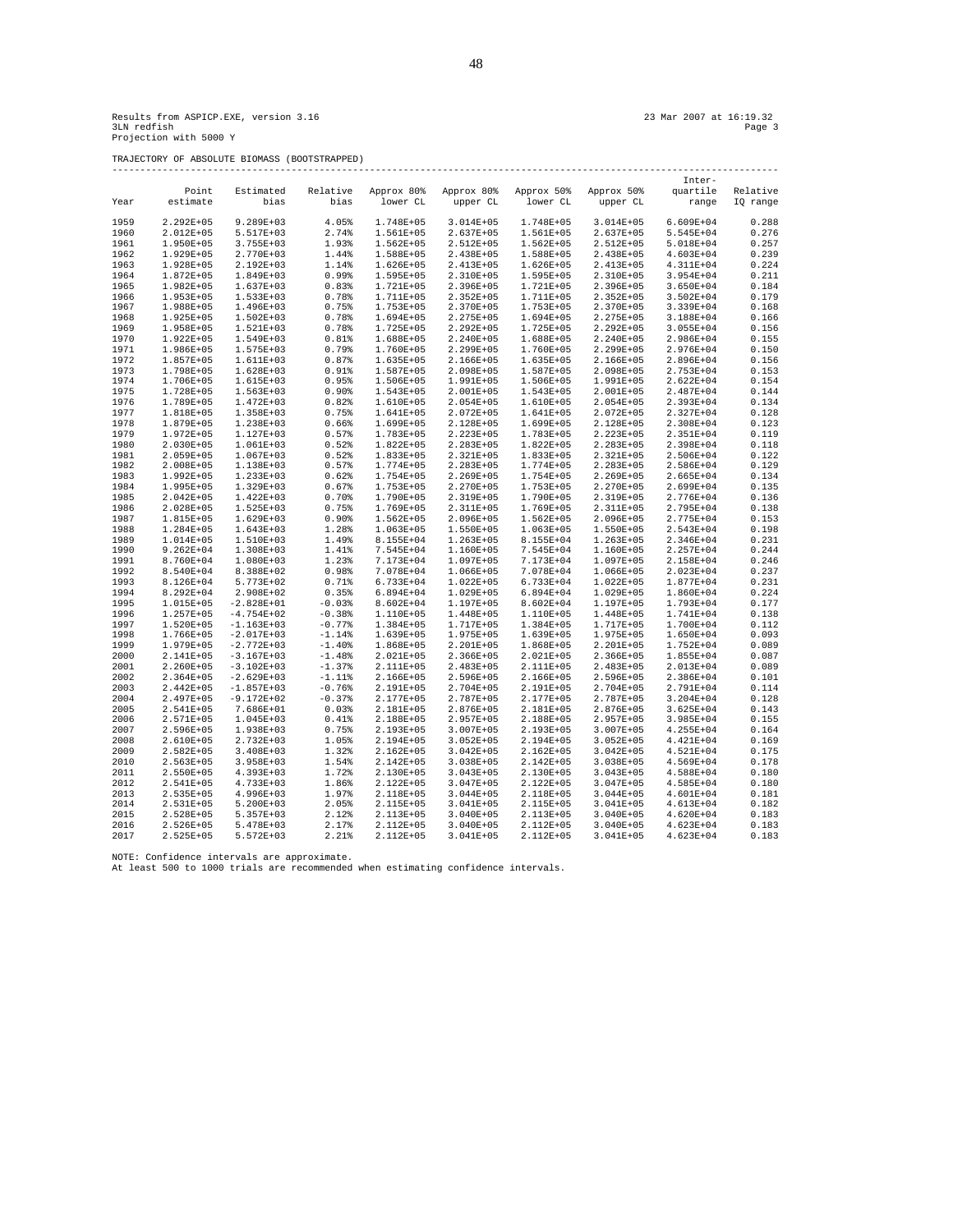TRAJECTORY OF ABSOLUTE FISHING MORTALITY RATE (BOOTSTRAPPED) -----------------------------------------------------------------------------------------------------------------------

|      |             |                |          |             |             |             |             | Inter-      |          |
|------|-------------|----------------|----------|-------------|-------------|-------------|-------------|-------------|----------|
|      | Point       | Estimated      | Relative | Approx 80%  | Approx 80%  | Approx 50%  | Approx 50%  | quartile    | Relative |
| Year | estimate    | bias           | bias     | lower CL    | upper CL    | lower CL    | upper CL    | range       | IO range |
|      |             |                |          |             |             |             |             |             |          |
| 1959 | 2.082E-01   | 2.398E-03      | 1.15%    | 1.586E-01   | 2.708E-01   | 1.586E-01   | 2.708E-01   | 5.929E-02   | 0.285    |
| 1960 | 1.342E-01   | 2.011E-03      | 1.50%    | 1.031E-01   | 1.703E-01   | 1.031E-01   | 1.703E-01   | $3.416E-02$ | 0.254    |
| 1961 | 1.195E-01   | 1.721E-03      | 1.44%    | $9.426E-02$ | 1.474E-01   | 9.426E-02   | 1.474E-01   | 2.858E-02   | 0.239    |
|      |             |                |          |             |             |             |             |             |          |
| 1962 | 1.112E-01   | 1.429E-03      | 1.28%    | 8.927E-02   | 1.331E-01   | 8.927E-02   | 1.331E-01   | 2.470E-02   | 0.222    |
| 1963 | 1.441E-01   | $1.683E-03$    | 1.17%    | 1.159E-01   | 1.700E-01   | 1.159E-01   | 1.700E-01   | 2.993E-02   | 0.208    |
| 1964 | 5.318E-02   | 5.121E-04      | 0.96%    | 4.335E-02   | 6.173E-02   | 4.335E-02   | 6.173E-02   | 1.011E-02   | 0.190    |
| 1965 | 1.193E-01   | $9.592E-04$    | 0.80%    | 9.878E-02   | 1.369E-01   | 9.878E-02   | 1.369E-01   | 2.084E-02   | 0.175    |
| 1966 | 8.609E-02   | $6.040E-04$    | 0.70%    | 7.160E-02   | 9.761E-02   | 7.160E-02   | 9.761E-02   | 1.447E-02   | 0.168    |
| 1967 | 1.391E-01   | 8.846E-04      | 0.64%    | 1.163E-01   | 1.578E-01   | 1.163E-01   | 1.578E-01   | 2.241E-02   | 0.161    |
| 1968 | $9.092E-02$ | $5.061E-04$    | 0.56%    | 7.750E-02   | 1.034E-01   | 7.750E-02   | 1.034E-01   | 1.421E-02   | 0.156    |
| 1969 | 1.276E-01   | $6.236E-04$    | 0.49%    | 1.093E-01   | $1.452E-01$ | 1.093E-01   | 1.452E-01   | 1.943E-02   | 0.152    |
| 1970 | 7.375E-02   | $3.042E - 04$  | 0.41%    | $6.342E-02$ | 8.338E-02   | $6.342E-02$ | 8.338E-02   | 1.097E-02   | 0.149    |
| 1971 | 1.793E-01   | 7.174E-04      | 0.40%    | 1.542E-01   | 2.031E-01   | 1.542E-01   | 2.031E-01   | 2.711E-02   | 0.151    |
|      |             |                |          |             |             |             |             |             |          |
| 1972 | 1.585E-01   | $6.105E-04$    | 0.39%    | 1.359E-01   | 1.798E-01   | 1.359E-01   | 1.798E-01   | 2.420E-02   | 0.153    |
| 1973 | 1.903E-01   | $6.564E-04$    | 0.34%    | 1.631E-01   | 2.157E-01   | 1.631E-01   | 2.157E-01   | 2.873E-02   | 0.151    |
| 1974 | 1.298E-01   | $3.367E-04$    | 0.26%    | 1.116E-01   | 1.461E-01   | 1.116E-01   | 1.461E-01   | 1.905E-02   | 0.147    |
| 1975 | 1.016E-01   | 1.732E-04      | 0.17%    | 8.806E-02   | 1.132E-01   | 8.806E-02   | 1.132E-01   | 1.385E-02   | 0.136    |
| 1976 | 1.137E-01   | 1.687E-04      | 0.15%    | 9.960E-02   | 1.261E-01   | 9.960E-02   | 1.261E-01   | 1.469E-02   | 0.129    |
| 1977 | 8.930E-02   | 1.460E-04      | 0.16%    | 7.857E-02   | $9.874E-02$ | 7.857E-02   | 9.874E-02   | 1.093E-02   | 0.122    |
| 1978 | $6.249E-02$ | 1.244E-04      | 0.20%    | 5.529E-02   | $6.901E-02$ | 5.529E-02   | 6.901E-02   | 7.477E-03   | 0.120    |
| 1979 | 7.026E-02   | 1.848E-04      | 0.26%    | 6.241E-02   | 7.793E-02   | 6.241E-02   | 7.793E-02   | 8.320E-03   | 0.118    |
| 1980 | 7.839E-02   | $2.603E-04$    | 0.33%    | 6.957E-02   | 8.771E-02   | $6.957E-02$ | 8.771E-02   | $9.450E-03$ | 0.121    |
| 1981 | 1.195E-01   | 4.728E-04      | 0.40%    | 1.054E-01   | 1.347E-01   | 1.054E-01   | 1.347E-01   | 1.508E-02   | 0.126    |
| 1982 | 1.078E-01   | $4.474E-04$    | 0.42%    | 9.473E-02   | 1.222E-01   | 9.473E-02   | 1.222E-01   | 1.419E-02   | 0.132    |
| 1983 | 9.906E-02   | 3.912E-04      | 0.39%    | 8.693E-02   | 1.126E-01   | 8.693E-02   | 1.126E-01   | 1.329E-02   | 0.134    |
| 1984 | 7.309E-02   | 2.594E-04      | 0.35%    | $6.427E-02$ | 8.318E-02   | $6.427E-02$ | 8.318E-02   | $9.945E-03$ | 0.136    |
|      |             |                |          |             |             |             |             |             |          |
| 1985 | 1.010E-01   | $3.407E-04$    | 0.34%    | 8.873E-02   | 1.155E-01   | 8.873E-02   | 1.155E-01   | 1.395E-02   | 0.138    |
| 1986 | 2.236E-01   | 8.619E-04      | 0.39%    | 1.948E-01   | 2.591E-01   | 1.948E-01   | 2.591E-01   | 3.318E-02   | 0.148    |
| 1987 | 5.186E-01   | $3.546E-03$    | 0.68%    | 4.389E-01   | 6.149E-01   | 4.389E-01   | 6.149E-01   | $9.293E-02$ | 0.179    |
| 1988 | 4.674E-01   | $5.689E-03$    | 1.22%    | 3.814E-01   | 5.734E-01   | 3.814E-01   | 5.734E-01   | 1.014E-01   | 0.217    |
| 1989 | 3.476E-01   | 5.496E-03      | 1.58%    | 2.782E-01   | 4.300E-01   | 2.782E-01   | 4.300E-01   | 8.288E-02   | 0.238    |
| 1990 | 3.233E-01   | $5.524E-03$    | 1.71%    | 2.583E-01   | 3.949E-01   | 2.583E-01   | 3.949E-01   | 7.831E-02   | 0.242    |
| 1991 | 2.985E-01   | $5.243E-03$    | 1.76%    | 2.393E-01   | $3.627E-01$ | 2.393E-01   | 3.627E-01   | 7.151E-02   | 0.240    |
| 1992 | 3.276E-01   | $6.234E-03$    | 1.90%    | 2.615E-01   | 3.945E-01   | 2.615E-01   | 3.945E-01   | 7.483E-02   | 0.228    |
| 1993 | 2.595E-01   | $5.432E-03$    | 2.09%    | 2.083E-01   | 3.116E-01   | 2.083E-01   | 3.116E-01   | $5.804E-02$ | 0.224    |
| 1994 | $6.232E-02$ | 1.167E-03      | 1.87%    | 5.122E-02   | 7.357E-02   | 5.122E-02   | 7.357E-02   | 1.203E-02   | 0.193    |
| 1995 | 1.752E-02   | $2.696E-04$    | 1.54%    | 1.502E-02   | $2.026E-02$ | 1.502E-02   | 2.026E-02   | $2.661E-03$ | 0.152    |
| 1996 | $3.246E-03$ | $4.812E-05$    | 1.48%    | 2.848E-03   | $3.605E-03$ | 2.848E-03   | $3.605E-03$ | 3.838E-04   | 0.118    |
| 1997 | $3.830E-03$ | $6.158E-05$    | 1.61%    | $3.412E-03$ | 4.169E-03   | $3.412E-03$ | 4.169E-03   | 3.735E-04   | 0.098    |
| 1998 | 4.794E-03   | 8.492E-05      | 1.77%    | 4.299E-03   | $5.098E-03$ | 4.299E-03   | 5.098E-03   | 4.188E-04   | 0.087    |
|      |             |                |          |             |             |             |             |             |          |
| 1999 | 1.124E-02   | 2.109E-04      | 1.88%    | 1.012E-02   | 1.189E-02   | 1.012E-02   | 1.189E-02   | 9.439E-04   | 0.084    |
| 2000 | 1.426E-02   | 2.689E-04      | 1.89%    | 1.295E-02   | 1.519E-02   | 1.295E-02   | 1.519E-02   | 1.212E-03   | 0.085    |
| 2001 | $6.229E-03$ | 1.116E-04      | 1.79%    | $5.684E-03$ | $6.735E-03$ | $5.684E-03$ | 6.735E-03   | $5.804E-04$ | 0.093    |
| 2002 | 5.055E-03   | 8.197E-05      | 1.62%    | 4.579E-03   | $5.563E-03$ | 4.579E-03   | $5.563E-03$ | 5.310E-04   | 0.105    |
| 2003 | 5.398E-03   | $7.652E-05$    | 1.42%    | 4.861E-03   | $6.103E-03$ | $4.861E-03$ | $6.103E-03$ | 6.745E-04   | 0.125    |
| 2004 | 2.527E-03   | $3.033E - 05$  | 1.20%    | 2.250E-03   | $2.920E-03$ | 2.250E-03   | 2.920E-03   | 3.510E-04   | 0.139    |
| 2005 | 2.577E-03   | 2.548E-05      | 0.99%    | 2.264E-03   | 3.017E-03   | 2.264E-03   | 3.017E-03   | $3.875E-04$ | 0.150    |
| 2006 | 8.011E-04   | $6.359E-06$    | 0.79%    | 6.938E-04   | $9.452E-04$ | 6.938E-04   | $9.452E-04$ | 1.290E-04   | 0.161    |
| 2007 | 1.921E-03   | 1.196E-05      | 0.62%    | 1.648E-03   | 2.278E-03   | 1.648E-03   | 2.278E-03   | $3.236E-04$ | 0.168    |
| 2008 | 1.927E-02   | $9.380E-05$    | 0.49%    | 1.641E-02   | 2.297E-02   | 1.641E-02   | 2.297E-02   | $3.371E-03$ | 0.175    |
| 2009 | 1.944E-02   | 7.104E-05      | 0.37%    | 1.645E-02   | 2.325E-02   | 1.645E-02   | 2.325E-02   | $3.491E-03$ | 0.180    |
| 2010 | 1.956E-02   | 4.923E-05      | 0.25%    | 1.645E-02   | 2.341E-02   | 1.645E-02   | 2.341E-02   | $3.552E-03$ | 0.182    |
|      |             |                |          |             |             |             |             |             |          |
| 2011 | 1.964E-02   | $3.032E - 05$  | 0.15%    | 1.643E-02   | $2.352E-02$ | 1.643E-02   | 2.352E-02   | $3.587E-03$ | 0.183    |
| 2012 | 1.970E-02   | 1.476E-05      | 0.07%    | 1.642E-02   | 2.358E-02   | $1.642E-02$ | 2.358E-02   | $3.610E-03$ | 0.183    |
| 2013 | 1.974E-02   | $2.367E-06$    | 0.01%    | 1.643E-02   | 2.363E-02   | 1.643E-02   | 2.363E-02   | $3.634E-03$ | 0.184    |
| 2014 | 1.977E-02   | $-7.309E - 06$ | $-0.04%$ | $1.645E-02$ | 2.365E-02   | 1.645E-02   | 2.365E-02   | $3.648E-03$ | 0.185    |
| 2015 | 1.979E-02   | $-1.477E-05$   | $-0.07%$ | 1.645E-02   | $2.367E-02$ | 1.645E-02   | 2.367E-02   | $3.657E-03$ | 0.185    |
| 2016 | 1.980E-02   | $-2.047E-05$   | $-0.10%$ | 1.645E-02   | 2.368E-02   | 1.645E-02   | 2.368E-02   | $3.661E-03$ | 0.185    |

NOTE: Confidence intervals are approximate. At least 500 to 1000 trials are recommended when estimating confidence intervals.

49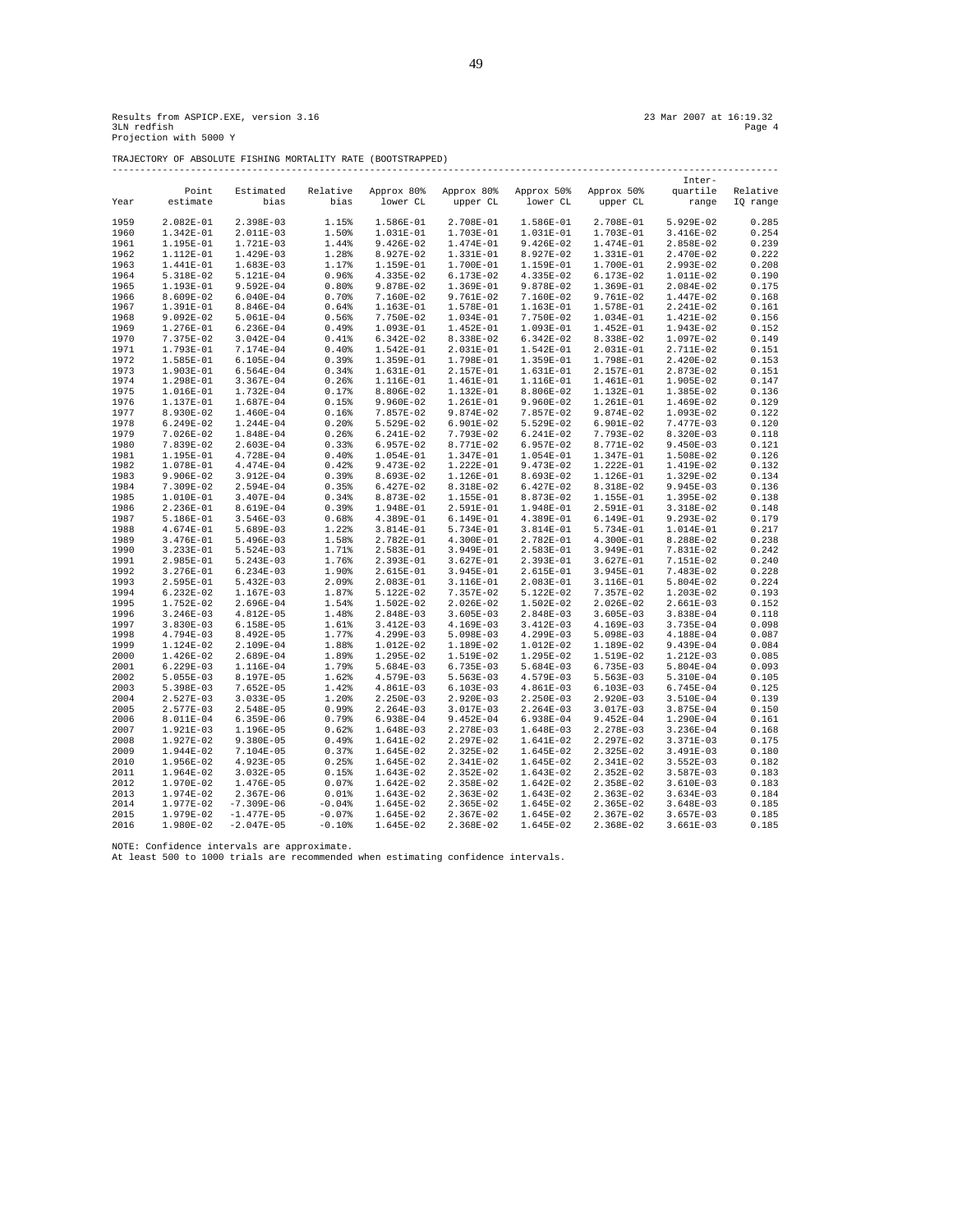



50